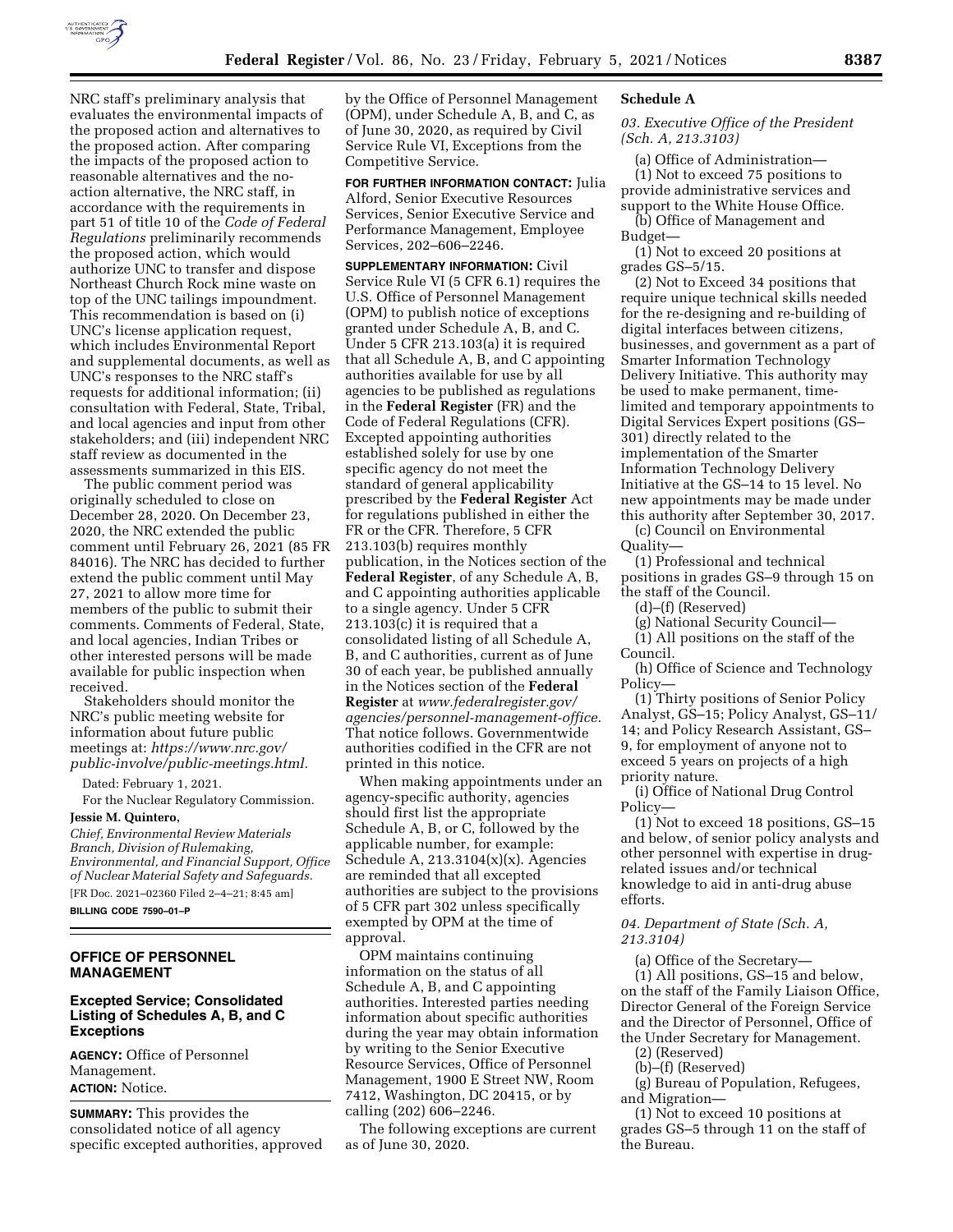(h) Bureau of Administration—

(1) (Reserved)

(2) One position of the Director, Art in Embassies Program, GM–1001–15. (3) (Reserved)

*05. Department of the Treasury (Sch. A, 213.3105)* 

(a) Office of the Secretary—

(1) Not to exceed 20 positions at the equivalent of GS–13 through GS–15 or Senior Level (SL) to supplement permanent staff in the study of complex problems relating to international financial, economic, trade, and energy policies and programs of the Government, when filled by individuals with special qualifications for the particular study being undertaken. Employment under this authority may not exceed 4 years.

(2) Covering no more than 100 positions supplementing permanent staff studying domestic economic and financial policy, with employment not to exceed 4 years.

(3) Not to exceed 100 positions in the Office of the Under Secretary for Terrorism and Financial Intelligence.

(4) Up to 35 temporary or time-limited positions at the GS–9 through 15 grade levels to support the organization, design, and stand-up activities for the Consumer Financial Protection Bureau (CFPB), as mandated by Public Law 111–203. This authority may be used for the following series: GS–201, GS–501, GS–560, GS–1035, GS–1102, GS–1150, GS–1720, GS–1801, and GS–2210. No new appointments may be made under this authority after July 21, 2011, the designated transfer date of the CFPB.

(b)–(d) (Reserved)

(e) Internal Revenue Service—

(1) Twenty positions of investigator for special assignments.

(f) (Reserved)

(g) (Reserved, moved to DOJ)

(h) Office of Financial Stability—

(1) Positions needed to perform investment, risk, financial, compliance, and asset management requiring unique qualifications currently not established by OPM. Positions will be in the Office of Financial Stability and the General Schedule (GS) grade levels 12–15 or Senior Level (SL), for initial employment not to exceed 4 years. No new appointments may be made under this authority after December 31, 2012.

#### *06. Department of Defense (Sch. A, 213.3106)*

(a) Office of the Secretary—

(1)–(5) (Reserved)

(6) One Executive Secretary, US– USSR Standing Consultative Commission and Staff Analyst (SALT), Office of the Assistant Secretary of Defense (International Security Affairs).

(b) Entire Department (including the Office of the Secretary of Defense and the Departments of the Army, Navy, and Air Force)—

(1) Dependent School Systems overseas—Professional positions in Military Dependent School systems overseas.

(2) Positions in Attaché 1 systems overseas, including all professional and scientific positions in the Naval Research Branch Office in London.

(3) Positions of clerk-translator, translator, and interpreter overseas.

(4) Positions of Educational Specialist the incumbents of which will serve as Director of Religious Education on the staffs of the chaplains in the military services.

(5) Positions under the program for utilization of alien scientists, approved under pertinent directives administered by the Director of Defense Research and Engineering of the Department of Defense, when occupied by alien scientists initially employed under the program including those who have acquired United States citizenship during such employment.

(6) Positions in overseas installations of the DOD when filled by dependents of military or civilian employees of the U.S. Government residing in the area. Employment under this authority may not extend longer than 2 months following the transfer from the area or separation of a dependent's sponsor: Provided that

(i) A school employee may be permitted to complete the school year; and

(ii) An employee other than a school employee may be permitted to serve up to 1 additional year when the military department concerned finds that the additional employment is in the interest of management.

(7) Twenty secretarial and staff support positions at GS–12 or below on the White House Support Group.

(8) Positions in DOD research and development activities occupied by participants in the DOD Science and Engineering Apprenticeship Program for High School Students. Persons employed under this authority shall be bona fide high school students, at least 14 years old, pursuing courses related to the position occupied and limited to 1,040 working hours a year. Children of DOD employees may be appointed to these positions, notwithstanding the sons and daughters restriction, if the positions are in field activities at remote locations. Appointments under this authority may be made only to positions for which qualification standards established under 5 CFR part 302 are consistent with the education and

experience standards established for comparable positions in the competitive service. Appointments under this authority may not be used to extend the service limits contained in any other appointing authority.

(9) (Reserved)

(10) Temporary or time-limited positions in direct support of U.S. Government efforts to rebuild and create an independent, free and secure Iraq and Afghanistan, when no other appropriate appointing authority applies. Positions will generally be located in Iraq or Afghanistan, but may be in other locations, including the United States, when directly supporting operations in Iraq or in Afghanistan. No new appointments may be made under this authority after September 30, 2014.

(11) Not to exceed 3,000 positions that require unique cyber security skills and knowledge to perform cyber risk and strategic analysis, incident handling and malware/vulnerability analysis, program management, distributed control systems security, cyber incident response, cyber exercise facilitation and management, cyber vulnerability detection and assessment, network and systems engineering, enterprise architecture, investigation, investigative analysis and cyber-related infrastructure inter-dependency analysis. This authority may be used to make permanent, time-limited and temporary appointments in the following occupational series: Security (GS–0080), computer engineers (GS–0854), electronic engineers (GS–0855), computer scientists (GS–1550), operations research (GS–1515), criminal investigators (GS–1811), telecommunications (GS–0391), and IT specialists (GS–2210). Within the scope of this authority, the U.S. Cyber Command is also authorized to hire miscellaneous administrative and program (GS–0301) series when those positions require unique cyber security skills and knowledge. All positions will be at the General Schedule (GS) grade levels 09–15 or equivalent. No new appointments may be made under this authority after December 31, 2017.

(c) (Reserved)

(d) General— (1) Positions concerned with advising, administering, supervising, or performing work in the collection, processing, analysis, production, evaluation, interpretation, dissemination, and estimation of intelligence information, including scientific and technical positions in the intelligence function; and positions involved in the planning, programming, and management of intelligence resources when, in the opinion of OPM,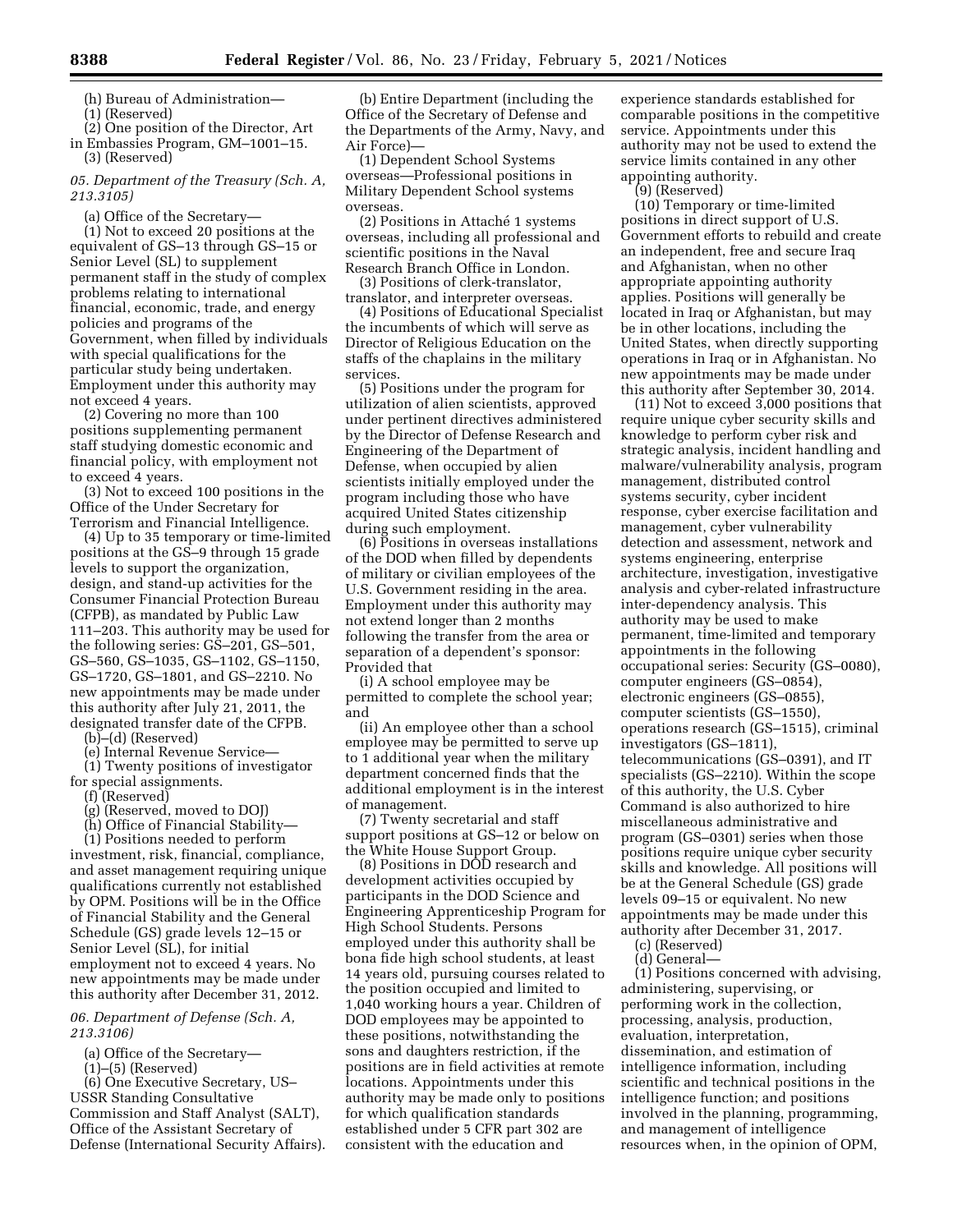it is impracticable to examine. This authority does not apply to positions assigned to cryptologic and communications intelligence activities/ functions.

(2) Positions involved in intelligencerelated work of the cryptologic intelligence activities of the military departments. This includes all positions of intelligence research specialist, and similar positions in the intelligence classification series; all scientific and technical positions involving the applications of engineering, physical, or technical sciences to intelligence work; and professional as well as intelligence technician positions in which a majority of the incumbent's time is spent in advising, administering, supervising, or performing work in the collection, processing, analysis, production, evaluation, interpretation, dissemination, and estimation of intelligence information or in the planning, programming, and management of intelligence resources.

(e) Uniformed Services University of the Health Sciences—

(1) Positions of President, Vice Presidents, Assistant Vice Presidents, Deans, Deputy Deans, Associate Deans, Assistant Deans, Assistants to the President, Assistants to the Vice Presidents, Assistants to the Deans, Professors, Associate Professors, Assistant Professors, Instructors, Visiting Scientists, Research Associates, Senior Research Associates, and Postdoctoral Fellows.

(2) Positions established to perform work on projects funded from grants.

(f) National Defense University—

(1) Not to exceed 16 positions of senior policy analyst, GS–15, at the Strategic Concepts Development Center. Initial appointments to these positions may not exceed 6 years, but may be extended thereafter in 1-, 2-, or 3-year increments, indefinitely.

(g) Defense Communications Agency—

(1) Not to exceed 10 positions at grades GS–10/15 to staff and support the Crisis Management Center at the White House.

(h) Defense Acquisition University—

(1) The Provost and professors.

(i) George C. Marshall European Center for Security Studies, Garmisch, Germany—

(1) The Director, Deputy Director, and positions of professor, instructor, and lecturer at the George C. Marshall European Center for Security Studies, Garmisch, Germany, for initial employment not to exceed 3 years, which may be renewed in increments from 1 to 2 years thereafter.

(j) Asia-Pacific Center for Security Studies, Honolulu, Hawaii—

(1) The Director, Deputy Director, Dean of Academics, Director of College, deputy department chairs, and senior positions of professor, associate professor, and research fellow within the Asia Pacific Center. Appointments may be made not to exceed 3 years and may be extended for periods not to exceed 3 years.

(k) Business Transformation Agency— (1) Fifty temporary or time-limited (not to exceed four years) positions, at grades GS–11 through GS–15. The authority will be used to appoint persons in the following series: Management and Program Analysis, GS–343: Logistics Management, GS– 346; Financial Management Programs, GS–501; Accounting, GS–510; Computer Engineering, GS–854; Business and Industry, GS–1101; Operations Research, GS–1515; Computer Science, GS–1550; General Supply, GS–2001; Supply Program Management, GS–2003; Inventory Management, GS–2010; and Information Technology, GS–2210.

(l) Special Inspector General for Afghanistan—

(1) Positions needed to establish the Special Inspector General for Afghanistan Reconstruction. These positions provide for the independent and objective conduct and supervision of audits and investigations relating to the programs and operations funded with amounts appropriated and otherwise made available for the reconstruction of Afghanistan. These positions are established at General Schedule (GS) grade levels for initial employment not to exceed 3 years and may, with prior approval of OPM, be extended for an additional period of 2 years. No new appointments may be made under this authority after January 31, 2011.

*07. Department of the Army (Sch. A, 213.3107)* 

(a)–(c) (Reserved)

(d) U.S. Military Academy, West Point, New York—

(1) Civilian professors, instructors, teachers (except teachers at the Children's School), Cadet Social Activities Coordinator, Chapel Organist and Choir-Master, Director of Intercollegiate Athletics, Associate Director of Intercollegiate Athletics, Coaches, Facility Manager, Building Manager, three Physical Therapists (Athletic Trainers), Associate Director of Admissions for Plans and Programs, Deputy Director of Alumni Affairs; and Librarian when filled by an officer of the Regular Army retired from active service, and the Military Secretary to the

Superintendent when filled by a U.S. Military Academy graduate retired as a regular commissioned officer for disability.

(e)–(f) (Reserved)

(g) Defense Language Institute—

(1) All positions (professors, instructors, lecturers) which require proficiency in a foreign language or knowledge of foreign language teaching methods.

(h) Army War College, Carlisle Barracks, PA—

(1) Positions of professor, instructor, or lecturer associated with courses of instruction of at least 10 months duration for employment not to exceed 5 years, which may be renewed in 1-, 2-, 3-, 4-, or 5-year increments

indefinitely thereafter. (i) (Reserved)

(j) U.S. Military Academy Preparatory School, West Point, New York—

(1) Positions of Academic Director, Department Head, and Instructor.

(k) U.S. Army Command and General Staff College, Fort Leavenworth,

Kansas—

(1) Positions of professor, associate professor, assistant professor, and instructor associated with courses of instruction of at least 10 months duration, for employment not to exceed up to 5 years, which may be renewed in 1-, 2-, 3-, 4-, or 5-year increments indefinitely thereafter.

*08. Department of the Navy (Sch. A, 213.3108)* 

(a) General—

(1)–(14) (Reserved)

(15) Marine positions assigned to a coastal or seagoing vessel operated by a naval activity for research or training purposes.

(16) All positions necessary for the administration and maintenance of the official residence of the Vice President.

(b) Naval Academy, Naval Postgraduate School, and Naval War College—

(1) Professors, Instructors, and Teachers; the Director of Academic Planning, Naval Postgraduate School; and the Librarian, Organist-Choirmaster, Registrar, the Dean of Admissions, and Social Counselors at the Naval Academy.

(c) Chief of Naval Operations— (1) One position at grade GS–12 or above that will provide technical, managerial, or administrative support on highly classified functions to the Deputy Chief of Naval Operations (Plans, Policy, and Operations).

(d) Military Sealift Command—

(1) All positions on vessels operated by the Military Sealift Command. (e)–(f) (Reserved)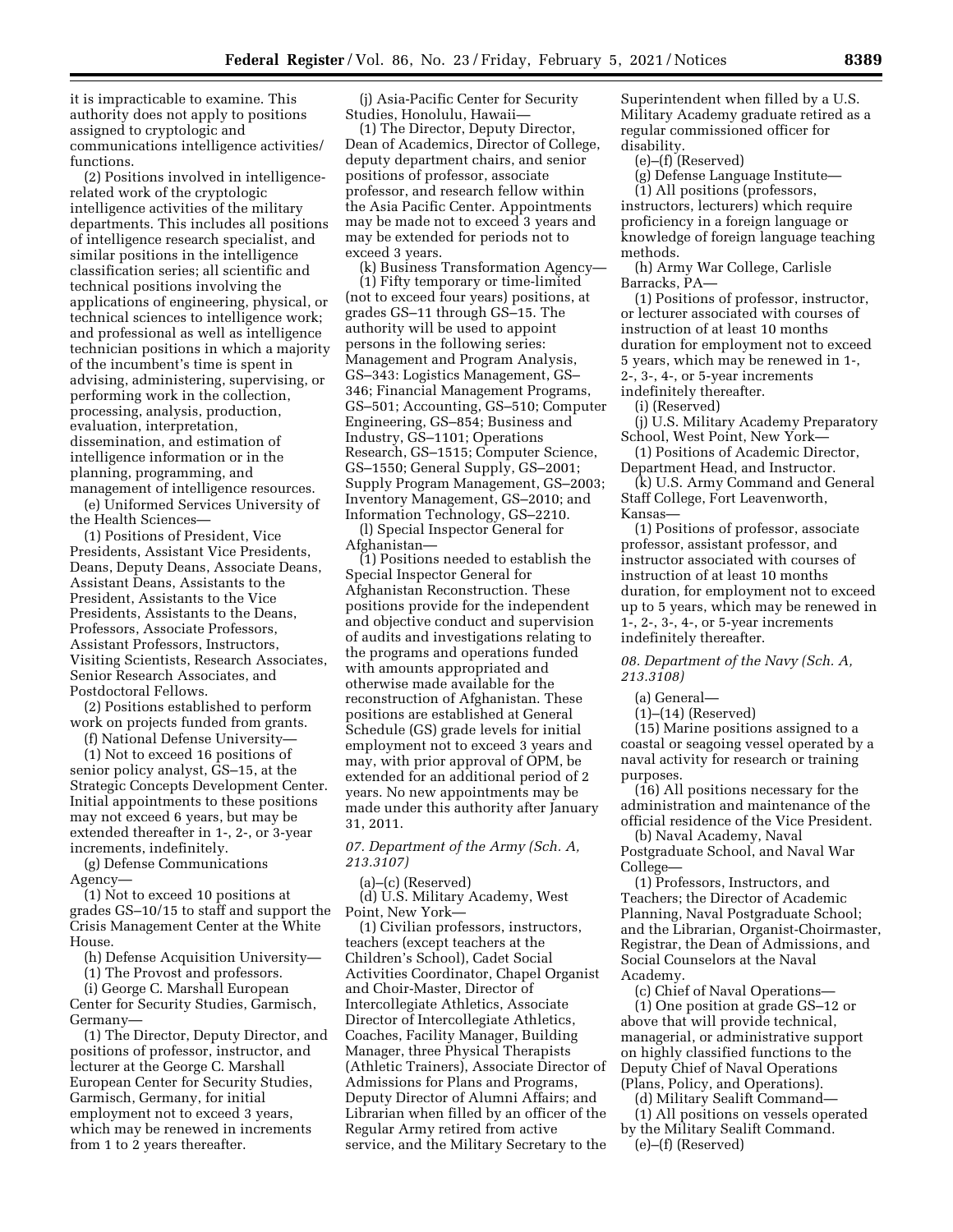(g) Office of Naval Research— (1) Scientific and technical positions, GS–13/15, in the Office of Naval Research International Field Office which covers satellite offices within the Far East, Africa, Europe, Latin America, and the South Pacific. Positions are to be filled by personnel having specialized experience in scientific and/ or technical disciplines of current interest to the Department of the Navy.

#### *09. Department of the Air Force (Sch. A, 213.3109)*

(a) Office of the Secretary—

(1) One Special Assistant in the Office of the Secretary of the Air Force. This position has advisory rather than operating duties except as operating or administrative responsibilities may be exercised in connection with the pilot studies.

(b) General—

(1) Professional, technical, managerial and administrative positions supporting space activities, when approved by the Secretary of the Air Force.

(2) Two hundred positions, serviced by Hill Air Force Base, Utah, engaged in interdepartmental activities in support of national defense projects involving scientific and technical evaluations.

(c) Norton and McClellan Air Force Bases, California—

(1) Not to exceed 20 professional positions, GS–11 through GS–15, in Detachments 6 and 51, SM–ALC, Norton and McClellan Air Force Bases, California, which will provide logistic support management to specialized research and development projects.

(d) U.S. Air Force Academy,

Colorado—

(1) (Reserved)

(2) Positions of Professor, Associate Professor, Assistant Professor, and Instructor, in the Dean of Faculty, Commandant of Cadets, Director of Athletics, and Preparatory School of the United States Air Force Academy.

(e) (Reserved)

(f) Air Force Office of Special Investigations—

(1) Positions of Criminal Investigators/Intelligence Research Specialists, GS–5 through GS–15, in the Air Force Office of Special Investigations.

(g) Wright-Patterson Air Force Base, Ohio—

(1) Not to exceed eight positions, GS– 12 through 15, in Headquarters Air Force Logistics Command, DCS Material Management, Office of Special Activities, Wright-Patterson Air Force Base, Ohio, which will provide logistic support management staff guidance to classified research and development projects.

(h) Air University, Maxwell Air Force Base, Alabama—

(1) Positions of Professor, Instructor, or Lecturer.

(i) Air Force Institute of Technology, Wright-Patterson Air Force Base, Ohio—

(1) Civilian deans and professors. (j) Air Force Logistics Command—

(1) One Supervisory Logistics Management Specialist, GM–346–14, in Detachment 2, 2762 Logistics Management Squadron (Special), Greenville, Texas.

(k) Wright-Patterson AFB, Ohio— (1) One position of Supervisory Logistics Management Specialist, GS– 346–15, in the 2762nd Logistics Squadron (Special), at Wright-Patterson Air Force Base, Ohio.

(l) Air National Guard Readiness Center—

(1) One position of Commander, Air National Guard Readiness Center, Andrews Air Force Base, Maryland.

*10. Department of Justice (Sch. A, 213.3110)* 

(a) General—

(1) Deputy U.S. Marshals employed on an hourly basis for intermittent service.

(2) Positions at GS–15 and below on the staff of an office of a special counsel. (3)–(5) (Reserved)

(6) Positions of Program Manager and Assistant Program Manager supporting the International Criminal Investigative Training Assistance Program in foreign countries. Initial appointments under this authority may not exceed 2 years, but may be extended in 1-year increments for the duration of the incountry program.

(7) Positions necessary throughout DOJ, for the excepted service transfer of NDIC employees hired under Schedule A, 213.3110(d). Authority expires September 30, 2012.

(b) (Reserved)

(c) Drug Enforcement

Administration—

(1) (Reserved)

(2) Four hundred positions of Intelligence Research Agent and/or Intelligence Operation Specialist in the GS–132 series, grades GS–9 through GS–15.

(3) Not to exceed 200 positions of Criminal Investigator (Special Agent). New appointments may be made under this authority only at grades GS–7/11.

(d) (Reserved, moved to Justice) (e) Bureau of Alcohol, Tobacco, and Firearms—

(1) One hundred positions of Criminal Investigator for special assignments.

(2) One non-permanent Senior Level (SL) Criminal Investigator to serve as a senior advisor to the Assistant Director (Firearms, Explosives, and Arson).

*11. Department of Homeland Security (Sch. A, 213.3111)* 

(a) (Revoked 11/19/2009)

(b) Law Enforcement Policy—

(1) Ten positions for oversight policy and direction of sensitive law

enforcement activities.

(c) Homeland Security Labor Relations Board/Homeland Security Mandatory Removal Board—

(1) Up to 15 Senior Level and General Schedule (or equivalent) positions. (d) General—

(1) Not to exceed 800 positions to perform cyber risk and strategic analysis, incident handling and malware/vulnerability analysis, program management, distributed control systems security, cyber incident response, cyber exercise facilitation and management, cyber vulnerability detection and assessment, network and systems engineering, enterprise architecture, intelligence analysis, investigation, investigative analysis and cyber-related infrastructure interdependency analysis requiring unique qualifications currently not established by OPM. Positions will be in the following occupations: Security (GS–0080), intelligence analysts (GS– 0132), investigators (GS–1810), investigative analyst (GS–1805), and criminal investigators (GS–1811) at the General Schedule (GS) grade levels 09– 15. No new appointments may be made under this authority after January 5, 2021 or the effective date of the completion of regulations

(e) Papago Indian Agency—Not to exceed 25 positions of Immigration and Customs Enforcement (ICE) Tactical Officers (Shadow Wolves) in the Papago Indian Agency in the State of Arizona when filled by the appointment of persons of one-fourth or more Indian blood. (Formerly 213.3105(b)(9))

(f) U.S. Citizenship and Immigration Services

(1) Reserved. (Formerly

213.3110(b)(1))

(2) Not to exceed 500 positions of interpreters and language specialists, GS–1040–5/9. (Formerly 213.3110(b)(2))

(3) Reserved. (Formerly

213.3110(b)(3))

(g) U.S. Immigration and Customs Enforcement—

(1) Not to exceed 200 staff positions, GS–15 and below for an emergency staff to provide health related services to foreign entrants. (Formerly

213.3116(b)(16))

(h) Federal Emergency Management Agency—

(1) Field positions at grades GS–15 and below, or equivalent, which are engaged in work directly related to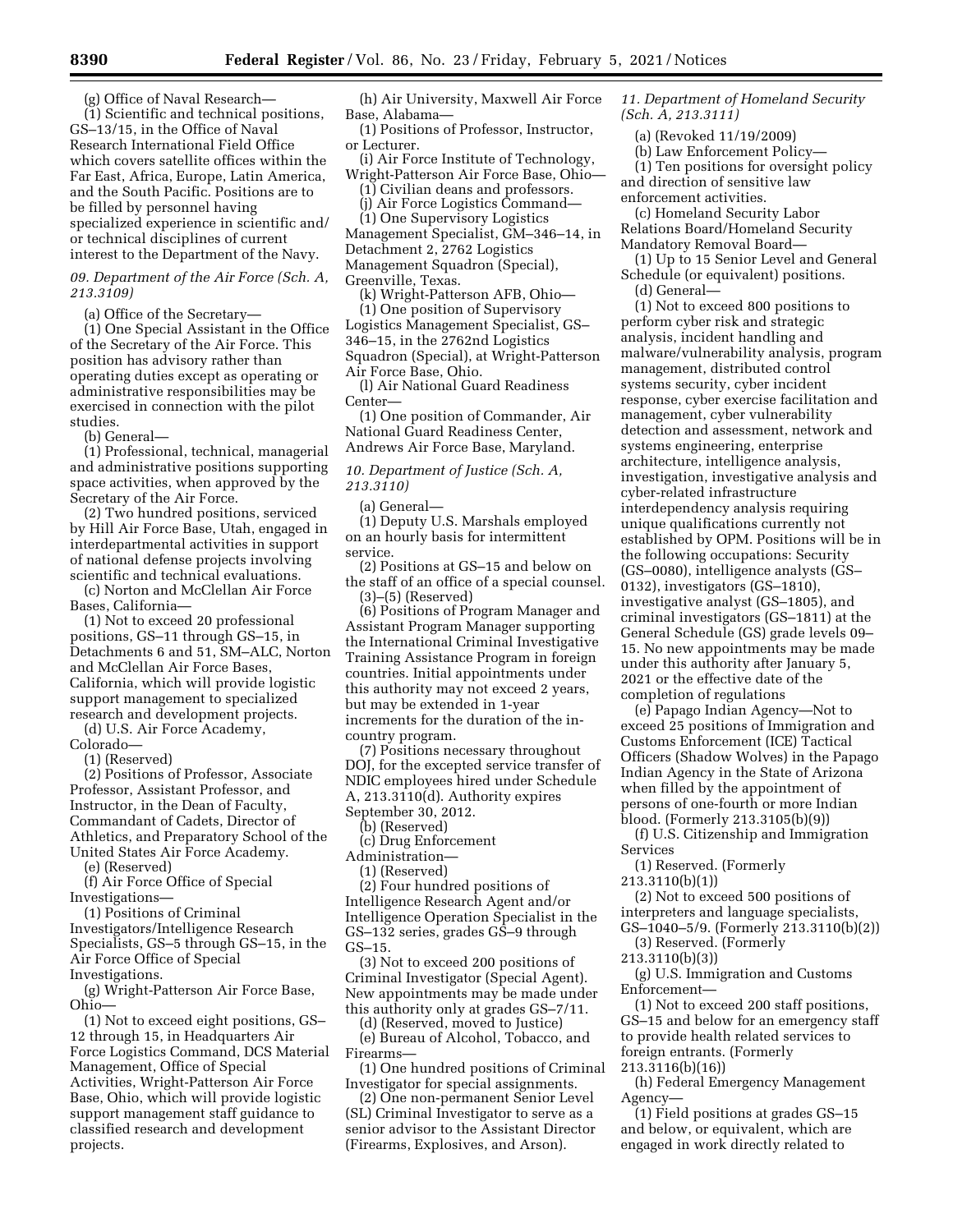unique response efforts to environmental emergencies not covered by the Disaster Relief Act of 1974, Public Law 93–288, as amended. Employment under this authority may not exceed 36 months on any single emergency. Persons may not be employed under this authority for longterm duties or for work not directly necessitated by the emergency response effort. (Formerly 213.3195(a))

(2) Not to exceed 30 positions at grades GS–15 and below in the Offices of Executive Administration, General Counsel, Inspector General, Comptroller, Public Affairs, Personnel, Acquisition Management, and the State and Local Program and Support Directorate which are engaged in work directly related to unique response efforts to environmental emergencies not covered by the Disaster Relief Act of 1974, Public Law 93–288, as amended. Employment under this authority may not exceed 36 months on any single emergency, or for long-term duties or work not directly necessitated by the emergency response effort. No one may be reappointed under this authority for service in connection with a different emergency unless at least 6 months have elapsed since the individual's latest appointment under this authority. (Formerly 213.3195(b))

(3) Not to exceed 350 professional and technical positions at grades GS–5 through GS–15, or equivalent, in Mobile Emergency Response Support Detachments (MERS). (Formerly 213.3195(c))

(i) U.S. Coast Guard—

(1) Reserved. (Formerly 213.3194(a)) (2) Lamplighters. (Formerly

213.3194(b))

(3) Professors, Associate Professors, Assistant Professors, Instructors, one Principal Librarian, one Cadet Hostess, and one Psychologist (Counseling) at the Coast Guard Academy, New London, Connecticut. (Formerly 213.3194(c))

*12. Department of the Interior (Sch. A, 213.3112)* 

(a) General—

(1) Technical, maintenance, and clerical positions at or below grades GS– 7, WG–10, or equivalent, in the field service of the Department of the Interior, when filled by the appointment of persons who are certified as maintaining a permanent and exclusive residence within, or contiguous to, a field activity or district, and as being dependent for livelihood primarily upon employment available within the field activity of the Department.

(2) All positions on Governmentowned ships or vessels operated by the Department of the Interior.

(3) Temporary or seasonal caretakers at temporarily closed camps or improved areas to maintain grounds, buildings, or other structures and prevent damages or theft of Government property. Such appointments shall not extend beyond 130 working days a year without the prior approval of OPM.

(4) Temporary, intermittent, or seasonal field assistants at GS–7, or its equivalent, and below in such areas as forestry, range management, soils, engineering, fishery and wildlife management, and with surveying parties. Employment under this authority may not exceed 180 working days a year.

(5) Temporary positions established in the field service of the Department for emergency forest and range fire prevention or suppression and blister rust control for not to exceed 180 working days a year: Provided, that an employee may work as many as 220 working days a year when employment beyond 180 days is required to cope with extended fire seasons or sudden emergencies such as fire, flood, storm, or other unforeseen situations involving potential loss of life or property.

(6) Persons employed in field positions, the work of which is financed jointly by the Department of the Interior and cooperating persons or organizations outside the Federal service.

(7) All positions in the Bureau of Indian Affairs and other positions in the Department of the Interior directly and primarily related to providing services to Indians when filled by the appointment of Indians. The Secretary of the Interior is responsible for defining the term ''Indian.''

(8) Temporary, intermittent, or seasonal positions at GS–7 or below in Alaska, as follows: Positions in nonprofessional mining activities, such as those of drillers, miners, caterpillar operators, and samplers. Employment under this authority shall not exceed 180 working days a year and shall be appropriate only when the activity is carried on in a remote or isolated area and there is a shortage of available candidates for the positions.

(9) Temporary, part-time, or intermittent employment of mechanics, skilled laborers, equipment operators, and tradesmen on construction, repair, or maintenance work not to exceed 180 working days a year in Alaska, when the activity is carried on in a remote or isolated area and there is a shortage of available candidates for the positions.

(10) Seasonal airplane pilots and airplane mechanics in Alaska, not to exceed 180 working days a year.

(11) Temporary staff positions in the Youth Conservation Corps Centers operated by the Department of the Interior. Employment under this authority shall not exceed 11 weeks a year except with prior approval of OPM.

(12) Positions in the Youth Conservation Corps for which pay is fixed at the Federal minimum wage rate. Employment under this authority may not exceed 10 weeks.

(b) (Reserved)

- (c) Indian Arts and Crafts Board—
- (1) The Executive Director
- (d) (Reserved)

(e) Office of the Assistant Secretary, Territorial and International Affairs—

(1) (Reserved)

(2) Not to exceed four positions of Territorial Management Interns, grades GS–5, GS–7, or GS–9, when filled by territorial residents who are U.S. citizens from the Virgin Islands or Guam; U.S. nationals from American Samoa; or in the case of the Northern Marianas, will become U.S. citizens upon termination of the U.S. trusteeship. Employment under this authority may not exceed 6 months. (3) (Reserved)

(4) Special Assistants to the Governor of American Samoa who perform specialized administrative, professional, technical, and scientific duties as members of his or her immediate staff.

(f) National Park Service—

(1) (Reserved)

(2) Positions established for the administration of Kalaupapa National Historic Park, Molokai, Hawaii, when filled by appointment of qualified patients and Native Hawaiians, as provided by Public Law 95–565.

(3) Seven full-time permanent and 31 temporary, part-time, or intermittent positions in the Redwood National Park, California, which are needed for rehabilitation of the park, as provided by Public Law 95–250.

(4) One Special Representative of the Director.

(5) All positions in the Grand Portage National Monument, Minnesota, when filled by the appointment of recognized members of the Minnesota Chippewa Tribe.

(g) Bureau of Reclamation— (1) Appraisers and examiners employed on a temporary, intermittent, or part-time basis on special valuation or prospective-entry men-review projects where knowledge of local values on conditions or other specialized qualifications not possessed by regular Bureau employees are required for successful results. Employment under this provision shall not exceed 130 working days a year in any individual case: Provided, that such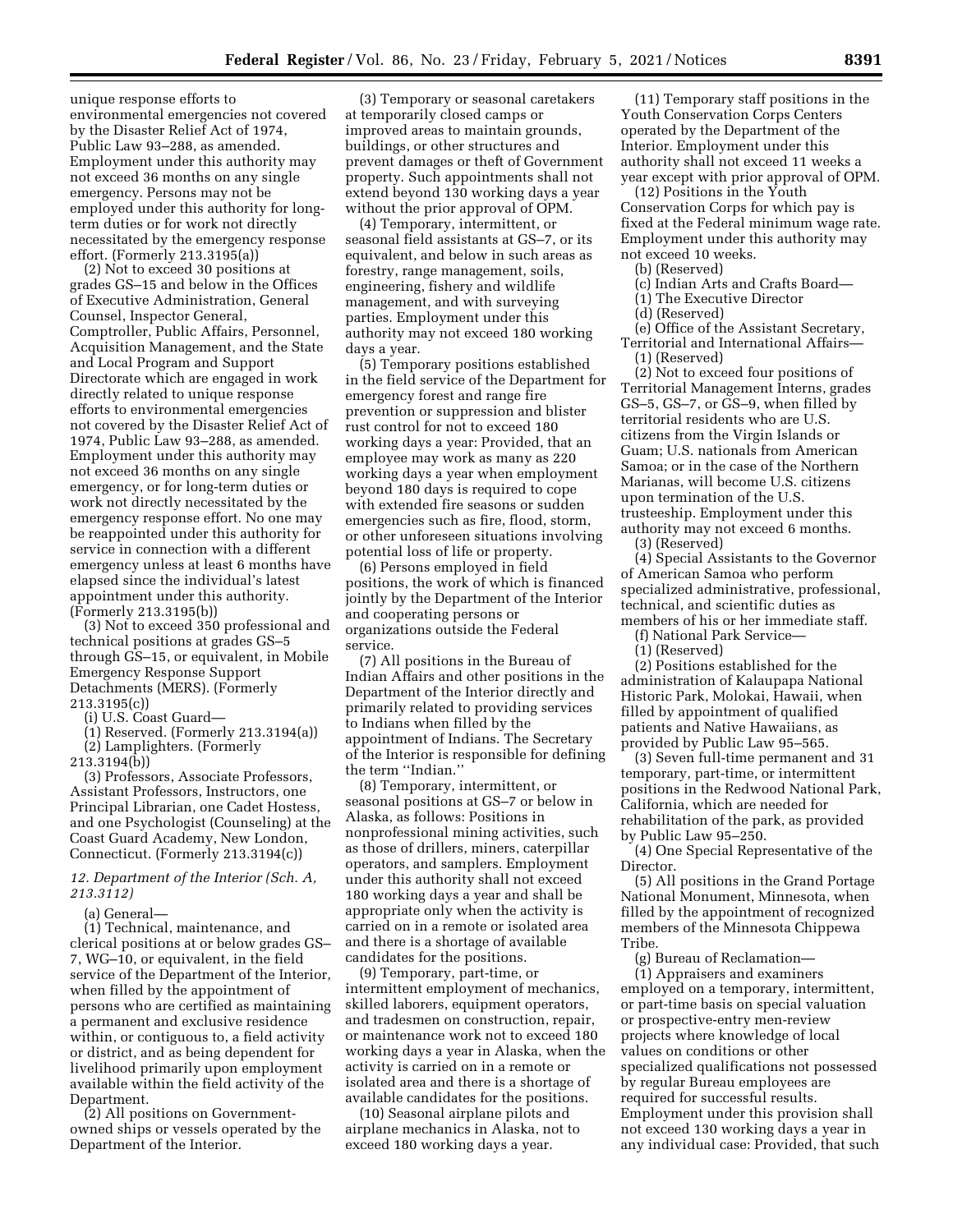employment may, with prior approval of OPM, be extended for not to exceed an additional 50 working days in any single year.

(h) Office of the Deputy Assistant Secretary for Territorial Affairs—

(1) Positions of Territorial Management Interns, GS–5, when filled by persons selected by the Government of the Trust Territory of the Pacific Islands. No appointment may extend beyond 1 year.

### *13. Department of Agriculture (Sch. A, 213.3113)*

(a) General—

(1) Agents employed in field positions the work of which is financed jointly by the Department and cooperating persons, organizations, or governmental agencies outside the Federal service. Except for positions for which selection is jointly made by the Department and the cooperating organization, this authority is not applicable to positions in the Agricultural Research Service or the National Agricultural Statistics Service. This authority is not applicable to the following positions in the Agricultural Marketing Service: Agricultural commodity grader (grain) and (meat), (poultry), and (dairy), agricultural commodity aid (grain), and tobacco inspection positions.

(2)–(4) (Reserved)

(5) Temporary, intermittent, or seasonal employment in the field service of the Department in positions at and below GS–7 and WG–10 in the following types of positions: Field assistants for sub professional services; agricultural helpers, helper-leaders, and workers in the Agricultural Research Service and the Animal and Plant Health Inspection Service; and subject to prior OPM approval granted in the calendar year in which the appointment is to be made, other clerical, trades, crafts, and manual labor positions. Total employment under this subparagraph may not exceed 180 working days in a service year: Provided, that an employee may work as many as 220 working days in a service year when employment beyond 180 days is required to cope with extended fire seasons or sudden emergencies such as fire, flood, storm, or other unforeseen situations involving potential loss of life or property. This paragraph does not cover trades, crafts, and manual labor positions covered by paragraph (i) of Sec. 213.3102 or positions within the Forest Service.

- (6)–(7) (Reserved)
- (b)–(c) (Reserved)
- (d) Farm Service Agency—
- (1) (Reserved)

(2) Members of State Committees: Provided, that employment under this authority shall be limited to temporary intermittent (WAE) positions whose principal duties involve administering farm programs within the State consistent with legislative and Departmental requirements and reviewing national procedures and policies for adaptation at State and local levels within established parameters. Individual appointments under this authority are for 1 year and may be extended only by the Secretary of Agriculture or his designee. Members of State Committees serve at the pleasure of the Secretary.

(e) Rural Development—

(1) (Reserved)

(2) County committeemen to consider, recommend, and advise with respect to the Rural Development program. (3)–(5) (Reserved)

(6) Professional and clerical positions in the Trust Territory of the Pacific Islands when occupied by indigenous residents of the Territory to provide financial assistance pursuant to current authorizing statutes.

(f) Agricultural Marketing Service— (1) Positions of Agricultural Commodity Graders, Agricultural Commodity Technicians, and Agricultural Commodity Aids at grades GS–9 and below in the tobacco, dairy, and poultry commodities; Meat Acceptance Specialists, GS–11 and below; Clerks, Office Automation Clerks, and Computer Clerks at GS–5 and below; Clerk-Typists at grades GS– 4 and below; and Laborers under the Wage System. Employment under this authority is limited to either 1,280 hours or 180 days in a service year.

(2) Positions of Agricultural Commodity Graders, Agricultural Commodity Technicians, and Agricultural Commodity Aids at grades GS–11 and below in the cotton, raisin, peanut, and processed and fresh fruit and vegetable commodities and the following positions in support of these commodities: Clerks, Office Automation Clerks, and Computer Clerks and Operators at GS–5 and below; Clerk-Typists at grades GS–4 and below; and, under the Federal Wage System, High Volume Instrumentation (HVI) Operators and HVI Operator Leaders at WG/WL–2 and below, respectively, Instrument Mechanics/Workers/Helpers at WG–10 and below, and Laborers. Employment under this authority may not exceed 180 days in a service year. In unforeseen situations such as bad weather or crop conditions, unanticipated plant demands, or increased imports, employees may work up to 240 days in a service year. Cotton Agricultural Commodity Graders, GS–5, may be employed as trainees for the first appointment for an initial period of 6 months for training without regard to the service year limitation.

- (3) Milk Market Administrators
- (4) All positions on the staffs of the Milk Market Administrators.

(g)–(k) (Reserved)

(l) Food Safety and Inspection Service—

(1)–(2) (Reserved)

(3) Positions of Meat and Poultry Inspectors (Veterinarians at GS–11 and below and non-Veterinarians at appropriate grades below GS–11) for employment on a temporary, intermittent, or seasonal basis, not to exceed 1,280 hours a year.

(m) Grain Inspection, Packers and Stockyards Administration—

(1) One hundred and fifty positions of Agricultural Commodity Aid (Grain), GS–2/4; 100 positions of Agricultural Commodity Technician (Grain), GS–4/7; and 60 positions of Agricultural Commodity Grader (Grain), GS–5/9, for temporary employment on a part-time, intermittent, or seasonal basis not to exceed 1,280 hours in a service year.

(n) Alternative Agricultural Research and Commercialization Corporation— (1) Executive Director

*14. Department of Commerce (Sch. A, 213.3114)* 

- (a) General—
- (1)–(2) (Reserved)

(3) Not to exceed 50 scientific and technical positions whose duties are performed primarily in the Antarctic. Incumbents of these positions may be stationed in the continental United States for periods of orientation, training, analysis of data, and report writing.

- (b)–(c) (Reserved)
- (d) Bureau of the Census—

(1) Positions in support of decennial operations (including decennial pretests). Appointments may be made on a time limited basis that lasts the duration of decennial operations but may not exceed 7 years. Extensions beyond 7 years may be requested on a case-bycase basis

(2) Positions of clerk, field representative, field leader, and field supervisor in support of data collection operations (non-decennial operations). Appointments may be made on a permanent or a time-limited basis. Appointments made on a time limited basis may not exceed 4 years. Extensions beyond 4 years may be requested on a case-by-case basis.

(e)–(h) (Reserved)

(i) Office of the Under Secretary for International Trade—

(1) Fifteen positions at GS–12 and above in specialized fields relating to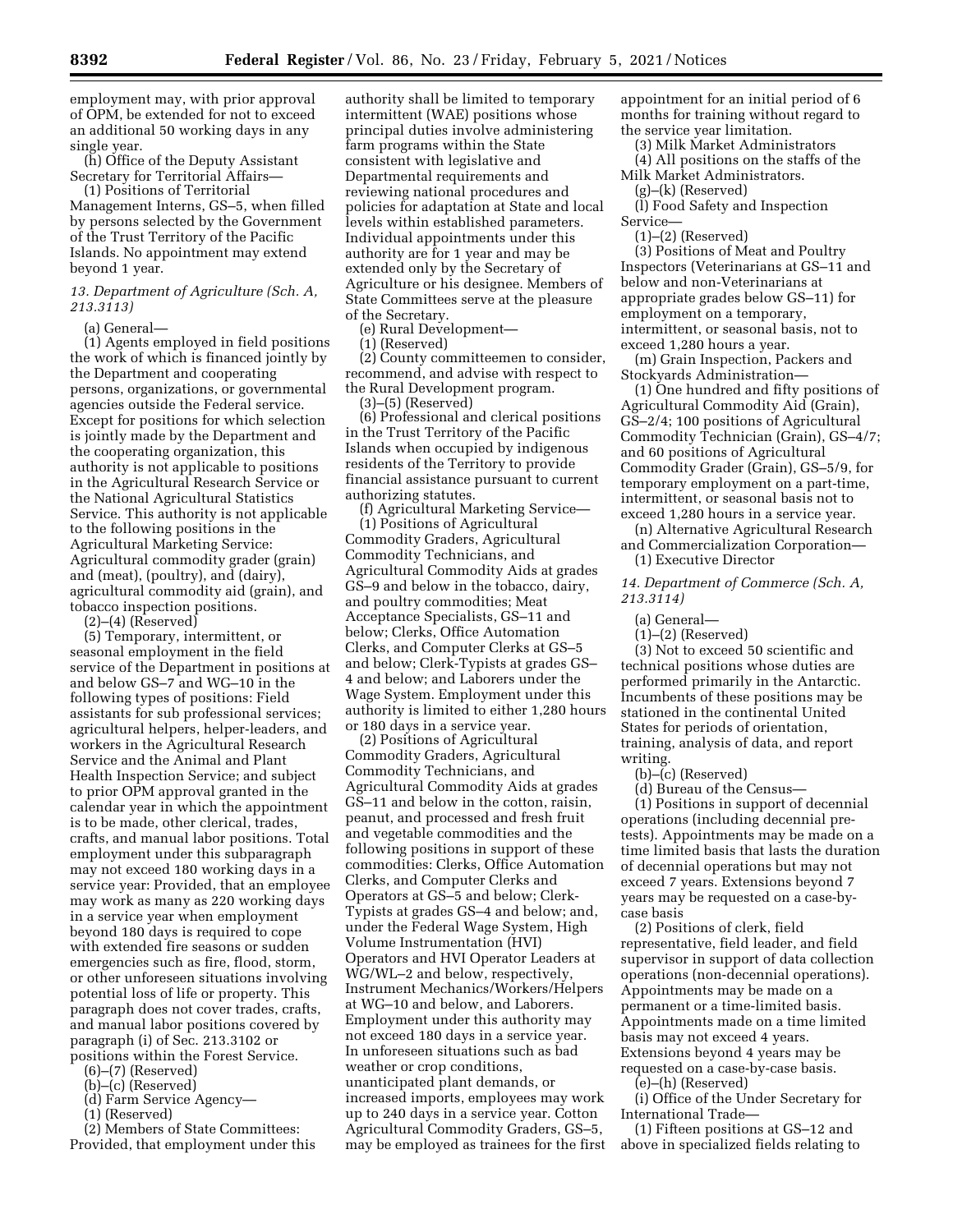international trade or commerce in units under the jurisdiction of the Under Secretary for International Trade. Incumbents will be assigned to advisory rather than to operating duties, except as operating and administrative responsibility may be required for the conduct of pilot studies or special projects. Employment under this authority will not exceed 2 years for an individual appointee.

(2) (Reserved)

(3) Not to exceed 15 positions in grades GS–12 through GS–15, to be filled by persons qualified as industrial or marketing specialists; who possess specialized knowledge and experience in industrial production, industrial operations and related problems, market structure and trends, retail and wholesale trade practices, distribution channels and costs, or business financing and credit procedures applicable to one or more of the current segments of U.S. industry served by the Under Secretary for International Trade, and the subordinate components of his organization which are involved in Domestic Business matters. Appointments under this authority may be made for a period not to exceed 2 years and may, with prior OPM

approval, be extended for an additional 2 years.

(j) National Oceanic and Atmospheric Administration—

(1)–(2) (Reserved)

(3) All civilian positions on vessels operated by the National Ocean Service.

(4) Temporary positions required in connection with the surveying operations of the field service of the National Ocean Service. Appointment to such positions shall not exceed 8 months in any 1 calendar year.

(k) (Reserved)

(l) National Telecommunication and Information Administration—

(1) Thirty-eight professional positions in grades GS–13 through GS–15.

*15. Department of Labor (Sch. A, 213.3115)* 

(a) Office of the Secretary—

(1) Chairman and five members, Employees' Compensation Appeals Board.

(2) Chairman and eight members, Benefits Review Board.

(b)–(c) (Reserved)

(d) Employment and Training

Administration—

(1) Not to exceed 10 positions of Supervisory Manpower Development Specialist and Manpower Development Specialist, GS–7/15, in the Division of Indian and Native American Programs, when filled by the appointment of persons of one-fourth or more Indian

blood. These positions require direct contact with Indian tribes and communities for the development and administration of comprehensive employment and training programs.

### *16. Department of Health and Human Services (Sch. A, 213.3116)*

(a) General—

(1) Intermittent positions, at GS–15 and below and WG–10 and below, on teams under the National Disaster Medical System including Disaster Medical Assistance Teams and specialty teams, to respond to disasters, emergencies, and incidents/events involving medical, mortuary and public health needs.

(b) Public Health Service—

(1) (Reserved)

(2) Positions at Government sanatoria when filled by patients during treatment or convalescence.

(3) (Reserved)

(4) Positions concerned with problems in preventive medicine financed or participated in by the Department of Health and Human Services and a cooperating State, county, municipality, incorporated organization, or an individual in which at least one-half of the expense is contributed by the participating agency either in salaries, quarters, materials, equipment, or other necessary elements in the carrying on of the work.

(5)–(6) (Reserved)

(7) Not to exceed 50 positions associated with health screening programs for refugees.

(8) All positions in the Public Health Service and other positions in the Department of Health and Human Services directly and primarily related to providing services to Indians when filled by the appointment of Indians. The Secretary of Health and Human Services is responsible for defining the term ''Indian.''

(9) (Reserved)

(10) Health care positions of the National Health Service Corps for employment of any one individual not to exceed 4 years of service in health manpower shortage areas.

(11)–(15) (Reserved)

(c)–(e) (Reserved)

(f) Reserved

#### *17. Department of Education (Sch. A, 213.3117)*

(a) Positions concerned with problems in education financed and participated in by the Department of Education and a cooperating State educational agency, or university or college, in which there is joint responsibility for selection and supervision of employees, and at least one-half of the expense is contributed

by the cooperating agency in salaries, quarters, materials, equipment, or other necessary elements in the carrying on of the work.

*18. Environmental Protection Agency (sch. A, 213.3118)* 

*24. Board of Governors, Federal Reserve System (Sch. A, 213.3124)* 

(a) All positions

*27. Department of Veterans Affairs (Sch. A, 213.3127)* 

(a) Construction Division—

(1) Temporary construction workers paid from ''purchase and hire'' funds and appointed for not to exceed the duration of a construction project.

(b) Alcoholism Treatment Units and Drug Dependence Treatment Centers—

(1) Not to exceed 400 positions of rehabilitation counselors, GS–3 through GS–11, in Alcoholism Treatment Units and Drug Dependence Treatment Centers, when filled by former patients.

(c) Board of Veterans' Appeals— (1) Positions, GS–15, when filled by a member of the Board. Except as provided by section 201(d) of Public Law 100–687, appointments under this authority shall be for a term of 9 years, and may be renewed.

(2) Positions, GS–15, when filled by a non-member of the Board who is awaiting Presidential approval for appointment as a Board member.

(d) Vietnam Era Veterans Readjustment Counseling Service—

(1) Not to exceed 600 positions at grades GS–3 through GS–11, involved in the Department's Vietnam Era Veterans Readjustment Counseling Service.

(e) Not to Exceed 75 positions that require unique technical skills needed for the re-designing and re-building of digital interfaces between citizens, businesses, and government as a part of Smarter Information Technology Delivery Initiative. This authority may be used to make permanent, timelimited and temporary appointments to non-supervisory Digital Services Expert positions (GS–301) directly related to the implementation of the Smarter Information Technology Delivery Initiative at the GS–15 level. No new appointments may be made under this authority after September 30, 2017.

#### *32. Small Business Administration (Sch. A, 213.3132)*

(a) When the President under 42 U.S.C. 1855–1855g, the Secretary of Agriculture under 7 U.S.C. 1961, or the Small Business Administration under 15 U.S.C. 636(b)(1) declares an area to be a disaster area, positions filled by time-limited appointment of employees to make and administer disaster loans in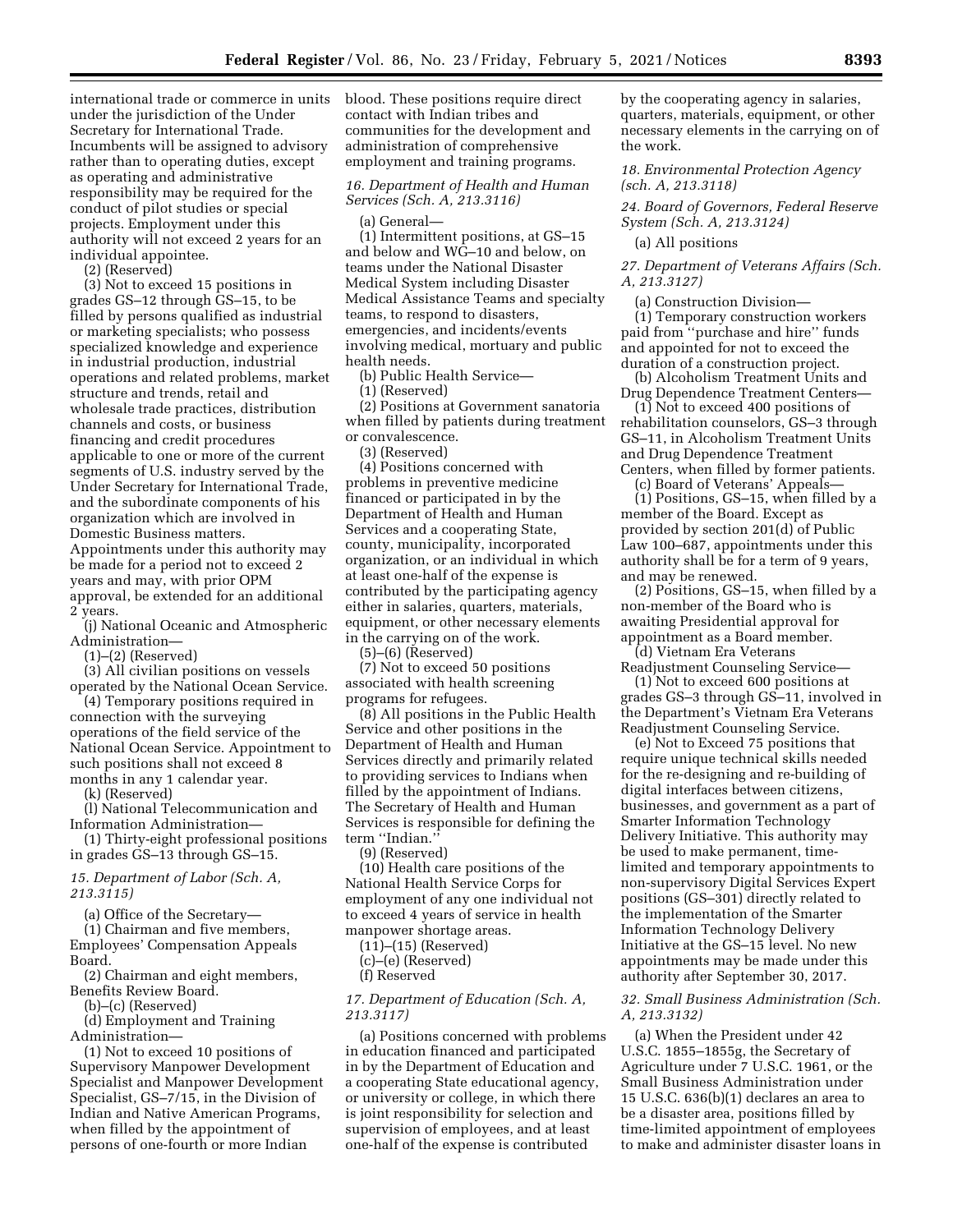the area under the Small Business Act, as amended. Service under this authority may not exceed 4 years, and no more than 2 years may be spent on a single disaster. Exception to this time limit may only be made with prior Office of Personnel Management approval. Appointments under this authority may not be used to extend the 2-year service limit contained below. No one may be appointed under this authority to positions engaged in longterm maintenance of loan portfolios.

(b) When the President under 42 U.S.C. 1855–1855g, the Secretary of Agriculture under 7 U.S.C. 1961, or the Small Business Administration under 15 U.S.C. 636(b)(1) declares an area to be a disaster area, positions filled by time-limited appointment of employees to make and administer disaster loans in that area under the Small Business Act, as amended. No one may serve under this authority for more than an aggregate of 2 years without a break in service of at least 6 months. Persons who have had more than 2 years of service under paragraph (a) of this section must have a break in service of at least 8 months following such service before appointment under this authority. No one may be appointed under this authority to positions engaged in longterm maintenance of loan portfolios.

# *33. Federal Deposit Insurance Corporation (Sch. A, 213.3133)*

(a)–(b) (Reserved)

(c) Temporary or time-limited positions that are directly related with resolving failing insured depository institutions; financial companies; or brokers and dealers; covered by the Dodd-Frank Wall Street Reform and Consumer Protection Act, including but not limited to, the marketing and sale of institutions and any associated assets; paying insured depositors; and managing receivership estates and all associated receivership management activities, up to termination. Time limited appointments under this authority may not exceed 7 years.

### *36. U.S. Soldiers' and Airmen's Home (Sch. A, 213.3136)*

(a) (Reserved)

(b) Positions when filled by memberresidents of the Home.

## *37. General Services Administration (Sch. A, 213.3137)*

(a) Not to Exceed 203 positions that require unique technical skills needed for the re-designing and re-building of digital interfaces between citizens, businesses, and government as a part of Smarter Information Technology Delivery Initiative. This authority may

be used nationwide to make permanent, time-limited and temporary appointments to Digital Services Expert positions (GS–301) directly related to the implementation of the Smarter Information Technology Delivery Initiative at the GS–11 to 15 level. No new appointments may be made under this authority after September 30, 2017.

## *46. Selective Service System (Sch. A, 213.3146)*

#### (a) State Directors

### *48. National Aeronautics and Space Administration (Sch. A, 213.3148)*

(a) One hundred and fifty alien scientists having special qualifications in the fields of aeronautical and space research where such employment is deemed by the Administrator of the National Aeronautics and Space Administration to be necessary in the public interest.

# *55. Social Security Administration (Sch. A, 213.3155)*

(a) Arizona District Offices— (1) Six positions of Social Insurance Representative in the district offices of the Social Security Administration in the State of Arizona when filled by the appointment of persons of one-fourth or more Indian blood.

(b) New Mexico—

(1) Seven positions of Social Insurance Representative in the district offices of the Social Security Administration in the State of New Mexico when filled by the appointment of persons of one-fourth or more Indian blood.

(c) Alaska—

(1) Two positions of Social Insurance Representative in the district offices of the Social Security Administration in the State of Alaska when filled by the appointments of persons of one-fourth or more Alaskan Native blood (Eskimos, Indians, or Aleuts).

*62. The President's Crime Prevention Council (Sch. A, 213.3162)* 

(a) (Reserved)

*65. Chemical Safety and Hazard Investigation Board (Sch. A, 213.3165)* 

(a) (Reserved) (b) (Reserved)

*66. Court Services and Offender Supervision Agency of the District of* 

*Columbia (Sch. A, 213.3166)* 

(a) (Reserved, expired 3/31/2004)

*70. Millennium Challenge Corporation (MCC) (Sch. A, 213.3170)* 

(a) (Reserved, expired 9/30/2007) (b)

(1) Positions of Resident Country Director and Deputy Resident Country Director, Threshold Director and Deputy Threshold Director. The length of appointments will correspond to the length or term of the compact agreements made between the MCC and the country in which the MCC will work, plus one additional year to cover pre- and post-compact agreement related activities.

## *74. Smithsonian Institution (Sch. A, 213.3174)*

(a) (Reserved)

(b) Smithsonian Tropical Research Institute—All positions located in Panama which part are of or which support the Smithsonian Tropical Research Institute.

(c) National Museum of the American Indian—Positions at GS–15 and below requiring knowledge of, and experience in, tribal customs and culture. Such positions comprise approximately 10 percent of the Museum's positions and, generally, do not include secretarial, clerical, administrative, or program support positions.

# *75. Woodrow Wilson International Center for Scholars (Sch. A, 213.3175)*

(a) One Asian Studies Program Administrator, one International Security Studies Program Administrator, one Latin American Program Administrator, one Russian Studies Program Administrator, two Social Science Program Administrators, one Middle East Studies Program Administrator, one African Studies Program Administrator, one Global Sustainability and Resilience Program Administrator, one Canadian Studies Program Administrator; one China Studies Program Administrator, and one Science, Technology and Innovation Program Administrator.

*78. Community Development Financial Institutions Fund (Sch. A, 213.3178)* 

(a) (Reserved, expired 9/23/1998)

*80. Utah Reclamation and Conservation Commission (Sch. A, 213.3180)* 

(a) Executive Director

*82. National Foundation on the Arts and the Humanities (Sch. A, 213.3182)* 

(a) National Endowment for the Arts—

(1) Artistic and related positions at grades GS–13 through GS–15 engaged in the review, evaluation and administration of applications and grants supporting the arts, related research and assessment, policy and program development, arts education, access programs and advocacy, or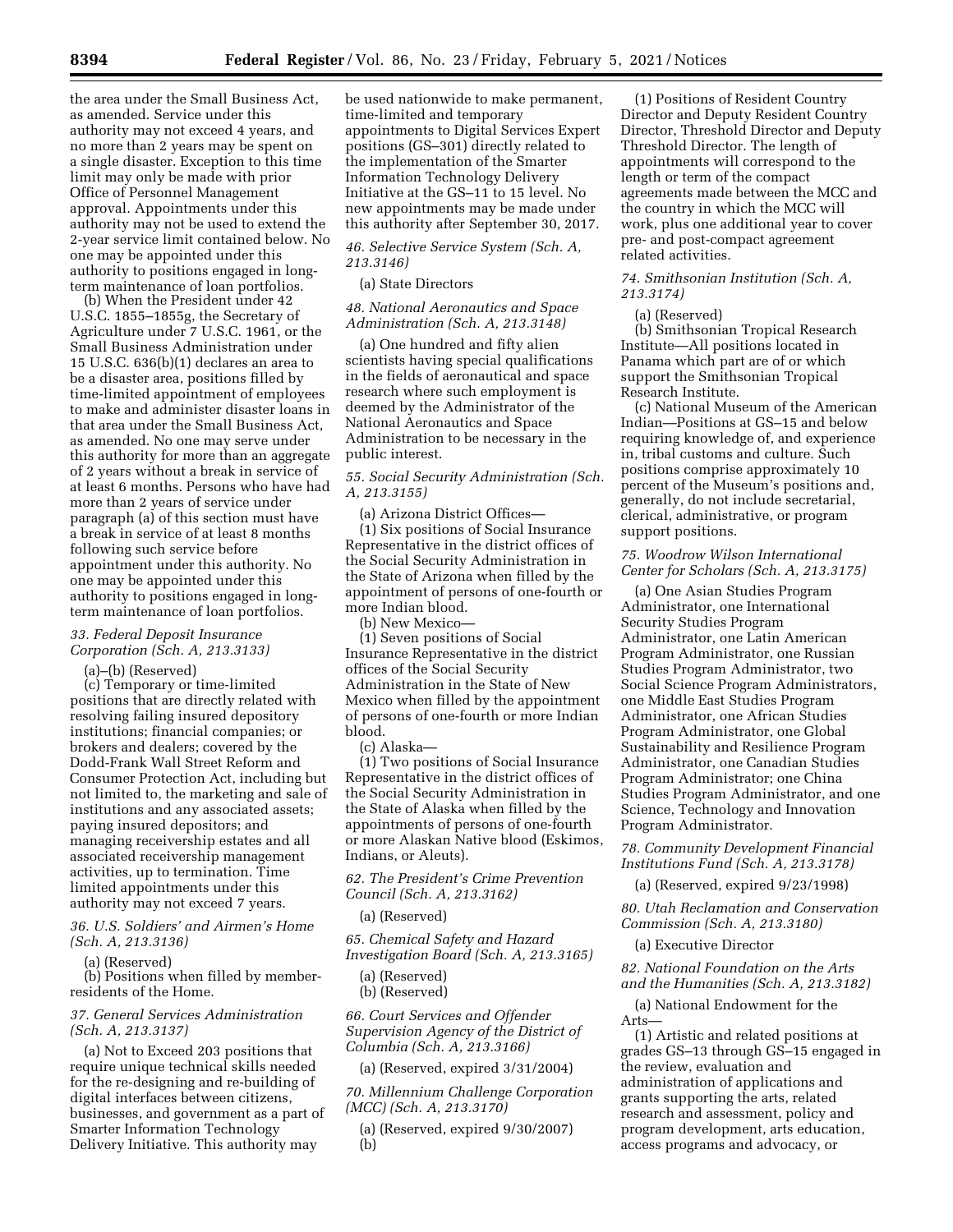evaluation of critical arts projects and outreach programs. Duties require artistic stature, in-depth knowledge of arts disciplines and/or artistic-related leadership qualities.

*90. African Development Foundation (Sch. A, 213.3190)* 

(a) One Enterprise Development Fund Manager. Appointment is limited to four years unless extended by OPM.

*91. Office of Personnel Management (Sch. A, 213.3191)* 

(a)–(c) (Reserved)

(d) Part-time and intermittent positions of test examiners at grades GS–8 and below.

*94. Department of Transportation (Sch. A, 213.3194)* 

(a)–(d) (Reserved)

(e) Maritime Administration—

(1)–(2) (Reserved)

(3) All positions on Governmentowned vessels or those bareboats chartered to the Government and operated by or for the Maritime Administration.

(4)–(5) (Reserved)

(6) U.S. Merchant Marine Academy, positions of: Professors, Instructors, and Teachers, including heads of Departments of Physical Education and Athletics, Humanities, Mathematics and Science, Maritime Law and Economics, Nautical Science, and Engineering; Coordinator of Shipboard Training; the Commandant of Midshipmen, the Assistant Commandant of Midshipmen; Director of Music; three Battalion Officers; three Regimental Affairs Officers; and one Training Administrator.

(7) U.S. Merchant Marine Academy positions of: Associate Dean; Registrar; Director of Admissions; Assistant Director of Admissions; Director, Office of External Affairs; Placement Officer; Administrative Librarian; Shipboard Training Assistant; three Academy Training Representatives; and one Education Program Assistant.

(f) Up to 40 positions at the GS–13 through 15 grade levels and within authorized SL allocations necessary to support the following credit agency programs of the Department: the Federal Highway Administration's Transportation Infrastructure Finance and Innovation Act Program, the Federal Railroad Administration's Railroad Rehabilitation and Improvement Financing Program, the Federal Maritime Administration's Title XI Program, and the Office of the Secretary's Office of Budget and Programs Credit Staff. This authority may be used to make temporary, time-

limited, or permanent appointments, as the DOT deems appropriate, in the following occupational series: Director or Deputy Director SL–301/340, Origination Team Lead SL–301, Deputy Director/Senior Financial Analyst GS– 1160, Origination Financial Policy Advisor GS–301, Credit Budgeting Team Lead GS–1160, Credit Budgeting Financial Analysts GS–1160, Portfolio Monitoring Lead SL–1160, Portfolio Monitoring Financial Analyst GS–1160, Financial Analyst GS–1160. No new appointments may be made under this authority after December 31, 2014.

### *95. (Reserved)*

#### **Schedule B**

*03. Executive Office of the President (Sch. B, 213.3203)* 

(a) (Reserved)

(b) Office of the Special

Representative for Trade Negotiations— (1) Seventeen positions of economist at grades GS–12 through GS–15.

*04. Department of State (Sch. B, 213.3204)* 

(a) (1) One non-permanent senior level position to serve as Science and Technology Advisor to the Secretary.

(b)–(c) (Reserved) (d) Seventeen positions on the household staff of the President's Guest

House (Blair and Blair-Lee Houses). (e) (Reserved)

(f) Scientific, professional, and technical positions at grades GS–12 to GS–15 when filled by persons having special qualifications in foreign policy matters. Total employment under this authority may not exceed 4 years.

*05. Department of the Treasury (Sch. B, 213.3205)* 

(a) Positions of Deputy Comptroller of the Currency, Chief National Bank Examiner, Assistant Chief National Bank Examiner, Regional Administrator of National Banks, Deputy Regional Administrator of National Banks, Assistant to the Comptroller of the Currency, National Bank Examiner, Associate National Bank Examiner, and Assistant National Bank Examiner, whose salaries are paid from assessments against national banks and other financial institutions.

(b)–(c) (Reserved)

(d) (Reserved) Transferred to 213.3211(b)

(e) (Reserved) Transferred to 213.3210(f)

*06. Department of Defense (Sch. B, 213.3206)* 

(a) Office of the Secretary— (1) (Reserved)

(2) Professional positions at GS–11 through GS–15 involving systems, costs, and economic analysis functions in the Office of the Assistant Secretary (Program Analysis and Evaluation); and in the Office of the Deputy Assistant Secretary (Systems Policy and Information) in the Office of the Assistant Secretary (Comptroller).

(3)–(4) (Reserved)

(5) Four Net Assessment Analysts.

(b) Interdepartmental activities—

(1) Seven positions to provide general administration, general art and information, photography, and/or visual information support to the White House Photographic Service.

(2) Eight positions, GS–15 or below, in the White House Military Office, providing support for airlift operations, special events, security, and/or administrative services to the Office of the President.

(c) National Defense University—

(1) Sixty-one positions of Professor, GS–13/15, for employment of any one individual on an initial appointment not to exceed 3 years, which may be renewed in any increment from 1 to 6 years indefinitely thereafter.

(d) General—

(1) One position of Law Enforcement Liaison Officer (Drugs), GS–301–15, U.S. European Command.

(2) Acquisition positions at grades GS–5 through GS–11, whose incumbents have successfully completed the required course of education as participants in the Department of Defense scholarship program authorized under 10 U.S.C. 1744.

(e) Office of the Inspector General— (1) Positions of Criminal Investigator,

GS–1811–5/15.

(f) Department of Defense Polygraph Institute, Fort McClellan, Alabama—

(1) One Director, GM–15.

(g) Defense Security Assistance Agency—

All faculty members with instructor and research duties at the Defense Institute of Security Assistance Management, Wright Patterson Air Force Base, Dayton, Ohio. Individual appointments under this authority will be for an initial 3-year period, which may be followed by an appointment of indefinite duration.

#### *07. Department of the Army (Sch. B, 213.3207)*

(a) U.S. Army Command and General Staff College—

(1) Seven positions of professors, instructors, and education specialists. Total employment of any individual under this authority may not exceed 4 years.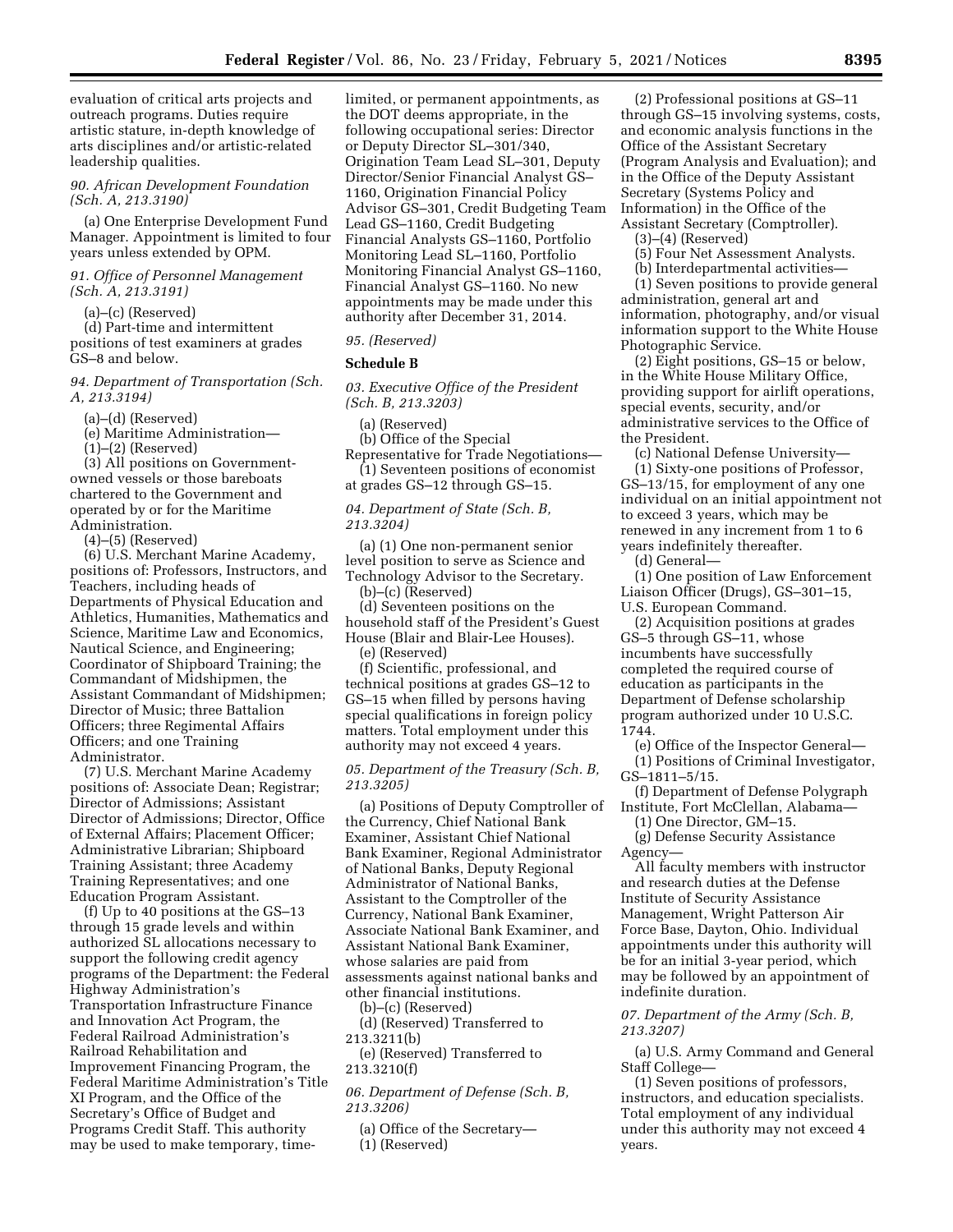*08. Department of the Navy (Sch. B, 213.3208)* 

(a) Naval Underwater Systems Center, New London, Connecticut—

(1) One position of Oceanographer, grade GS–14, to function as project director and manager for research in the weapons systems applications of ocean eddies.

(b) Armed Forces Staff College, Norfolk, Virginia—All civilian faculty positions of professors, instructors, and teachers on the staff of the Armed Forces Staff College, Norfolk, Virginia.

(c) Defense Personnel Security Research and Education Center—One Director and four Research Psychologists at the professor or GS–15 level.

(d) Marine Corps Command and Staff College—All civilian professor positions.

(e) Executive Dining facilities at the Pentagon—One position of Staff Assistant, GS–301, whose incumbent will manage the Navy's Executive Dining facilities at the Pentagon. (f) (Reserved)

*09. Department of the Air Force (Sch. B, 213.3209)* 

(a) Air Research Institute at the Air University, Maxwell Air Force Base, Alabama—Not to exceed four interdisciplinary positions for the Air Research Institute at the Air University, Maxwell Air Force Base, Alabama, for employment to complete studies proposed by candidates and acceptable to the Air Force. Initial appointments are made not to exceed 3 years, with an option to renew or extend the appointments in increments of 1-, 2-, or 3-years indefinitely thereafter.

(b)–(c) (Reserved)

(d) Air University—Positions of Instructor or professional academic staff at the Air University associated with courses of instruction of varying durations, for employment not to exceed 3 years, which may be renewed for an indefinite period thereafter.

(e) U.S. Air Force Academy, Colorado—One position of Director of Development and Alumni Programs, GS–301–13.

#### *10. Department of Justice (Sch. B, 213.3210)*

(a) Drug Enforcement Administration—Criminal Investigator (Special Agent) positions in the Drug Enforcement Administration. New appointments may be made under this authority only at grades GS–5 through 11. Service under the authority may not exceed 4 years. Appointments made under this authority may be converted

to career or career-conditional appointments under the provisions of Executive Order 12230, subject to conditions agreed upon between the Department and OPM.

(b) (Reserved)

(c) Not to exceed 400 positions at grades GS–5 through 15 assigned to regional task forces established to conduct special investigations to combat drug trafficking and organized crime. (d) (Reserved)

(e) United States Trustees—Positions, other than secretarial, GS–6 through GS–15, requiring knowledge of the bankruptcy process, on the staff of the offices of United States Trustees or the Executive Office for U.S. Trustees.

(f) Bureau of Alcohol, Tobacco, and Firearms—

(1) Positions, grades GS–5 through GS–12 (or equivalent), of Criminal Investigator. Service under this authority may not exceed 3 years and 120 days.

*11. Department of Homeland Security (Sch. B, 213.3211)* 

(a) Coast Guard.

(1) (Reserved)

(b) Secret Service—Positions concerned with the protection of the life and safety of the President and members of his immediate family, or other persons for whom similar protective services are prescribed by law, when filled in accordance with special appointment procedures approved by OPM. Service under this authority may not exceed:

(1) A total of 4 years; or

(2) 120 days following completion of the service required for conversion under Executive Order 11203.

*13. Department of Agriculture (Sch. B, 213.3213)* 

(a) Foreign Agricultural Service— (1) Positions of a project nature involved in international technical assistance activities. Service under this authority may not exceed 5 years on a single project for any individual unless delayed completion of a project justifies an extension up to but not exceeding 2 years.

(b) General—

(1) Temporary positions of professional Research Scientists, GS–15 or below, in the Agricultural Research Service, Economic Research Service, and the Forest Service, when such positions are established to support the Research Associateship Program and are filled by persons having a doctoral degree in an appropriate field of study for research activities of mutual interest to appointees and the agency. Appointments are limited to proposals

approved by the appropriate Administrator. Appointments may be made for initial periods not to exceed 2 years and may be extended for up to 2 additional years. Extensions beyond 4 years, up to a maximum of 2 additional years, may be granted, but only in very rare and unusual circumstances, as determined by the Human Resources Officer for the Research, Education, and Economics Mission Area, or the Human Resources Officer, Forest Service.

(2) Not to exceed 55 Executive Director positions, GM–301–14/15, with the State Rural Development Councils in support of the Presidential Rural Development Initiative.

*14. Department of Commerce (Sch. B, 213.3214)* 

(a) Bureau of the Census—

(1) (Reserved)

(2) Not to exceed 50 Community Services Specialist positions at the equivalent of GS–5 through 12.

(b)–(c) (Reserved)

(d) National Telecommunications and Information Administration—

(1) Not to exceed 10 Telecommunications Policy Analysts, grades GS–11 through 15. Employment under this authority may not exceed 2 years.

*15. Department of Labor (Sch. B, 213.3215)* 

(a) Administrative Review Board— Chair and a maximum of four additional Members.

(b) (Reserved)

(c) Bureau of International Labor Affairs—

(1) Positions in the Office of Foreign Relations, which are paid by outside funding sources under contracts for specific international labor market technical assistance projects. Appointments under this authority may not be extended beyond the expiration date of the project.

*17. Department of Education (Sch. B, 213.3217)* 

(a) Seventy-five positions, not to exceed GS–13, of a professional or analytical nature when filled by persons, other than college faculty members or candidates working toward college degrees, who are participating in mid-career development programs authorized by Federal statute or regulation, or sponsored by private nonprofit organizations, when a period of work experience is a requirement for completion of an organized study program. Employment under this authority shall not exceed 1 year.

(b) Fifty positions, GS–7 through GS– 11, concerned with advising on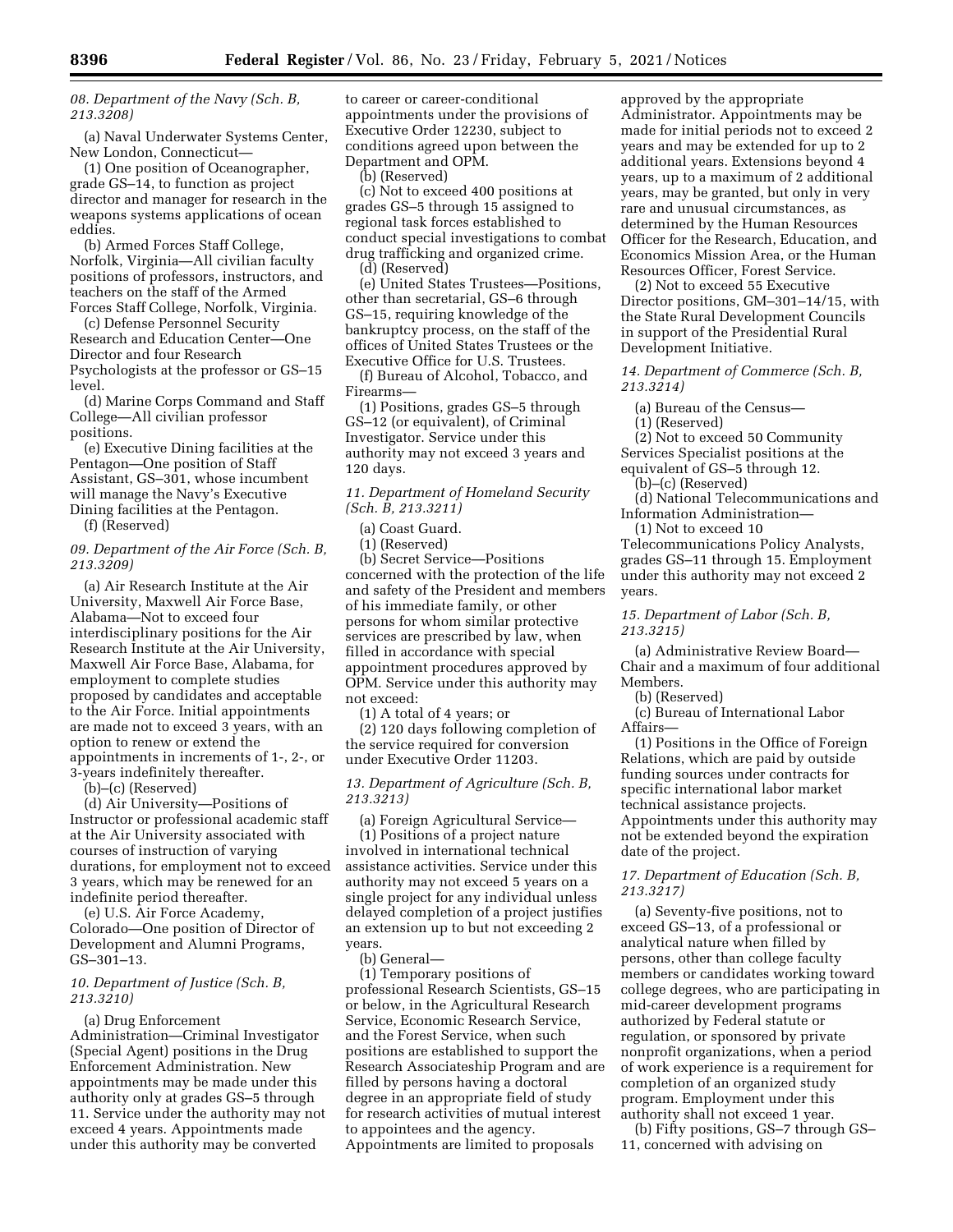education policies, practices, and procedures under unusual and abnormal conditions. Persons employed under this provision must be bona fide elementary school and high school teachers. Appointments under this authority may be made for a period of not to exceed 1 year, and may, with the prior approval of the Office of Personnel Management, be extended for an additional period of 1 year.

#### *27. Department of Veterans Affairs (Sch. B, 213.3227)*

(a) Not to exceed 800 principal investigatory, scientific, professional, and technical positions at grades GS–11 and above in the medical research program.

(b) Not to exceed 25 Criminal Investigator (Undercover) positions, GS– 1811, in grades 5 through 12, conducting undercover investigations in the Veterans Health Administration (VA) supervised by the VA, Office of Inspector General. Initial appointments shall be greater than 1 year, but not to exceed 4 years and may be extended indefinitely in 1-year increments.

# *28. Broadcasting Board of Governors (Sch. B, 213.3228)*

(a) International Broadcasting Bureau—

(1) Not to exceed 200 positions at grades GS–15 and below in the Office of Cuba Broadcasting. Appointments may not be made under this authority to administrative, clerical, and technical support positions.

*36. U.S. Soldiers' and Airmen's Home (Sch. B, 213.3236)* 

(a) (Reserved)

(b) Director, Health Care Services; Director, Member Services; Director, Logistics; and Director, Plans and Programs.

*40. National Archives and Records Administration (Sch. B, 213.3240)* 

(a) Executive Director, National Historical Publications and Records Commission.

*48. National Aeronautics and Space Administration (Sch. B, 213.3248)* 

(a) Not to exceed 40 positions of Astronaut Candidates at grades GS–11 through 15. Employment under this authority may not exceed 3 years.

#### *50. Consumer Financial Protection Bureau (Sch. B, 213.3250)*

(a) One position of Deputy Director; and one position of Associate Director of the Division of Supervision, Enforcement, and Fair Lending.

*55. Social Security Administration (Sch. B, 213.3255)* 

(a) (Reserved)

*74. Smithsonian Institution (Sch. B, 213.3274)* 

(a) (Reserved)

(b) Freer Gallery of Art—

(1) Not to exceed four Oriental Art Restoration Specialists at grades GS–9 through GS–15.

*76. Appalachian Regional Commission (Sch. B, 213.3276)* 

(a) Two Program Coordinators.

*78. Armed Forces Retirement Home (Sch. B, 213.3278)* 

(a) Naval Home, Gulfport, Mississippi—

(1) One Resource Management Officer position and one Public Works Officer position, GS/GM–15 and below.

*82. National Foundation on the Arts and the Humanities (Sch. B, 213.3282)* 

(a) (Reserved)

(b) National Endowment for the Humanities—

(1) Professional positions at grades GS–11 through GS–15 engaged in the review, evaluation, and administration of grants supporting scholarship, education, and public programs in the humanities, the duties of which require in-depth knowledge of a discipline of the humanities.

# *91. Office of Personnel Management (Sch. B, 213.3291)*

(a) Not to exceed eight positions of Associate Director at the Executive Seminar Centers at grades GS–13 and GS–14. Appointments may be made for any period up to 3 years and may be extended without prior approval for any individual. Not more than half of the authorized faculty positions at any one Executive Seminar Center may be filled under this authority.

(b) Center for Leadership Development—No more than 72 positions of faculty members at grades GS–13 through GS–15. Initial appointments under this authority may be made for any period up to 3 years and may be extended in 1, 2, or 3-year increments.

# **Schedule C**

| Agency name               | Organization name                                                           | Position title                              | Authorization<br>No. | Effective date           |
|---------------------------|-----------------------------------------------------------------------------|---------------------------------------------|----------------------|--------------------------|
| DEPARTMENT OF AGRICULTURE | Office of the Under Secretary for<br>Farm Production and Conserva-<br>tion. |                                             | DA200035             | 01/09/2020               |
|                           | Agricultural Marketing Service                                              | Special Assistant                           | DA190173<br>DA190200 | 07/22/2019<br>09/12/2019 |
|                           | Farm Service Agency                                                         | State Executive Director-Ten-<br>nessee.    | DA200040             | 01/23/2020               |
|                           |                                                                             | State Executive Director-North<br>Carolina. | DA200070             | 04/16/2020               |
|                           | Foreign Agricultural Service                                                | Senior Advisor                              | DA200064             | 04/24/2020               |
|                           | National Institute of Food and Agri-<br>culture.                            |                                             | DA200049             | 03/04/2020               |
|                           | <b>Natural Resources Conservation</b><br>Service.                           |                                             | DA200065             | 03/23/2020               |
|                           | Office of Communications                                                    | Deputy Director of Communica-<br>tions.     | DA200087             | 06/17/2020               |
|                           |                                                                             | Press Secretary                             | DA200082             | 06/23/2020               |
|                           |                                                                             | Press Assistant                             | DA190211             | 11/19/2019               |
|                           | Office of the Assistant Secretary<br>for Administration.                    |                                             | DA190203             | 09/13/2019               |
|                           | Office of the Assistant Secretary                                           | Director of Intergovernmental Af-           | DA200042             | 01/22/2020               |
|                           | for Congressional Relations.                                                | fairs $(2)$ .                               | DA200080             | 06/24/2020               |
|                           |                                                                             | Senior Policy Advisor                       | DA200097             | 06/26/2020               |
|                           |                                                                             |                                             | DA190207             | 09/17/2019               |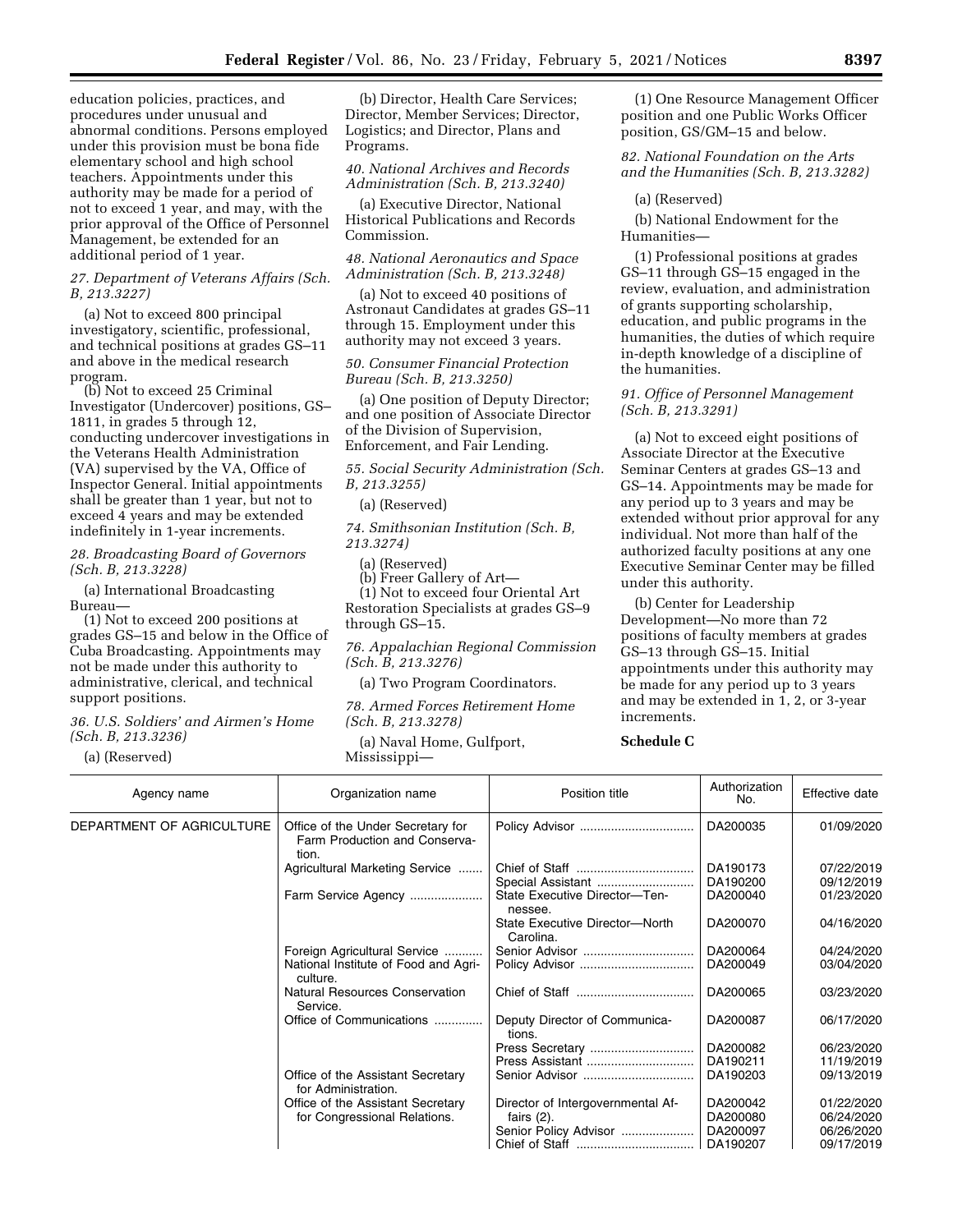| Agency name            | Organization name                                                                                                         | Position title                                     | Authorization<br>No. | Effective date           |
|------------------------|---------------------------------------------------------------------------------------------------------------------------|----------------------------------------------------|----------------------|--------------------------|
|                        |                                                                                                                           | Congressional and Policy Advisor<br>(2).           | DA200008<br>DA200024 | 10/25/2019<br>12/03/2019 |
|                        | Office of the Secretary                                                                                                   | Advance Associate                                  | DA200043             | 03/30/2020               |
|                        |                                                                                                                           |                                                    | DA190187             | 09/04/2019               |
|                        |                                                                                                                           | Confidential Assistant (3)                         | DA190180             | 07/29/2019               |
|                        |                                                                                                                           |                                                    | DA190217             | 10/01/2019               |
|                        |                                                                                                                           |                                                    | DA200010             | 10/29/2019               |
|                        |                                                                                                                           | Deputy Director of Advance                         | DA190193             | 08/27/2019               |
|                        |                                                                                                                           | Deputy Director of Scheduling (2)                  | DA190186             | 08/16/2019               |
|                        |                                                                                                                           |                                                    | DA190208             | 09/16/2019               |
|                        |                                                                                                                           | Director of Operations                             | DA190195             | 08/26/2019               |
|                        |                                                                                                                           | Legislative Correspondent (3)                      | DA200051             | 03/30/2020               |
|                        |                                                                                                                           |                                                    | DA200095             | 06/26/2020               |
|                        |                                                                                                                           |                                                    | DA200017             | 11/13/2019               |
|                        |                                                                                                                           | Special Assistant                                  | DA200028             | 12/17/2019               |
|                        |                                                                                                                           | Special Assistant and Advisor                      | DA200016             | 11/19/2019               |
|                        |                                                                                                                           | Staff Assistant                                    | DA190192             | 08/23/2019               |
|                        |                                                                                                                           | White House Liaison                                | DA200005             | 10/22/2019               |
|                        | Office of the Under Secretary for<br>Food Safety.                                                                         | Staff Assistant                                    | DA200020             | 11/25/2019               |
|                        | Office of the Under Secretary for<br>Research, Education, and Eco-<br>nomics.                                             |                                                    | DA200091             | 06/17/2020               |
|                        | Office of the Under Secretary for<br>Rural Development.                                                                   | Confidential Assistant (2)                         | DA190188<br>DA200025 | 08/16/2019<br>12/03/2019 |
|                        | Office of the Under Secretary for<br>Trade and Foreign Agricultural<br>Affairs.                                           |                                                    | DA200066             | 06/26/2020               |
|                        | Office of Under Secretary for Nat-                                                                                        | Senior Policy Advisor                              | DA200021             | 01/10/2020               |
|                        | ural Resources and Environment.                                                                                           | Staff Assistant                                    | DA190167             | 07/12/2019               |
|                        | Risk Management Agency                                                                                                    | Policy Advisor                                     | DA200015             | 11/13/2019               |
|                        | Rural Business Service                                                                                                    | Confidential Assistant (2)                         | DA200047             | 02/12/2020               |
|                        |                                                                                                                           |                                                    | DA190171             | 07/23/2019               |
|                        | Rural Development                                                                                                         | Confidential Assistant                             | DA200074             | 06/10/2020               |
|                        | Rural Housing Service                                                                                                     | Confidential Assistant                             | DA190201             | 09/12/2019               |
|                        |                                                                                                                           |                                                    | DA200004             | 07/12/2019               |
|                        |                                                                                                                           | State Director-Hawaii                              | DA190214             | 09/25/2019               |
|                        |                                                                                                                           | State Director-Louisiana                           | DA200007             | 10/25/2019               |
|                        |                                                                                                                           | State Director-Mississippi                         | DA200085             | 06/09/2020               |
|                        |                                                                                                                           | State Director-New Mexico                          | DA200079             | 05/08/2020               |
|                        |                                                                                                                           | State Director-North Carolina                      | DA190160             | 07/02/2019               |
|                        |                                                                                                                           | State Director-Wyoming                             | DA190168             | 07/09/2019               |
| DEPARTMENT OF COMMERCE | Advocacy Center                                                                                                           | Policy Advisor                                     | DC190137             | 09/05/2019               |
|                        | Office of the Assistant Secretary                                                                                         |                                                    | DC200109             | 04/24/2020               |
|                        | for Industry and Analysis.                                                                                                |                                                    | DC190162             | 10/24/2019               |
|                        | Bureau of Industry and Security                                                                                           | Senior Advisor                                     | DC200059             | 01/30/2020               |
|                        |                                                                                                                           | Legislative Affairs Specialist                     | DC200095             | 05/04/2020               |
|                        |                                                                                                                           | Director of Congressional and Pub-<br>lic Affairs. | DC200022             | 12/13/2019               |
|                        | Bureau of the Census                                                                                                      |                                                    | DC200146             | 06/24/2020               |
|                        | Director General of the United<br>States and Foreign Commercial<br>Service and Assistant Secretary<br>for Global Markets. |                                                    | DC190143             | 08/15/2019               |
|                        | Immediate Office                                                                                                          | Special Advisor (2)                                | DC200068<br>DC190124 | 03/04/2020<br>08/08/2019 |
|                        | International Trade Administration                                                                                        |                                                    | DC200118             | 05/07/2020               |
|                        |                                                                                                                           |                                                    | DC190125             | 09/05/2019               |
|                        |                                                                                                                           |                                                    | DC200108             | 05/11/2020               |
|                        |                                                                                                                           | Special Advisor                                    | DC200065             | 03/04/2020               |
|                        | <b>Minority Business Development</b>                                                                                      | Associate Director                                 | DC200074             | 04/17/2020               |
|                        | Agency.                                                                                                                   | Confidential Assistant                             | DC200120             | 05/19/2020               |
|                        |                                                                                                                           | Executive Director                                 | DC190123             | 12/06/2019               |
|                        |                                                                                                                           |                                                    | DC200005             | 10/25/2019               |
|                        |                                                                                                                           | Special Assistant (2)                              | DC190170             | 10/04/2019               |
|                        |                                                                                                                           |                                                    | DC190153             | 11/04/2019               |
|                        | National Telecommunications and                                                                                           | Senior Advisor (2)                                 | DC200034             | 03/06/2020               |
|                        | Information Administration.                                                                                               |                                                    | DC200127             | 06/04/2020               |
|                        | Office-Federal Coordinator-Me-<br>teorology.                                                                              | Confidential Assistant                             | DC200139             | 06/30/2020               |
|                        | Office of Advance, Scheduling and                                                                                         | Advance Assistant                                  | DC200111             | 05/07/2020               |
|                        | Protocol.                                                                                                                 | Advance Representative                             | DC190119             | 07/11/2019               |
|                        |                                                                                                                           |                                                    | DC190132             | 08/06/2019               |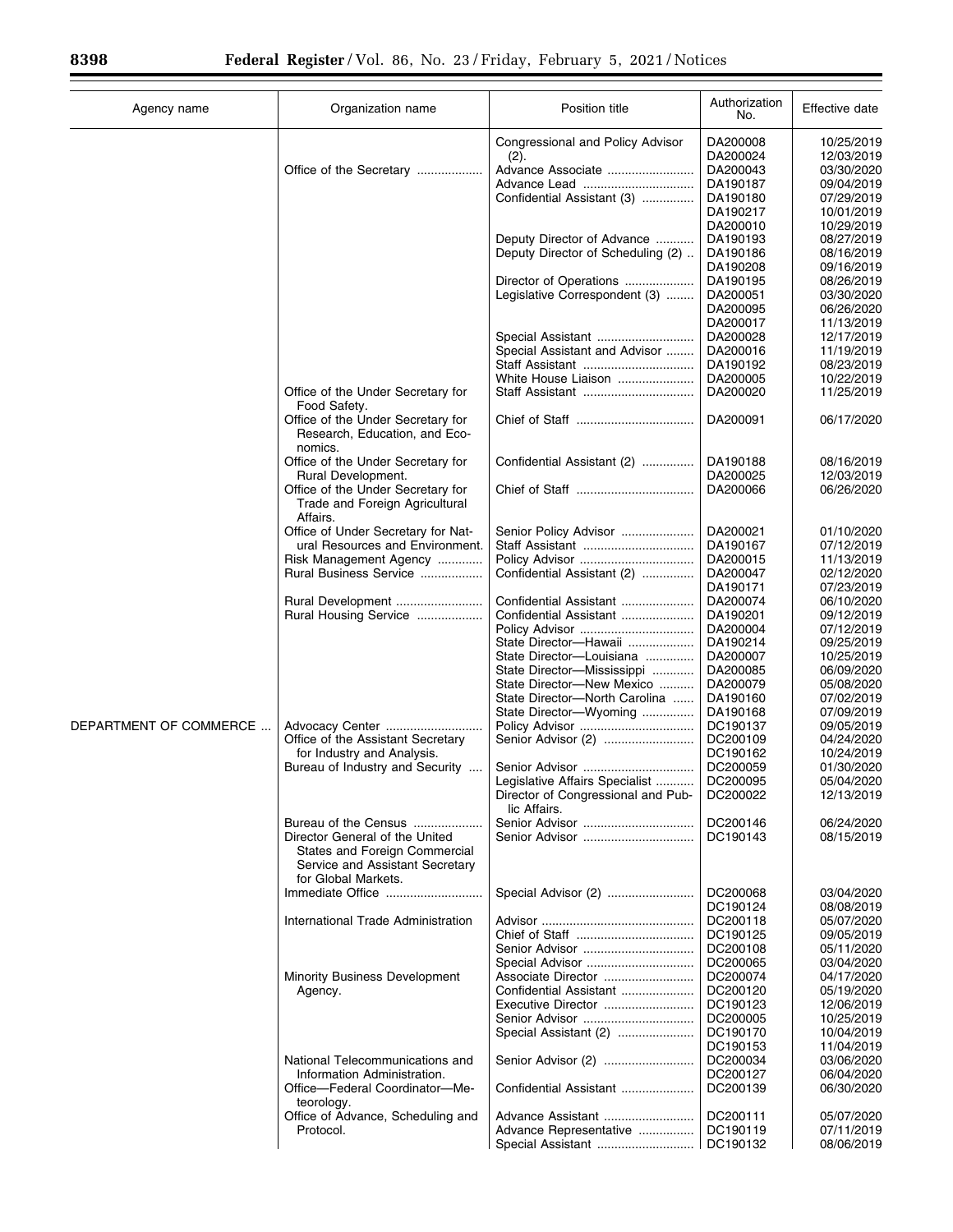| Agency name               | Organization name                                         | Position title                                                 | Authorization<br>No. | Effective date           |
|---------------------------|-----------------------------------------------------------|----------------------------------------------------------------|----------------------|--------------------------|
|                           | Office of Business Liaison                                | Advance Specialist<br>Senior Advisor for Policy and En-        | DC190134<br>DC200048 | 08/06/2019<br>01/31/2020 |
|                           |                                                           | gagement.<br>Deputy Director, Office of Business<br>Liaison.   | DC200016             | 02/03/2020               |
|                           | Office of Executive Secretariat                           | Special Assistant                                              | DC200092             | 04/24/2020               |
|                           |                                                           | Confidential Assistant                                         | DC190135             | 08/16/2019               |
|                           | Office of Legislative and Intergov-<br>ernmental Affairs. | Associate Director for Legislative<br>Affairs.                 | DC190155             | 10/10/2019               |
|                           |                                                           | Confidential Assistant<br>Intergovernmental Affairs Specialist | DC200014<br>DC190156 | 01/31/2020<br>10/10/2019 |
|                           |                                                           | Legislative Affairs Specialist                                 | DC190154             | 10/11/2019               |
|                           | Office of Policy and Strategic Plan-                      | Strategic Advisor                                              | DC200077             | 02/26/2020               |
|                           | ning.                                                     | Special Assistant                                              | DC200067             | 03/04/2020               |
|                           |                                                           | Senior Advisor                                                 | DC200113             | 05/14/2020               |
|                           | Office of Public Affairs                                  | Deputy Director of Public Affairs                              | DC200131             | 06/30/2020               |
|                           |                                                           | Press Assistant                                                | DC190122             | 07/24/2019               |
|                           | Office of the Assistant Secretary                         | Deputy Press Secretary<br>Special Advisor                      | DC200017<br>DC190127 | 12/11/2019<br>07/23/2019 |
|                           | for Economic Development.                                 |                                                                |                      |                          |
|                           | Office of the Chief Financial Officer                     | Special Assistant (2)                                          | DC200050<br>DC200072 | 01/17/2020               |
|                           | and Assistant Secretary for Ad-<br>ministration.          | Confidential Assistant                                         | DC190171             | 05/06/2020<br>10/17/2019 |
|                           | Office of the Chief of Staff                              | Senior Advisor                                                 | DC200003             | 01/17/2020               |
|                           |                                                           | Deputy Chief of Staff for Strategic<br>Initiatives.            | DC200062             | 02/11/2020               |
|                           |                                                           | Confidential Assistant                                         | DC200007             | 02/19/2020               |
|                           |                                                           | Deputy Director of Advance                                     | DC200066             | 04/13/2020               |
|                           | Office of the Deputy Secretary                            |                                                                | DC200044             | 01/22/2020               |
|                           |                                                           |                                                                | DC200100             | 04/08/2020               |
|                           |                                                           | Special Advisor                                                | DC190128<br>DC190148 | 07/24/2019<br>11/04/2019 |
|                           |                                                           | Special Assistant                                              | DC200088             | 04/20/2020               |
|                           | Office of the General Counsel                             | Confidential Assistant (2)                                     | DC200019             | 01/27/2020               |
|                           |                                                           |                                                                | DC200046             | 02/12/2020               |
|                           |                                                           |                                                                | DC200028             | 01/03/2020               |
|                           |                                                           |                                                                | DC200021             | 01/31/2020               |
|                           |                                                           |                                                                | DC190129             | 07/24/2019               |
|                           |                                                           |                                                                | DC190166<br>DC200004 | 10/11/2019<br>11/22/2019 |
|                           |                                                           |                                                                | DC190157             | 12/03/2019               |
|                           |                                                           | Director of Operations for Special<br>Projects.                | DC190159             | 10/24/2019               |
|                           |                                                           | Senior Counsel (2)                                             | DC190130             | 07/24/2019               |
|                           |                                                           |                                                                | DC190152             | 11/04/2019               |
|                           | Office of the Under Secretary                             | Policy Advisor                                                 | DC190142             | 08/13/2019               |
|                           |                                                           | Special Advisor                                                | DC190136             | 07/25/2019               |
|                           |                                                           | Senior Advisor (2)                                             | DC200058             | 02/25/2020               |
|                           |                                                           | Deputy Director of Public Affairs                              | DC190138<br>DC190117 | 09/05/2019               |
|                           | Office of the Under Secretary for<br>Economic Affairs.    | Confidential Assistant                                         | DC190121             | 08/06/2019<br>07/18/2019 |
|                           | Office of White House Liaison                             | Confidential Assistant (3)                                     | DC200030             | 01/03/2020               |
|                           |                                                           |                                                                | DC200105             | 04/10/2020               |
|                           |                                                           |                                                                | DC200140             | 06/18/2020               |
|                           |                                                           | Deputy White House Liaison                                     | DC200080             | 03/09/2020               |
|                           |                                                           | Director, Office of White House Li-<br>aison.                  | DC200043             | 01/31/2020               |
| COMMODITY FUTURES TRADING | Commodity Futures Trading Com-                            | White House Liaison<br>Legislative and Policy Analyst          | DC200084<br>CT200004 | 03/13/2020<br>04/20/2020 |
| COMMISSION.               | mission.                                                  |                                                                |                      |                          |
|                           | Division of Clearing and Risk                             |                                                                | CT190005             | 07/15/2019               |
|                           | Office of External Affairs                                | Executive Assistant                                            | CT190008<br>CT190004 | 07/15/2019               |
|                           | Office of the Chairperson                                 | Senior Advisor                                                 | CT190006             | 07/15/2019<br>07/15/2019 |
|                           |                                                           | Director of Legislative and Inter-<br>governmental Affairs.    | CT190009             | 07/29/2019               |
| DEPARTMENT OF DEFENSE     | Office of the Assistant Secretary of                      | Special Assistant (6)                                          | DD200075             | 02/12/2020               |
|                           | Defense (Legislative Affairs).                            |                                                                | DD200157             | 04/20/2020               |
|                           |                                                           |                                                                | DD190188             | 09/09/2019               |
|                           |                                                           |                                                                | DD190210             | 10/16/2019               |
|                           |                                                           |                                                                | DD200058<br>DD200046 | 01/14/2020<br>12/09/2019 |
|                           |                                                           |                                                                |                      |                          |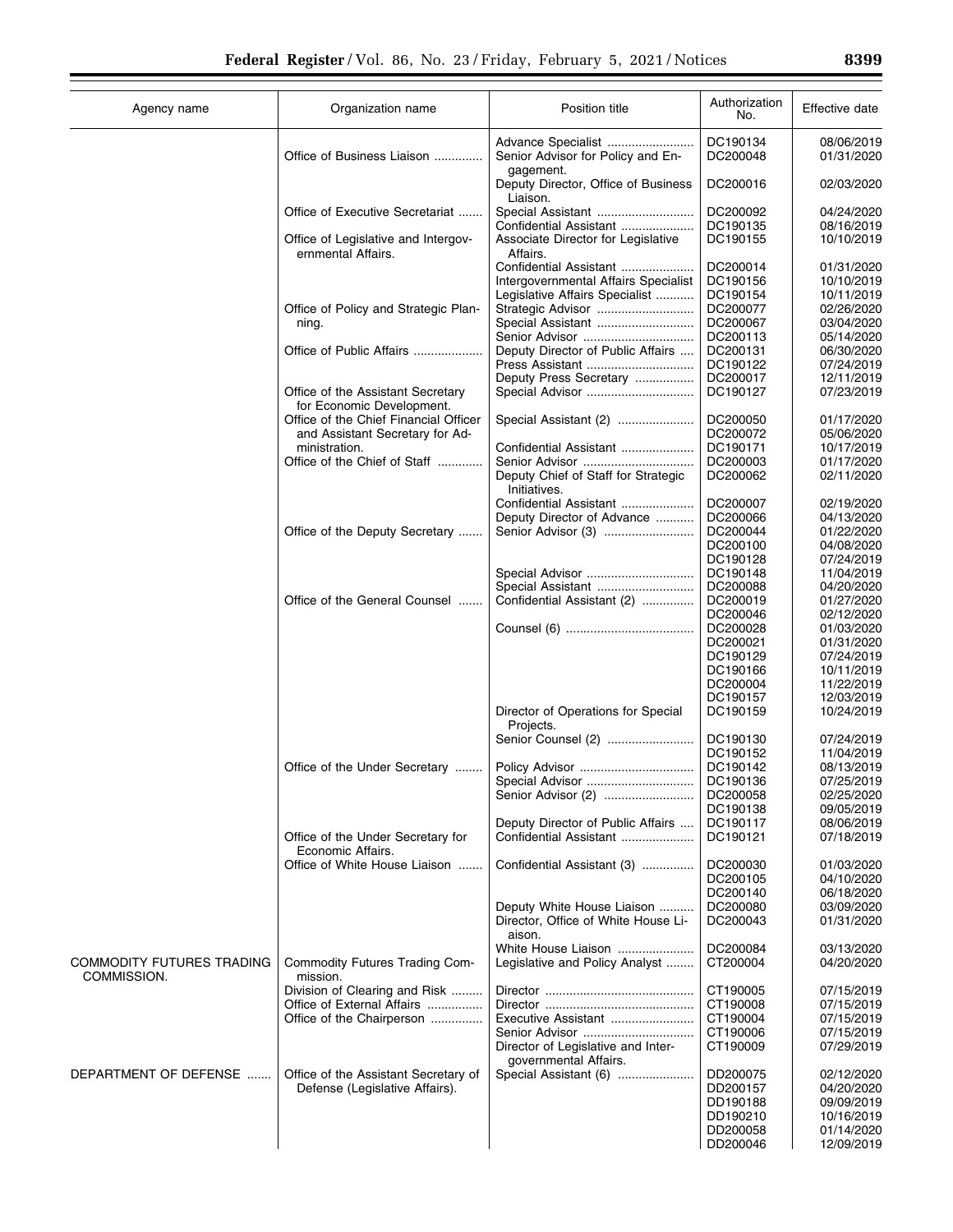Ξ

| Agency name                     | Organization name                                                                               | Position title                                                  | Authorization<br>No.             | Effective date                         |
|---------------------------------|-------------------------------------------------------------------------------------------------|-----------------------------------------------------------------|----------------------------------|----------------------------------------|
|                                 | Office of the Assistant to the Sec-<br>retary of Defense (Public Affairs).                      | Special Assistant (4)                                           | DD200117<br>DD200122<br>DD200136 | 02/26/2020<br>03/11/2020<br>03/27/2020 |
|                                 | Office of the Chief Management                                                                  | Special Assistant                                               | DD200115<br>DD200105             | 03/30/2020<br>02/14/2020               |
|                                 | Officer.<br>Office of the Deputy Under Sec-                                                     | Deputy Assistant Secretary of De-                               | DD200063                         | 01/14/2020                             |
|                                 | retary of Defense (Policy).                                                                     | fense (China).<br>Special Assistant (2)                         | DD200121                         | 02/28/2020                             |
|                                 | Office of the Secretary                                                                         |                                                                 | DD200011<br>DD190207             | 10/18/2019                             |
|                                 | Protocol Officer (3)                                                                            |                                                                 | 05/27/2020                       | 09/27/2019                             |
|                                 |                                                                                                 |                                                                 | 05/30/2020                       |                                        |
|                                 |                                                                                                 |                                                                 | 09/06/2019                       |                                        |
|                                 |                                                                                                 | Special Assistant (2)                                           | DD190168                         | 08/06/2019                             |
|                                 |                                                                                                 |                                                                 | DD200041                         | 12/05/2019                             |
|                                 | Office of the Secretary of Defense                                                              | Defense Fellow                                                  | DD200074<br>DD200189             | 02/12/2020<br>06/05/2020               |
|                                 |                                                                                                 |                                                                 | DD190154                         | 08/29/2019                             |
|                                 | Office of the Under Secretary of<br>Defense (Acquisition and<br>Sustainment).                   | Special Assistant                                               | DD190196                         | 09/18/2019                             |
|                                 | Office of the Under Secretary of<br>Defense (Comptroller).                                      | Special Assistant                                               | DD190183                         | 09/09/2019                             |
|                                 | Office of the Under Secretary of                                                                | Special Assistant (2)                                           | DD200078                         | 02/06/2020                             |
|                                 | Defense (Personnel and Readi-<br>ness).                                                         |                                                                 | DD190158                         | 07/09/2019                             |
|                                 | Office of the Under Secretary of                                                                | Special Assistant (5)                                           | DD200113                         | 03/25/2020                             |
|                                 | Defense (Policy).                                                                               |                                                                 | DD190166                         | 07/29/2019                             |
|                                 |                                                                                                 |                                                                 | DD190155<br>DD190195             | 09/03/2019<br>09/13/2019               |
|                                 |                                                                                                 |                                                                 | DD190198                         | 09/20/2019                             |
|                                 | <b>Washington Headquarters Services</b>                                                         | Advance Officer                                                 | DD200039                         | 11/26/2019                             |
|                                 |                                                                                                 | Defense Fellow (2)                                              | DD200059                         | 01/27/2020                             |
|                                 |                                                                                                 |                                                                 | DD200023                         | 11/20/2019                             |
|                                 |                                                                                                 | Special Advisor                                                 | DD200167                         | 05/06/2020                             |
| DEPARTMENT OF THE AIR<br>FORCE. | Office of Administrative Assistant to<br>the Secretary.                                         | Special Assistant                                               | DF190032                         | 07/15/2019                             |
|                                 | Office of Assistant Secretary of the<br>Air Force for Acquisition.                              | Personal and Confidential Assist-<br>ant.                       | DF200001                         | 10/24/2019                             |
|                                 | Office of Assistant Secretary of the<br>Air Force, Installations, Environ-<br>ment, and Energy. | Special Assistant                                               | DF180033                         | 06/26/2020                             |
|                                 | Office of the General Counsel                                                                   | Special Assistant                                               | DF200006                         | 01/14/2020                             |
|                                 | Office of the Secretary                                                                         |                                                                 | DF200008                         | 05/08/2020                             |
| DEPARTMENT OF THE ARMY          | Office Assistant Secretary of the<br>Army (Civil Works).<br>Office Assistant Secretary of the   | Special Assistant (Civil Works)                                 | DW190051<br>DW200027             | 09/03/2019<br>03/27/2020               |
|                                 | Army (Financial.<br>Management and Comptroller)                                                 | Special Advisor Assistant Security                              | DW200026                         | 04/10/2020                             |
|                                 |                                                                                                 | of the Army (Financial Manage-<br>ment and Comptroller).        |                                  |                                        |
|                                 | Office Assistant Secretary of the<br>Army (Installations, Energy and<br>Environment).           | Special Assistant (Installations, En-<br>ergy and Environment). | DW200015                         | 12/09/2019                             |
|                                 | Office Assistant Secretary of the<br>Army (Manpower and Reserve<br>Affairs).                    | Special Assistant (Manpower and<br>Reserve Affairs) (2).        | DW190046<br>DW190050             | 07/08/2019<br>09/19/2019               |
| DEPARTMENT OF THE NAVY          | Office of the Assistant Secretary of<br>the Navy (Manpower and Re-<br>serve Affairs).           | Special Assistant (Manpower and<br>Reserve Affairs).            | DN200024                         | 05/11/2020                             |
|                                 | Department of the Navy                                                                          |                                                                 | DN200027                         | 05/27/2020                             |
| DEPARTMENT OF EDUCATION         | Office for Civil Rights                                                                         | Confidential Assistant (2)                                      | DB200037                         | 02/06/2020                             |
|                                 |                                                                                                 |                                                                 | DB200044                         | 03/23/2020                             |
|                                 |                                                                                                 |                                                                 | DB200043                         | 03/25/2020                             |
|                                 |                                                                                                 | Attorney Advisor (Senior Counsel)<br>(2).                       | DB190124<br>DB190133             | 09/03/2019<br>10/02/2019               |
|                                 | Office of Communications and Out-                                                               | Confidential Assistant (3)                                      | DB200053                         | 05/04/2020                             |
|                                 | reach.                                                                                          |                                                                 | DB200060                         | 06/02/2020                             |
|                                 |                                                                                                 |                                                                 | DB190126                         | 09/05/2019                             |
|                                 |                                                                                                 | Director of Outreach                                            | DB200052                         | 05/04/2020                             |
|                                 |                                                                                                 | Director, Center for Faith and Op-<br>portunity Initiatives.    | DB200050                         | 04/28/2020                             |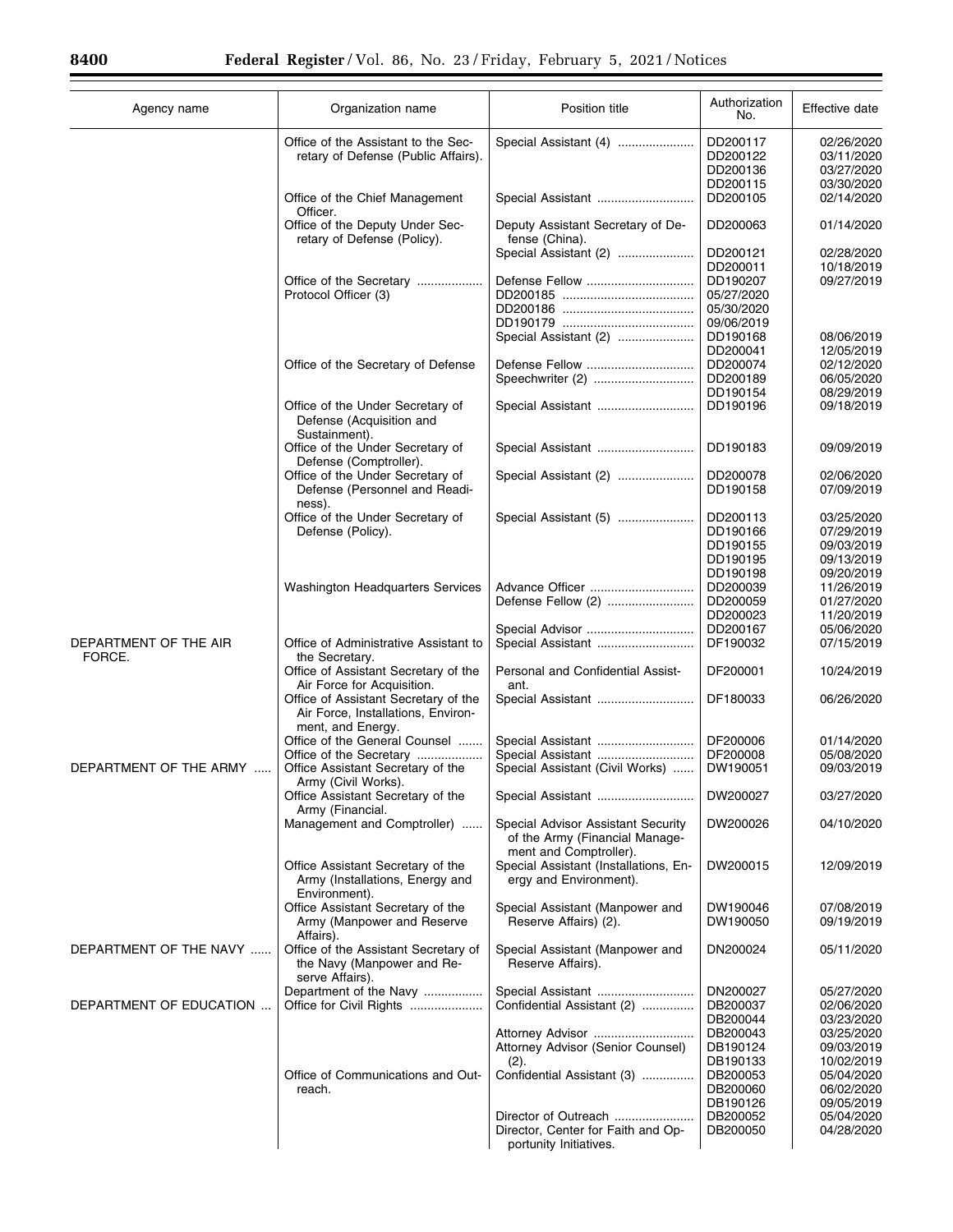| Agency name          | Organization name                                                                       | Position title                                                                                      | Authorization<br>No. | Effective date           |
|----------------------|-----------------------------------------------------------------------------------------|-----------------------------------------------------------------------------------------------------|----------------------|--------------------------|
|                      |                                                                                         | Executive Director, White House<br>Initiative on Educational Excel-<br>lence for African Americans. | DB200051             | 04/28/2020               |
|                      |                                                                                         | Special Assistant                                                                                   | DB190104             | 07/12/2019               |
|                      | Office of Legislation and Congres-<br>sional Affairs.                                   | Confidential Assistant                                                                              | DB200006             | 12/05/2019               |
|                      | Office of Planning, Evaluation and<br>Policy Development.                               | Confidential Assistant                                                                              | DB200013             | 11/26/2019               |
|                      | Office of Postsecondary Education                                                       | Special Assistant                                                                                   | DB200035             | 02/05/2020               |
|                      |                                                                                         | Confidential Assistant (3)                                                                          | DB200064             | 06/26/2020               |
|                      |                                                                                         |                                                                                                     | DB190108             | 07/02/2019               |
|                      |                                                                                         |                                                                                                     | DB190109             | 07/03/2019               |
|                      | Office of Special Education and<br>Rehabilitative Services.                             | Confidential Assistant                                                                              | DB200055             | 05/07/2020               |
|                      |                                                                                         | Special Assistant                                                                                   | DB200054<br>DB200026 | 05/11/2020               |
|                      | Office of the General Counsel                                                           | Attorney Advisor (3)                                                                                | DB190118             | 01/15/2020<br>08/22/2019 |
|                      |                                                                                         |                                                                                                     | DB200007             | 11/19/2019               |
|                      |                                                                                         | Attorney Advisor (Deputy Special<br>Counsel).                                                       | DB190132             | 10/02/2019               |
|                      |                                                                                         | Attorney Advisor                                                                                    | DB200049             | 04/27/2020               |
|                      |                                                                                         | Confidential Assistant (3)                                                                          | DB200058             | 06/11/2020               |
|                      |                                                                                         |                                                                                                     | DB200059             | 06/11/2020               |
|                      |                                                                                         |                                                                                                     | DB200004             | 11/14/2019               |
|                      | Office of the Secretary                                                                 | Confidential Assistant (3)                                                                          | DB200042             | 03/05/2020               |
|                      |                                                                                         |                                                                                                     | DB200056             | 05/15/2020               |
|                      |                                                                                         |                                                                                                     | DB200012             | 12/03/2019               |
|                      |                                                                                         | Director, White House Liaison                                                                       | DB200045             | 03/19/2020               |
|                      |                                                                                         | Special Assistant (3)                                                                               | DB200008             | 12/05/2019               |
|                      |                                                                                         |                                                                                                     | DB200009             | 12/05/2019               |
|                      |                                                                                         |                                                                                                     | DB200010             | 12/11/2019               |
| DEPARTMENT OF ENERGY | Office of the Under Secretary<br>Office of Advanced Research<br>Projects Agency-Energy. | Confidential Assistant<br>Senior Advisor                                                            | DB190111<br>DE200120 | 07/03/2019<br>05/08/2020 |
|                      | Office of Assistant Secretary for                                                       | Associate Deputy Assistant Sec-                                                                     | DE190163             | 08/05/2019               |
|                      | Congressional and Intergovern-                                                          | retary for Senate Affairs (2).                                                                      | DE190164             | 08/05/2019               |
|                      | mental Affairs.                                                                         | Deputy Assistant Secretary for<br>Senate Affairs.                                                   | DE200006             | 10/07/2019               |
|                      |                                                                                         | Director of Intergovernmental and                                                                   | DE190168             | 08/05/2019               |
|                      |                                                                                         | External Affairs (2).                                                                               | DE200013             | 11/07/2019               |
|                      |                                                                                         | Legislative Affairs Advisor (2)                                                                     | DE200075             | 02/10/2020               |
|                      |                                                                                         |                                                                                                     | DE200008             | 10/28/2019               |
|                      | Office of Assistant Secretary for                                                       |                                                                                                     | DE200109             | 04/23/2020               |
|                      | <b>Electricity Delivery and Energy</b>                                                  |                                                                                                     | DE200110             | 04/23/2020               |
|                      | Reliability.                                                                            |                                                                                                     | DE200117<br>DE190199 | 04/30/2020<br>09/17/2019 |
|                      |                                                                                         | Special Assistant                                                                                   | DE190179             | 08/29/2019               |
|                      | Office of Assistant Secretary for                                                       |                                                                                                     | DE200033             | 12/04/2019               |
|                      | Energy Efficiency and Renew-<br>able Energy.                                            |                                                                                                     |                      |                          |
|                      |                                                                                         | Senior Advisor (4)                                                                                  | DE200116             | 04/24/2020               |
|                      |                                                                                         |                                                                                                     | DE200165             | 05/19/2020               |
|                      |                                                                                         |                                                                                                     | DE190178             | 08/29/2019               |
|                      |                                                                                         |                                                                                                     | DE200004             | 10/08/2019               |
|                      |                                                                                         | Special Assistant                                                                                   | DE200057             | 01/16/2020               |
|                      | Office of Assistant Secretary for                                                       |                                                                                                     | DE190200             | 09/24/2019               |
|                      | Environmental Management.                                                               |                                                                                                     | DE190207             | 10/07/2019               |
|                      |                                                                                         | Senior Advisor                                                                                      | DE200086             | 05/19/2020               |
|                      |                                                                                         | Special Assistant                                                                                   | DE190188             | 08/29/2019               |
|                      | Office of Assistant Secretary for<br>Fossil Energy.                                     | Senior Advisor                                                                                      | DE200056<br>DE200028 | 01/16/2020<br>12/03/2019 |
|                      | Office of Assistant Secretary for                                                       | Deputy Chief of Staff                                                                               | DE200045             | 01/06/2020               |
|                      | International Affairs.                                                                  | Senior Advisor (2)                                                                                  | DE190146             | 07/11/2019               |
|                      |                                                                                         |                                                                                                     | DE190173             | 08/21/2019               |
|                      |                                                                                         | Special Advisor (3)                                                                                 | DE190147             | 07/11/2019               |
|                      |                                                                                         |                                                                                                     | DE190148             | 07/11/2019               |
|                      |                                                                                         |                                                                                                     | DE200037             | 11/22/2019               |
|                      | Loan Programs Office                                                                    |                                                                                                     | DE190145             | 08/07/2019               |
|                      | National Nuclear Security Adminis-                                                      | Program Analyst (2)                                                                                 | DE200166             | 01/23/2020               |
|                      | tration.                                                                                |                                                                                                     | DE200091             | 06/16/2020               |
|                      |                                                                                         | Senior Advisor                                                                                      | DE200082             | 06/16/2020               |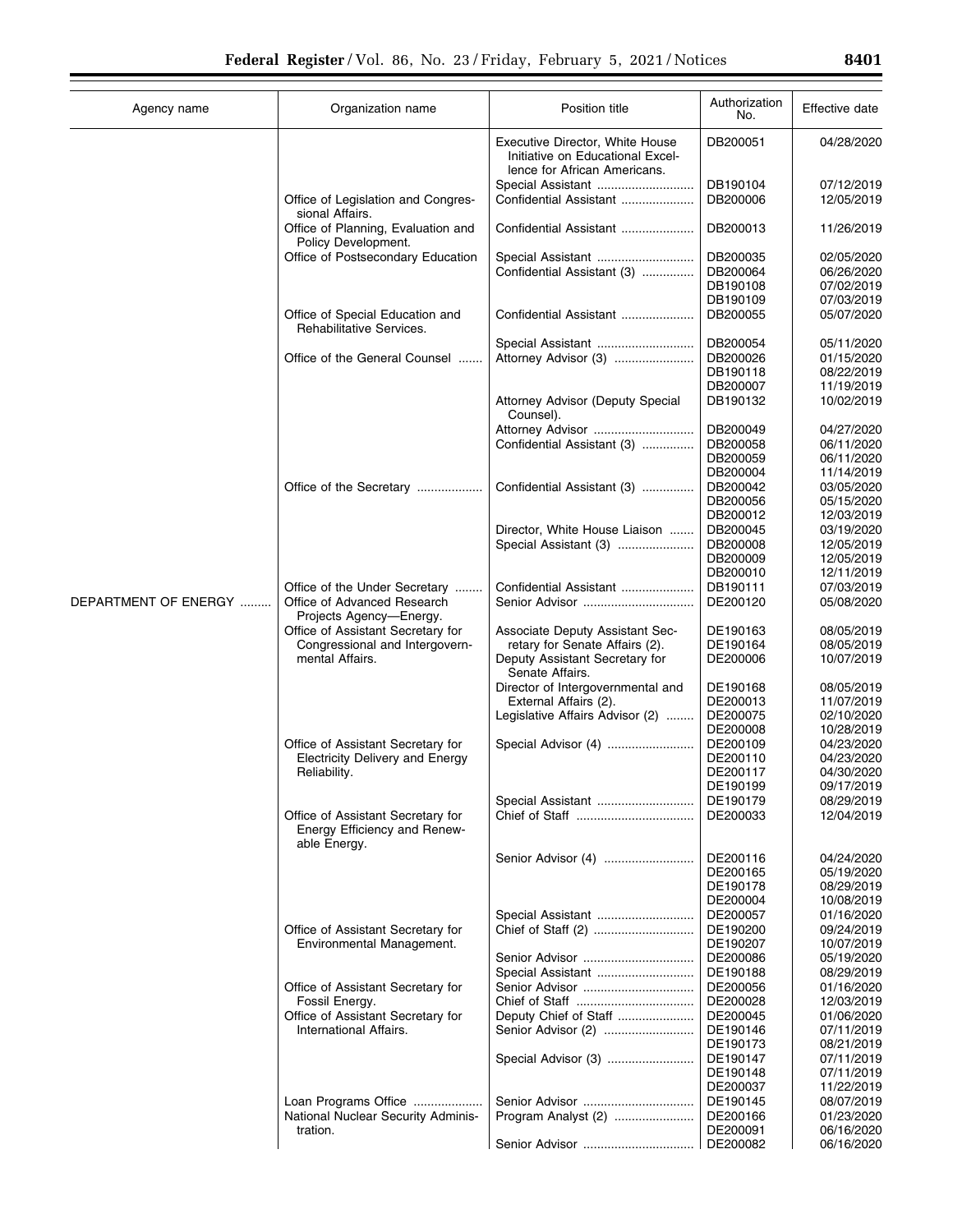$\equiv$ 

| Agency name                         | Organization name                                                     | Position title                                               | Authorization<br>No. | Effective date           |
|-------------------------------------|-----------------------------------------------------------------------|--------------------------------------------------------------|----------------------|--------------------------|
|                                     | Office of Cybersecurity, Energy Se-<br>curity and Emergency Response. | Senior Advisor and Director of<br>Strategic Initiatives.     | DE190161<br>DE200169 | 08/05/2019<br>10/30/2019 |
|                                     |                                                                       | Special Assistant for Integration<br>Services.               | DE200038             | 12/19/2019               |
|                                     | Office of Economic Impact and Di-                                     |                                                              | DE200003             | 10/09/2019               |
|                                     | versity.                                                              | Chief, Energy Workforce Division                             | DE200024             | 12/09/2019               |
|                                     |                                                                       |                                                              | DE200027             | 11/20/2019               |
|                                     |                                                                       | Special Advisor                                              | DE200026             | 11/20/2019               |
|                                     | Office of General Counsel                                             | Attorney Advisor (2)                                         | DE200044             | 12/09/2019               |
|                                     |                                                                       |                                                              | DE190159             | 08/01/2019               |
|                                     |                                                                       |                                                              | DE200046             | 12/09/2019               |
|                                     |                                                                       | Senior Advisor (2)                                           | DE200099             | 06/30/2020               |
|                                     |                                                                       |                                                              | DE190201             | 09/23/2019               |
|                                     | Office of Management                                                  |                                                              | DE200021             | 11/15/2019               |
|                                     |                                                                       | Deputy Director of Operations for<br>Advance.                | DE200020             | 11/15/2019               |
|                                     |                                                                       | Deputy Director of Operations for<br>Scheduling.             | DE200017             | 11/14/2019               |
|                                     |                                                                       | Deputy Director of Scheduling                                | DE200016             | 11/04/2019               |
|                                     |                                                                       | Director of Operations                                       | DE200009             | 10/28/2019               |
|                                     |                                                                       | Operations Assistant                                         | DE200114             | 06/10/2020               |
|                                     |                                                                       | Operations Manager                                           | DE200111             | 03/31/2020               |
|                                     |                                                                       |                                                              | DE200100             | 04/23/2020               |
|                                     |                                                                       |                                                              | DE200155             | 06/11/2020               |
|                                     |                                                                       | Special Assistant (2)                                        | DE190169             | 08/07/2019               |
|                                     |                                                                       |                                                              | DE190174             | 08/21/2019               |
|                                     |                                                                       |                                                              | DE190156             | 08/05/2019               |
|                                     |                                                                       |                                                              | DE200051             | 12/20/2019               |
|                                     | Office of Public Affairs                                              | Content Creator                                              | DE190172             | 09/09/2019               |
|                                     |                                                                       | Deputy Director, Office of Public                            | DE190170             | 08/13/2019               |
|                                     |                                                                       | Affairs (2).<br>Deputy Press Secretary                       | DE190177<br>DE190191 | 08/29/2019<br>09/18/2019 |
|                                     |                                                                       |                                                              | DE190150             | 07/23/2019               |
|                                     |                                                                       | Senior Content Creator                                       | DE190208             | 10/08/2019               |
|                                     |                                                                       | Special Assistant                                            | DE190175             | 08/21/2019               |
|                                     |                                                                       |                                                              | DE190162             | 08/05/2019               |
|                                     |                                                                       |                                                              | DE200103             | 05/04/2020               |
|                                     |                                                                       |                                                              | DE200119             | 05/18/2020               |
|                                     | Office of Scheduling and Advance                                      | Director of Scheduling                                       | DE190203             | 10/07/2019               |
|                                     |                                                                       |                                                              | DE200070             | 03/03/2020               |
|                                     |                                                                       |                                                              | DE190155             | 07/30/2019               |
|                                     |                                                                       |                                                              | DE190192             | 09/26/2019               |
|                                     |                                                                       |                                                              | DE200036             | 12/03/2019               |
|                                     |                                                                       | Special Advisor                                              | DE190160             | 08/02/2019               |
|                                     | Office of Strategic Planning and                                      |                                                              | DE200105             | 04/13/2020               |
|                                     | Policy.                                                               | Policy Coordinator                                           | DE200127             | 06/26/2020               |
|                                     | Office of Technology Transition                                       | Special Advisor                                              | DE190180             | 08/29/2019               |
|                                     | Office of the Deputy Secretary                                        |                                                              | DE200115             | 04/27/2020               |
|                                     |                                                                       | Senior Advisor (2)                                           | DE190183             | 08/28/2019               |
|                                     |                                                                       | Special Advisor                                              | DE190184<br>DE190139 | 08/28/2019<br>07/11/2019 |
|                                     | Office of the Secretary                                               | Deputy Chief of Staff                                        | DE200047             | 12/09/2019               |
|                                     |                                                                       | Director of Operations                                       | DE200089             | 04/23/2020               |
|                                     |                                                                       | Senior Advisor for International Af-<br>fairs.               | DE190181             | 08/26/2019               |
|                                     |                                                                       | Special Assistant (3)                                        | DE190202             | 09/23/2019               |
|                                     |                                                                       |                                                              | DE200002             | 10/07/2019               |
|                                     |                                                                       |                                                              | DE200015             | 11/05/2019               |
|                                     | Office of the Secretary of Energy<br>Advisory Board.                  |                                                              | DE200087             | 06/16/2020               |
|                                     | Office of the Under Secretary for                                     | Senior Advisor (2)                                           | DE200168             | 04/15/2020               |
|                                     | Science.                                                              |                                                              | DE200107             | 04/23/2020               |
|                                     |                                                                       | Special Advisor                                              | DE190167             | 08/05/2019               |
|                                     | Office of the Under Secretary of                                      |                                                              | DE190176             | 08/21/2019               |
|                                     | Energy.                                                               | Special Advisor                                              | DE190190             | 08/28/2019               |
| ENVIRONMENTAL PROTECTION<br>AGENCY. | Office of Public Affairs                                              | Assistant Deputy Associate Admin-<br>istrator for Policy.    | EP200048             | 03/05/2020               |
|                                     |                                                                       | Senior Advisor for Strategic and<br>Regional Communications. | EP190111             | 07/29/2019               |
|                                     |                                                                       | Senior Advisor for Strategic Com-<br>munications and Policy. | EP190120             | 08/13/2019               |
|                                     |                                                                       | Special Assistant for Digital Media                          | EP190124             | 08/26/2019               |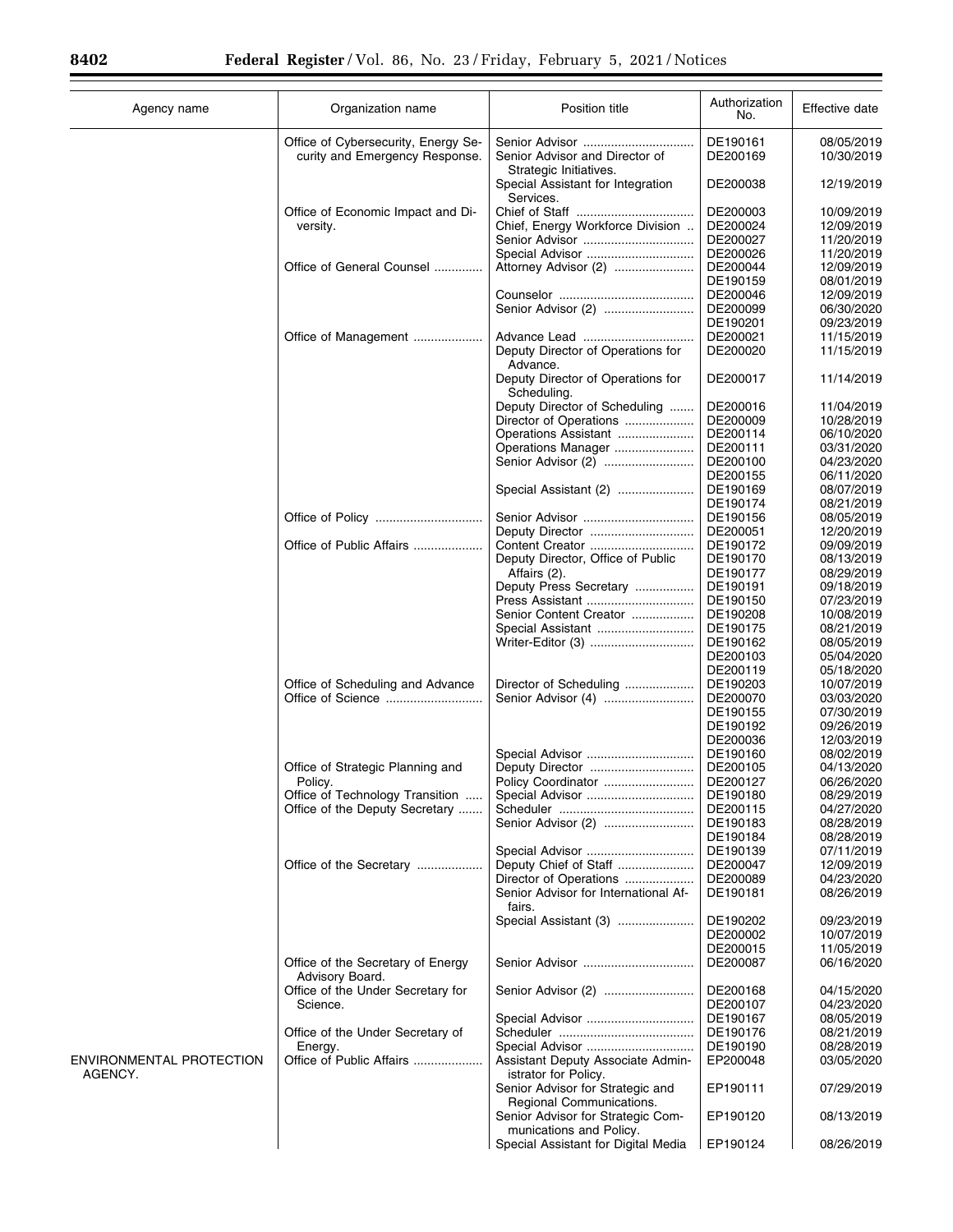|                         |                                                                                                  |                                                                                                                        | Authorization        |                          |
|-------------------------|--------------------------------------------------------------------------------------------------|------------------------------------------------------------------------------------------------------------------------|----------------------|--------------------------|
| Agency name             | Organization name                                                                                | Position title                                                                                                         | No.                  | Effective date           |
|                         |                                                                                                  | Special Assistant for Video and                                                                                        | EP200064             | 04/30/2020               |
|                         | Office of Public Engagement and<br>Environmental Education.                                      | Media.<br>Associate Administrator                                                                                      | EP200041             | 02/25/2020               |
|                         |                                                                                                  | Special Advisor (2)                                                                                                    | EP200060             | 03/19/2020               |
|                         |                                                                                                  |                                                                                                                        | EP190114             | 08/06/2019               |
|                         |                                                                                                  | Special Assistant                                                                                                      | EP190109             | 08/06/2019               |
|                         | Office of the Administrator                                                                      | Deputy Director for Advance                                                                                            | EP200059             | 03/31/2020               |
|                         |                                                                                                  | Principal Deputy Chief of Staff<br>Senior Advisor for Strategic Initia-                                                | EP200047<br>EP200073 | 03/05/2020<br>06/18/2020 |
|                         |                                                                                                  | tives.<br>Senior Deputy White House Liai-                                                                              | EP200044             | 04/28/2020               |
|                         |                                                                                                  | son (2).                                                                                                               | EP190110             | 07/29/2019               |
|                         |                                                                                                  | Special Advisor for Operations                                                                                         | EP200028             | 01/22/2020               |
|                         |                                                                                                  | White House Liaison                                                                                                    | EP200043             | 04/28/2020               |
|                         | Office of the Assistant Adminis-                                                                 | Executive Assistant for the Office                                                                                     | EP200009             | 10/22/2019               |
|                         | trator for Air and Radiation.                                                                    | of Air and Radiation.                                                                                                  |                      |                          |
|                         |                                                                                                  | Policy and Communications Advi-<br>sor for the Office of Air and Ra-<br>diation.                                       | EP190133             | 09/03/2019               |
|                         |                                                                                                  | Senior Policy Advisor for the Office<br>of Air and Radiation.                                                          | EP190127             | 08/28/2019               |
|                         |                                                                                                  | Special Assistant for the Office of<br>Air and Radiation.                                                              | EP200014             | 12/03/2019               |
|                         | Office of the Assistant Adminis-                                                                 | Special Advisor                                                                                                        | EP190113             | 08/01/2019               |
|                         | trator for Chemical Safety and<br>Pollution Prevention.                                          |                                                                                                                        |                      |                          |
|                         | Office of the Assistant Adminis-<br>trator for Enforcement and Com-<br>pliance Assurance.        |                                                                                                                        | EP200024             | 12/19/2019               |
|                         | Office of the Assistant Adminis-                                                                 | Senior Advisor                                                                                                         | EP200057             | 03/10/2020               |
|                         | trator for International and Tribal<br>Affairs.                                                  | Senior Advisor for Policy and Man-<br>agement.                                                                         | EP190106             | 07/12/2019               |
|                         | Office of the Assistant Adminis-                                                                 | Senior Science Advisor                                                                                                 | EP200027             | 01/13/2020               |
|                         | trator for Research and Develop-<br>ment.                                                        | Special Advisor                                                                                                        | EP190107             | 07/30/2019               |
|                         | Office of the Assistant Adminis-<br>trator for Water.                                            | Attorney Advisor (General)                                                                                             | EP190121             | 08/19/2019               |
|                         | Office of the Associate Adminis-<br>trator for Congressional and<br>Intergovernmental Relations. | Principal Deputy Associate Admin-<br>istrator for the Office of Congres-<br>sional and Intergovernmental<br>Relations. | EP200037             | 02/10/2020               |
|                         |                                                                                                  | Assistant Deputy Associate Admin-<br>istrator for Intergovernmental Af-<br>fairs.                                      | EP200045             | 02/27/2020               |
|                         |                                                                                                  | Director of House Relations                                                                                            | EP200050             | 03/27/2020               |
|                         | Office of the Associate Adminis-                                                                 | Special Advisor for Oversight<br>Associate Chief of Staff for the Of-                                                  | EP200033<br>EP200004 | 03/31/2020<br>10/07/2019 |
|                         | trator for Policy.                                                                               | fice of Policy.<br>Deputy Associate Administrator for                                                                  | EP200019             | 12/13/2019               |
|                         |                                                                                                  | Strategic Planning.                                                                                                    | EP200069             |                          |
|                         |                                                                                                  | Policy Assistant (2)                                                                                                   | EP200001             | 05/13/2020<br>10/17/2019 |
|                         |                                                                                                  | Senior Advisor for Policy                                                                                              | EP200065             | 04/28/2020               |
|                         |                                                                                                  | Senior Advisor for Science and<br>Policy.                                                                              | EP190128             | 10/01/2019               |
|                         | Office of the Chief Financial Officer                                                            | Senior Advisor for Budget and Ac-<br>countability.                                                                     | EP190123             | 08/29/2019               |
|                         | Office of the Executive Secretariat                                                              | Attorney Advisor                                                                                                       | EP200030             | 01/22/2020               |
|                         |                                                                                                  | Special Advisor (2)                                                                                                    | EP200061             | 04/20/2020               |
|                         |                                                                                                  |                                                                                                                        | EP200005             | 10/24/2019               |
|                         | Office of the General Counsel                                                                    | Attorney Advisor (General)                                                                                             | EP190143             | 10/04/2019               |
|                         | Region VI-Dallas, Texas                                                                          | Chief of Staff for Region VI                                                                                           | EP200031             | 04/13/2020               |
|                         | Region VIII-Denver, Colorado                                                                     | Chief of Staff for Region VIII                                                                                         | EP190129             | 09/09/2019               |
|                         | Region IV-San Francisco, Cali-<br>fornia.                                                        | Senior Advisor for Policy and Con-<br>gressional Affairs.                                                              | EP200023             | 01/24/2020               |
| EQUAL EMPLOYMENT OPPOR- |                                                                                                  | Policy Analyst (Special Assistant)                                                                                     | EE200004             | 06/18/2020               |
| TUNITY COMMISSION.      | Office of the General Counsel                                                                    | Executive Staff Assistant                                                                                              | EE190006             | 09/12/2019               |
| EXPORT-IMPORT BANK      | Office of Communications                                                                         |                                                                                                                        | EB200011             | 03/24/2020               |
|                         |                                                                                                  | Vice President of Communications                                                                                       | EB200014             | 06/01/2020               |
|                         |                                                                                                  | Deputy Press Secretary                                                                                                 | EB200005             | 10/31/2019               |
|                         | Office of Congressional and Inter-                                                               |                                                                                                                        | EB190013             | 07/17/2019               |
|                         | governmental Affairs.                                                                            |                                                                                                                        | EB190004             | 07/19/2019               |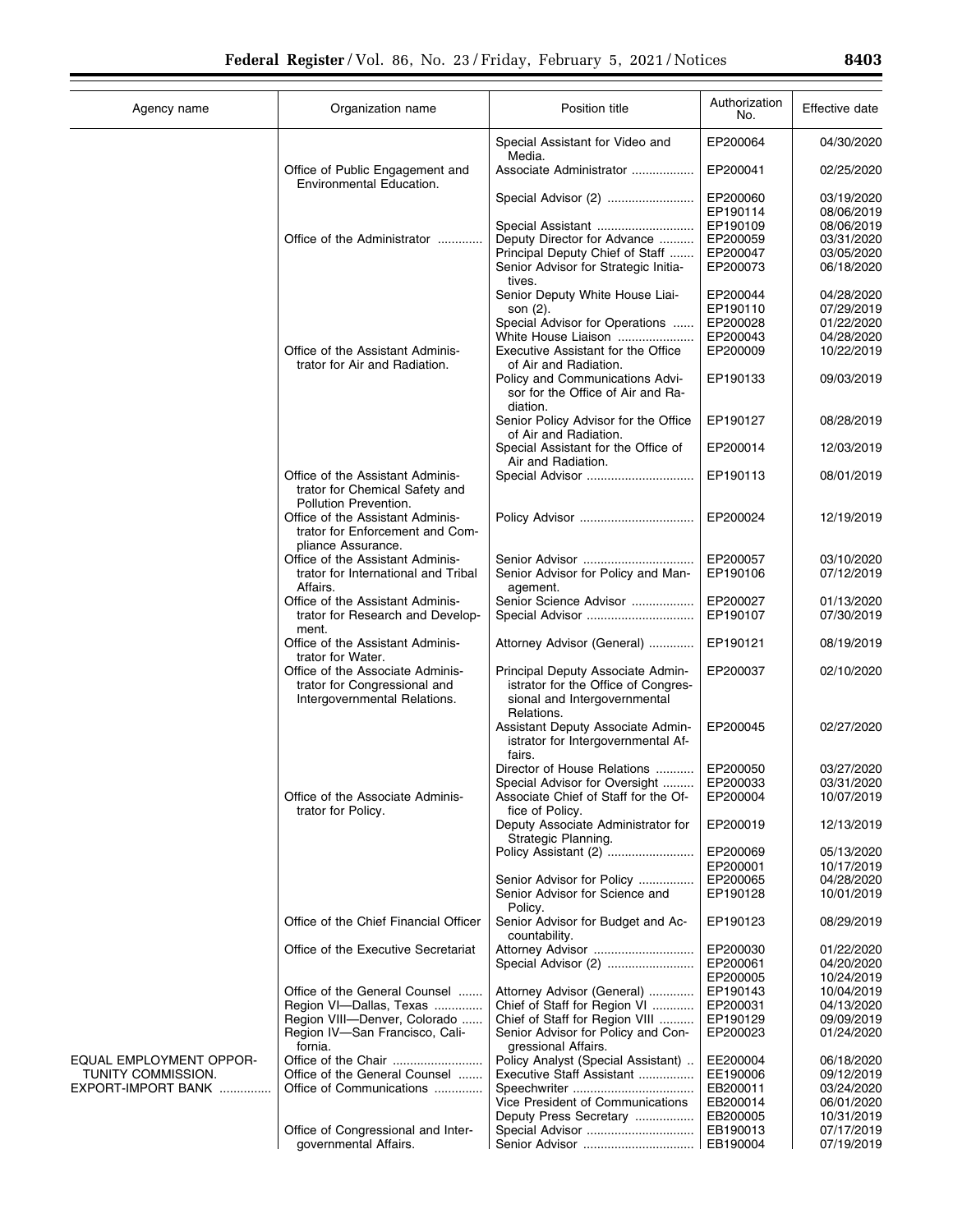| Agency name                                  | Organization name                   | Position title                                                           | Authorization<br>No. | Effective date |
|----------------------------------------------|-------------------------------------|--------------------------------------------------------------------------|----------------------|----------------|
|                                              |                                     | Senior Vice President                                                    | EB190014             | 07/31/2019     |
|                                              | Office of External Engagement       | Deputy for External Engagement                                           | EB190017             | 09/04/2019     |
|                                              |                                     | Principal Deputy                                                         | EB190018             | 09/12/2019     |
|                                              | Office of the Chairman              |                                                                          | EB200002             | 10/10/2019     |
|                                              |                                     | Special Advisor and Deputy                                               | EB200009             | 01/30/2020     |
|                                              |                                     | Scheduler (3).                                                           | EB200004             | 10/25/2019     |
|                                              |                                     |                                                                          | EB200006             | 10/29/2019     |
|                                              | Office of the Chief Banking Officer |                                                                          | EB200012             | 03/30/2020     |
|                                              | Office of the Chief of Staff        | Senior Advisor, National Security                                        | EB190012             | 07/16/2019     |
|                                              | Office of the Chief of Staff        | Deputy Chief of Staff                                                    | EB200007             | 11/04/2019     |
| <b>FEDERAL HOUSING FINANCE</b>               | Office of the Director              | Assistant Chief of Staff                                                 | HA200001             | 11/05/2019     |
| AGENCY.                                      |                                     | Deputy Chief of Staff                                                    | HA200002             | 11/14/2019     |
|                                              |                                     | Senior Congressional Affairs Advi-                                       | HA200003             | 12/02/2019     |
| FEDERAL LABOR RELATIONS                      | Office of the Chairman              | sor.<br>Confidential Assistant                                           | FA200002             | 01/08/2020     |
| AUTHORITY.                                   |                                     |                                                                          |                      |                |
| FEDERAL MARITIME COMMIS-<br>SION.            | Office of the Members               |                                                                          | MC200001             | 04/24/2020     |
| <b>GENERAL SERVICES ADMINIS-</b><br>TRATION. | Northwest/Arctic Region             | Regional Administrator                                                   | GS200029             | 02/25/2020     |
|                                              | Office of Congressional and Inter-  | Congressional Policy Analyst                                             | GS200025             | 01/30/2020     |
|                                              | governmental Affairs.               |                                                                          | GS200026             | 01/30/2020     |
|                                              |                                     | Deputy Associate Administrator                                           | GS200002             | 12/17/2019     |
|                                              | Office of Strategic Communication   |                                                                          | GS200024             | 01/23/2020     |
|                                              |                                     | Senior Communications Advisor                                            | GS190039             | 09/13/2019     |
|                                              | Office of the Administrator         | Confidential Assistant                                                   | GS200037             | 06/30/2020     |
|                                              |                                     | Deputy White House Liaison                                               | GS200035             | 03/24/2020     |
|                                              |                                     | Special Assistant (2)                                                    | GS200031             | 02/28/2020     |
|                                              |                                     |                                                                          | GS190037             | 08/07/2019     |
|                                              |                                     | White House Liaison                                                      | GS200027             | 03/03/2020     |
|                                              |                                     | White House Liaison and Senior<br>Advisor.                               | GS190038             | 08/19/2019     |
|                                              | Public Buildings Service            | Executive Assistant                                                      | GS190035             | 07/29/2019     |
|                                              | Rocky Mountain Region               | Regional Administrator                                                   | GS200028             | 02/25/2020     |
| DEPARTMENT OF HEALTH AND                     | Office of Administration for Chil-  | Communications Advisor                                                   | DH190245             | 09/09/2019     |
| HUMAN SERVICES.                              | dren and Families.                  |                                                                          | DH190266             | 10/09/2019     |
|                                              |                                     |                                                                          | DH190120             | 10/31/2019     |
|                                              |                                     | Senior Advisor for Communications                                        | DH200035             | 12/03/2019     |
|                                              | Agency for Healthcare Research      |                                                                          | DH200071             | 02/07/2020     |
|                                              | and Quality.                        |                                                                          |                      |                |
|                                              | Centers for Disease Control and     |                                                                          | DH200118             | 06/02/2020     |
|                                              | Prevention.                         | Senior Advisor for Communications                                        | DH200119             | 06/02/2020     |
|                                              | Centers for Medicare and Medicaid   | Advisor for Medicare                                                     | DH190216             | 08/06/2019     |
|                                              | Services.                           | Director of Strategic Communica-<br>tions.                               | DH190171             | 07/11/2019     |
|                                              |                                     |                                                                          | DH200011             | 01/10/2020     |
|                                              |                                     |                                                                          | DH200003             | 11/07/2019     |
|                                              | Office for Civil Rights             | Senior Advisor for Conscience and                                        | DH200107             | 05/05/2020     |
|                                              |                                     | Religious Freedom.                                                       |                      |                |
|                                              |                                     | Special Advisor for Civil Rights                                         | DH190238             | 08/20/2019     |
|                                              | Office of Communications            | Senior Speechwriter                                                      | DH200083             | 06/26/2020     |
|                                              |                                     | Speechwriter                                                             | DH190232             | 08/13/2019     |
|                                              | Office of Global Affairs            |                                                                          | DH200015             | 11/05/2019     |
|                                              |                                     | Special Representative                                                   | DH200004             | 11/07/2019     |
|                                              |                                     | Chief of Staff and Senior Advisor                                        | DH200007             | 11/07/2019     |
|                                              | Office of Intergovernmental and     | Director of External Affairs                                             | DH200041             | 12/05/2019     |
|                                              | <b>External Affairs.</b>            | External Affairs Specialist (2)                                          | DH190252             | 09/04/2019     |
|                                              |                                     |                                                                          | DH190240             | 09/09/2019     |
|                                              |                                     | Regional Director, Atlanta, Geor-<br>gia, Region IV.                     | DH200081             | 04/23/2020     |
|                                              |                                     | Regional Director, Denver, Colo-<br>rado, Region VIII.                   | DH200049             | 01/10/2020     |
|                                              |                                     | Special Assistant (2)                                                    | DH200102             | 04/08/2020     |
|                                              |                                     |                                                                          | DH190244             |                |
|                                              |                                     |                                                                          |                      | 08/29/2019     |
|                                              | Office of Refugee Resettlement/Of-  |                                                                          | DH200099             | 03/23/2020     |
|                                              | fice of the Director.               |                                                                          | DH200124             | 06/18/2020     |
|                                              |                                     |                                                                          | DH190256             | 09/17/2019     |
|                                              | Office of the Assistant Secretary   | Senior Advisor                                                           | DH200130             | 06/19/2020     |
|                                              | for Financial Resources.            | Associate Deputy Assistant Sec-<br>retary.                               | DH200038             | 12/06/2019     |
|                                              |                                     | Chief of Staff, Office of the Assist-<br>ant Secretary for Financial Re- | DH200044             | 12/13/2019     |
|                                              |                                     | sources.                                                                 |                      |                |

 $\equiv$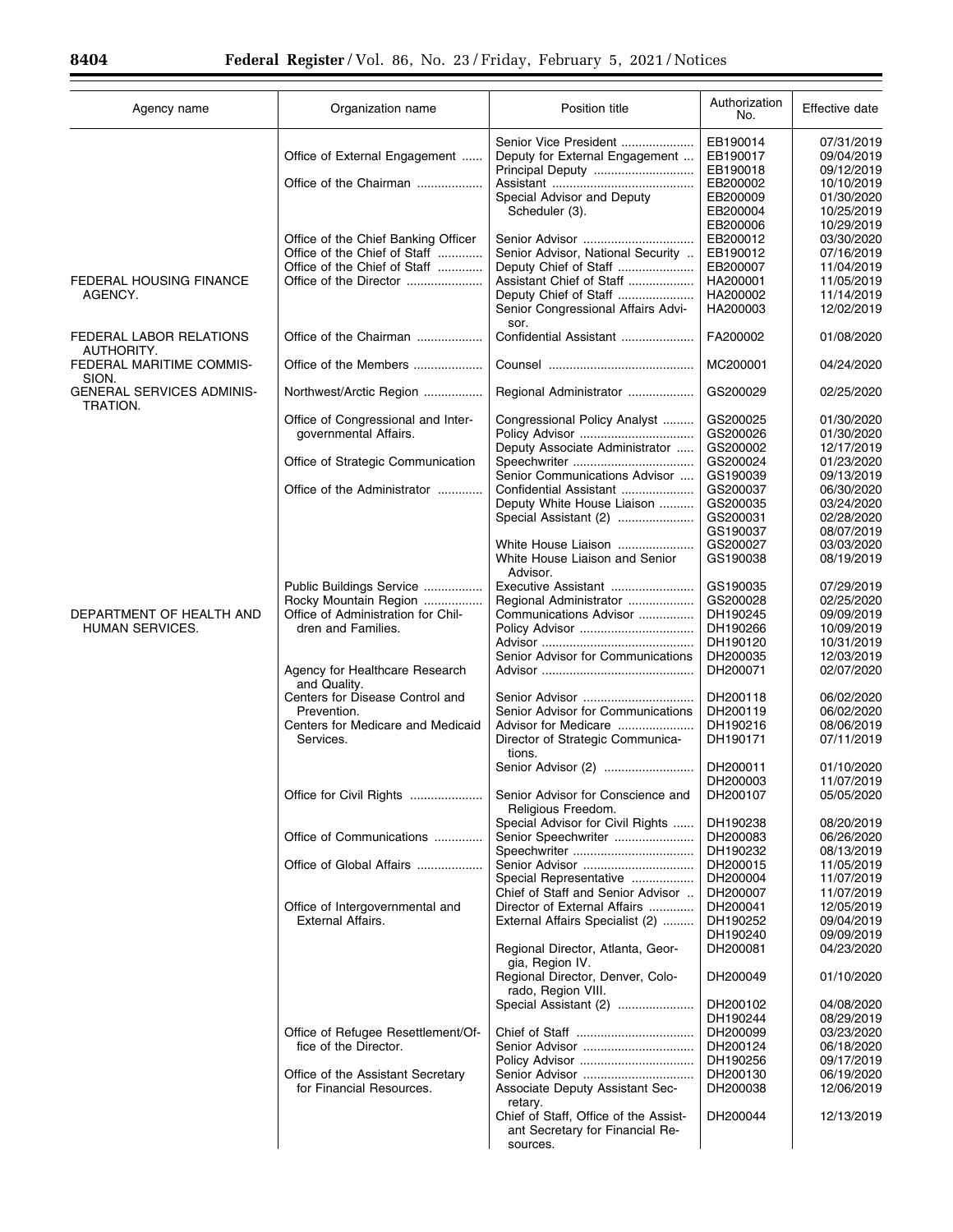| Agency name            | Organization name                                                   | Position title                                                                   | Authorization<br>No.     | Effective date           |
|------------------------|---------------------------------------------------------------------|----------------------------------------------------------------------------------|--------------------------|--------------------------|
|                        | Office of the Assistant Secretary                                   |                                                                                  | DH190255                 | 10/02/2019               |
|                        | for Health.                                                         |                                                                                  | DH190235                 | 08/27/2019               |
|                        |                                                                     | Director of External Affairs                                                     | DH190218                 | 08/06/2019               |
|                        |                                                                     | Executive Director, President's<br>Council on Sports, Fitness, and<br>Nutrition. | DH200079                 | 02/25/2020               |
|                        | Office of the Assistant Secretary                                   |                                                                                  | DH190227                 | 08/21/2019               |
|                        | for Legislation.                                                    | Director of Congressional Liaison                                                | DH200018                 | 11/13/2019               |
|                        |                                                                     | Policy Advisor-Oversight and In-<br>vestigations.                                | DH200045                 | 12/11/2019               |
|                        |                                                                     | Senior Advisor                                                                   | DH200008                 | 10/31/2019               |
|                        |                                                                     | Special Assistant                                                                | DH190228                 | 08/21/2019               |
|                        | Office of the Assistant Secretary<br>for Preparedness and Response. |                                                                                  | DH200051<br>DH200101     | 01/27/2020<br>04/03/2020 |
|                        | Office of the Assistant Secretary<br>for Public Affairs.            | Advisor-Strategic Communica-<br>tions.                                           | DH200010                 | 11/05/2019               |
|                        |                                                                     | Content Strategy and Marketing<br>Associate.                                     | DH190168                 | 07/02/2019               |
|                        |                                                                     | Deputy Assistant Secretary, Na-<br>tional Spokesperson.                          | DH200042                 | 12/04/2019               |
|                        |                                                                     | Deputy Press Secretary                                                           | DH190226                 | 07/29/2019               |
|                        |                                                                     | Deputy Speechwriter                                                              | DH200009                 | 11/06/2019               |
|                        |                                                                     | Director of Communication Strat-<br>egy and Campaigns.                           | DH200019                 | 02/05/2020               |
|                        |                                                                     | Director, Speechwriting and Edi-<br>torial Services.                             | DH190246                 | 08/27/2019               |
|                        |                                                                     | Press Secretary                                                                  | DH190223                 | 08/13/2019               |
|                        |                                                                     | Senior Advisor<br>Special Assistant (2)                                          | DH200109<br>DH200120     | 05/04/2020<br>05/28/2020 |
|                        |                                                                     |                                                                                  | DH200122                 | 06/11/2020               |
|                        | Office of the General Counsel                                       | Advisor and Legal Counsel                                                        | DH200047                 | 01/07/2020               |
|                        |                                                                     | Associate Deputy General Counsel                                                 | DH190229                 | 07/29/2019               |
|                        |                                                                     |                                                                                  | DH190201                 | 07/17/2019               |
|                        | Office of the Secretary                                             |                                                                                  | DH200111                 | 05/13/2020               |
|                        |                                                                     | Advisor for Value-Based Trans-<br>formation.                                     | DH200059                 | 01/16/2020               |
|                        |                                                                     | Briefing Book Coordinator                                                        | DH190233                 | 08/13/2019               |
|                        |                                                                     | Deputy Scheduler (2)                                                             | DH200054                 | 01/03/2020               |
|                        |                                                                     |                                                                                  | DH200121                 | 06/09/2020               |
|                        | Deputy White House Liaison (2)                                      |                                                                                  | 11/05/2019<br>12/12/2019 |                          |
|                        |                                                                     | Special Assistant (6)                                                            | DH200112                 | 05/13/2020               |
|                        |                                                                     |                                                                                  | DH200137                 | 06/26/2020               |
|                        |                                                                     |                                                                                  | DH190170                 | 07/11/2019               |
|                        |                                                                     |                                                                                  | DH190225                 | 07/29/2019               |
|                        |                                                                     |                                                                                  | DH200050                 | 12/17/2019               |
|                        |                                                                     |                                                                                  | DH200040                 | 12/17/2019               |
| DEPARTMENT OF HOMELAND | Cybersecurity and Infrastructure                                    | Legislative Advisor                                                              | DM190246                 | 07/11/2019               |
| SECURITY.              | Security Agency (CISA).                                             | Policy Advisor<br>Special Assistant (2)                                          | DM200011<br>DM200300     | 10/29/2019<br>06/26/2020 |
|                        |                                                                     |                                                                                  | DM200022                 | 10/25/2019               |
|                        | <b>Federal Emergency Management</b>                                 |                                                                                  | DM190316                 | 09/27/2019               |
|                        | Agency.                                                             | Deputy Press Secretary (2)                                                       | DM200116                 | 01/28/2020               |
|                        |                                                                     |                                                                                  | DM190315                 | 10/29/2019               |
|                        |                                                                     | Senior Advisor (2)                                                               | DM200262                 | 05/29/2020               |
|                        |                                                                     |                                                                                  | DM200210                 | 05/30/2020               |
|                        | Office of Assistant Secretary for                                   | Confidential Assistant                                                           | DM190083                 | 02/14/2020               |
|                        | Legislative Affairs.                                                | Legislative Manager                                                              | DM200218                 | 04/16/2020               |
|                        | Office of Countering Weapons of                                     |                                                                                  | DM190293<br>DM200292     | 09/06/2019<br>06/16/2020 |
|                        | Mass Destruction.                                                   |                                                                                  | DM200117                 | 01/27/2020               |
|                        |                                                                     |                                                                                  | DM200019                 | 10/25/2019               |
|                        |                                                                     | Special Advisor                                                                  | DM200194                 | 04/15/2020               |
|                        | Office of Partnership and Engage-<br>ment.                          | Partnership and Engagement Spe-<br>cialist.                                      | DM200036                 | 11/26/2019               |
|                        |                                                                     | Special Assistant                                                                | DM200018                 | 12/19/2019               |
|                        | Office of Assistant Secretary for                                   | Confidential Assistant (3)                                                       | DM200281                 | 06/16/2020               |
|                        | Policy.                                                             |                                                                                  | DM200002                 | 10/17/2019               |
|                        |                                                                     |                                                                                  | DM200054                 | 12/03/2019               |
|                        |                                                                     | Policy Advisor                                                                   | DM200248                 | 05/01/2020               |
|                        |                                                                     | Senior Advisor                                                                   | DM200138                 | 03/25/2020               |
|                        |                                                                     | Special Assistant (2)                                                            | DM200164<br>DM200289     | 03/27/2020<br>06/16/2020 |
|                        |                                                                     |                                                                                  |                          |                          |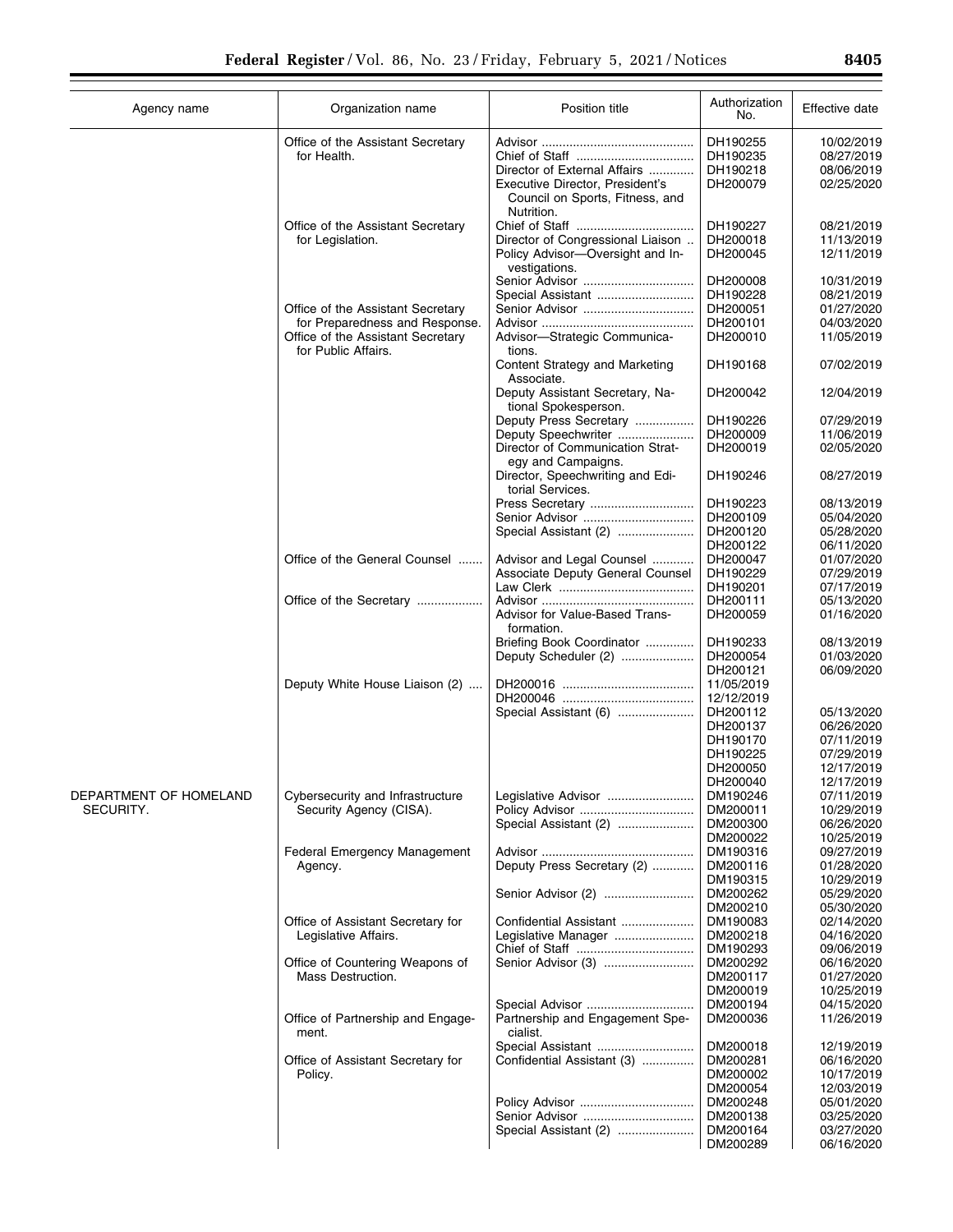| Agency name                                     | Organization name                                               | Position title                                                | Authorization<br>No. | Effective date           |
|-------------------------------------------------|-----------------------------------------------------------------|---------------------------------------------------------------|----------------------|--------------------------|
|                                                 | Office of Assistant Secretary for<br>Public Affairs.            | Assistant Press Secretary<br>Director of Strategic Communica- | DM190319<br>DM200038 | 10/03/2019<br>01/02/2020 |
|                                                 |                                                                 | tions.<br>Director of Strategic Outreach and<br>Engagement.   | DM190267             | 08/13/2019               |
|                                                 |                                                                 | Press Secretary                                               | DM200083             | 01/09/2020               |
|                                                 |                                                                 | Special Assistant                                             | DM200255             | 06/01/2020               |
|                                                 |                                                                 | Speechwriter (2)                                              | DM200102             | 01/09/2020               |
|                                                 | Office of the Chief Information Offi-                           | Special Assistant                                             | DM200257<br>DM200301 | 06/02/2020<br>06/26/2020 |
|                                                 | cer.<br>Office of the Chief of Staff                            | Advance Representative (2)                                    | DM190301             | 10/01/2019               |
|                                                 |                                                                 | Briefing Book Coordinator                                     | DM200024<br>DM200238 | 10/25/2019<br>04/28/2020 |
|                                                 |                                                                 | Deputy Director of Advance                                    | DM190308             | 09/19/2019               |
|                                                 |                                                                 | Deputy White House Liaison (2)                                | DM200142             | 02/05/2020               |
|                                                 |                                                                 |                                                               | DM200220             | 04/22/2020               |
|                                                 |                                                                 | Senior Advisor (3)                                            | DM200170             | 04/11/2020               |
|                                                 |                                                                 |                                                               | DM200288             | 06/11/2020               |
|                                                 |                                                                 |                                                               | DM190279             | 08/27/2019               |
|                                                 | Office of the General Counsel                                   | Special Assistant<br>Oversight Counsel                        | DM200028<br>DM200097 | 10/29/2019<br>01/09/2020 |
|                                                 |                                                                 | Senior Counsel and Senior Advisor                             | DM200203             | 04/29/2020               |
|                                                 |                                                                 | Deputy General Counsel                                        | DM200058             | 12/11/2019               |
|                                                 | Office of the Secretary                                         | White House Liaison                                           | DM200188             | 03/10/2020               |
|                                                 | Office of the Transportation Secu-<br>rity Administration.      | Senior Counselor                                              | DM190255             | 07/16/2019               |
|                                                 | Office of United States Citizenship                             |                                                               | DM190302             | 09/20/2019               |
|                                                 | and Immigration Services.                                       |                                                               | DM200064             | 12/13/2019               |
|                                                 |                                                                 | Deputy Chief of Staff<br>Senior Advisor (5)                   | DM190276<br>DM200023 | 08/21/2019<br>01/02/2020 |
|                                                 |                                                                 |                                                               | DM200081             | 01/02/2020               |
|                                                 |                                                                 |                                                               | DM200091             | 01/08/2020               |
|                                                 |                                                                 |                                                               | DM200184             | 04/11/2020               |
|                                                 |                                                                 |                                                               | DM190275             | 08/21/2019               |
|                                                 |                                                                 | Senior Policy Advisor                                         | DM200061             | 12/13/2019               |
|                                                 |                                                                 | Special Assistant (2)                                         | DM190235             | 07/03/2019               |
|                                                 | Office of United States Customs                                 | Assistant Press Secretary                                     | DM190314<br>DM200098 | 10/03/2019<br>01/09/2020 |
|                                                 | and Border Protection.                                          | Chief of Staff, Office of Policy and<br>Planning.             | DM200285             | 06/23/2020               |
|                                                 |                                                                 | Deputy Press Secretary                                        | DM200282             | 06/24/2020               |
|                                                 |                                                                 | Executive Director for Policy and                             | DM190303             | 09/19/2019               |
|                                                 |                                                                 | Planning (2).                                                 | DM190310             | 09/24/2019               |
|                                                 |                                                                 | Policy Management and Program                                 | DM190280<br>DM200286 | 08/27/2019<br>06/11/2020 |
|                                                 |                                                                 | Analvst.<br>Special Assistant                                 | DM200016             | 10/29/2019               |
|                                                 | Office of United States Immigration<br>and Customs Enforcement. |                                                               | DM200246             | 05/05/2020               |
|                                                 |                                                                 |                                                               | DM200021             | 10/29/2019               |
| DEPARTMENT OF HOUSING AND<br>URBAN DEVELOPMENT. | Office of Community Planning and<br>Development.                |                                                               | DU200039<br>DU200045 | 01/03/2020<br>01/14/2020 |
|                                                 |                                                                 |                                                               | DU200054             | 03/05/2020               |
|                                                 |                                                                 | Senior Policy Advisor                                         | DU200037             | 12/17/2019               |
|                                                 |                                                                 | Special Assistant (2)                                         | DU200094             | 05/05/2020               |
|                                                 |                                                                 |                                                               | DU190114             | 09/04/2019               |
|                                                 | Office of Congressional and Inter-                              |                                                               | DU190091             | 07/09/2019               |
|                                                 | governmental Relations.                                         | Congressional Liaison<br>Congressional Relations              | DU190109<br>DU200016 | 08/13/2019<br>12/03/2019 |
|                                                 | Office of Faith-Based and Commu-<br>nity Initiatives.           | Special Advisor                                               | DU200038             | 01/24/2020               |
|                                                 | Office of Field Policy and Manage-                              |                                                               | DU200087             | 03/23/2020               |
|                                                 | ment.                                                           | Special Assistant                                             | DU190103<br>DU200009 | 07/29/2019<br>12/11/2019 |
|                                                 | Office of Policy Development and                                | Special Assistant                                             | DU200015             | 11/22/2019               |
|                                                 | Research.<br>Office of Public Affairs                           | Assistant Press Secretary                                     | DU190122             | 09/06/2019               |
|                                                 |                                                                 | Deputy Assistant Secretary for<br>Strategic Communication.    | DU190111             | 08/21/2019               |
|                                                 |                                                                 | Digital Strategist                                            | DU200080             | 03/17/2020               |
|                                                 |                                                                 | Director of Strategic Communica-<br>tions.                    | DU190128             | 10/01/2019               |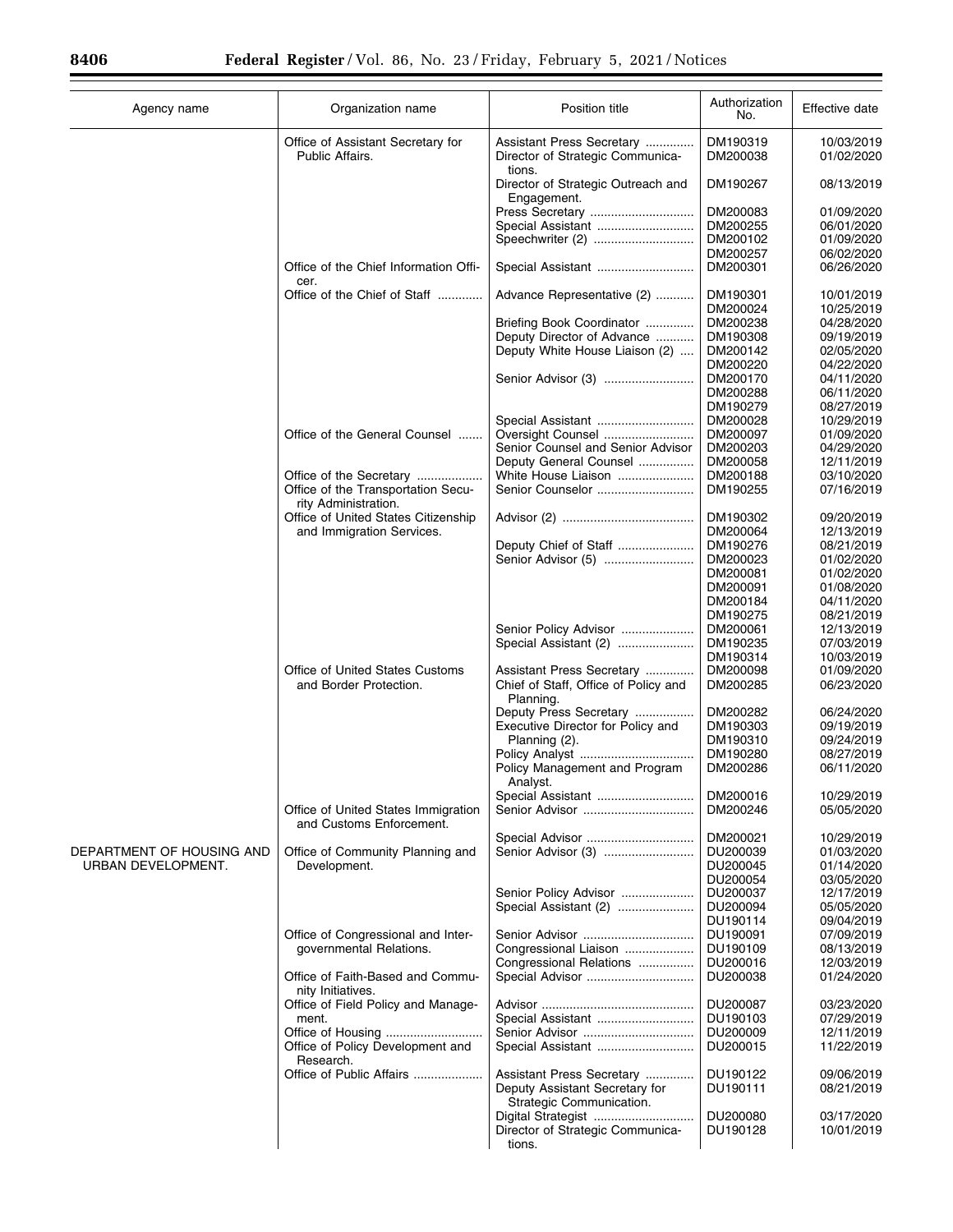| Agency name                | Organization name                                                            | Position title                                                     | Authorization<br>No. | Effective date           |
|----------------------------|------------------------------------------------------------------------------|--------------------------------------------------------------------|----------------------|--------------------------|
|                            |                                                                              | Press Secretary                                                    | DU200034             | 12/09/2019               |
|                            |                                                                              | Special Assistant                                                  | DU200106             | 06/22/2020               |
|                            | Office of the Administration                                                 | Advance Coordinator                                                | DU190090             | 07/09/2019               |
|                            |                                                                              |                                                                    | DU200079             | 06/15/2020               |
|                            |                                                                              |                                                                    | DU190108             | 08/08/2019               |
|                            |                                                                              | Special Assistant                                                  | DU190100             | 07/31/2019               |
|                            | Office of the Chief Financial Officer                                        | Senior Advisor                                                     | DU200097             | 05/12/2020               |
|                            |                                                                              | Program Analyst                                                    | DU190099             | 07/24/2019               |
|                            | Office of the Chief Information Offi-<br>cer.                                | Management Analyst                                                 | DU190101             | 07/24/2019               |
|                            | Office of the General Counsel                                                | Senior Counsel                                                     | DU200044             | 01/27/2020               |
|                            | Office of the Secretary                                                      |                                                                    | DU200115             | 06/22/2020               |
| DEPARTMENT OF THE INTERIOR | Office of the Assistant Secretary-                                           | Counselor-Land and Minerals                                        | DI200005             | 10/29/2019               |
|                            | Land and Minerals Management.                                                | Management.                                                        |                      |                          |
|                            | Bureau of Reclamation                                                        |                                                                    | DI190076             | 07/29/2019               |
|                            |                                                                              |                                                                    | DI190093             | 09/13/2019               |
|                            | Office of Congressional and Legis-<br>lative Affairs.                        |                                                                    | DI190080             | 07/12/2019               |
|                            | Secretary's Immediate Office                                                 | Advance Representative                                             | DI200006             | 12/03/2019               |
|                            |                                                                              |                                                                    | DI200016             | 12/03/2019               |
|                            |                                                                              | Deputy Director, Office of Advance                                 | DI200012             | 11/22/2019               |
|                            |                                                                              | Deputy Director, Office of Intergov-                               | DI190092             | 09/13/2019               |
|                            |                                                                              | ernmental and External Affairs.                                    |                      |                          |
|                            |                                                                              | Deputy Press Secretary                                             | DI200018             | 12/11/2019               |
|                            |                                                                              | Press Secretary                                                    | DI200068             | 04/30/2020               |
|                            |                                                                              | Special Assistant (2)                                              | DI190081             | 07/12/2019               |
|                            |                                                                              |                                                                    | DI190082             | 07/23/2019               |
| DEPARTMENT OF JUSTICE      |                                                                              |                                                                    | DJ190242             | 11/26/2019               |
|                            |                                                                              |                                                                    | DJ190243             | 12/17/2019               |
|                            |                                                                              |                                                                    | DJ200049             | 03/06/2020               |
|                            |                                                                              |                                                                    | DJ200066             | 03/06/2020               |
|                            |                                                                              |                                                                    | DJ190214             | 10/09/2019               |
|                            | Civil Rights Division                                                        |                                                                    | DJ190228             | 10/22/2019               |
|                            | <b>Community Oriented Policing Serv-</b><br>ices.                            | Senior Advisor                                                     | DJ200122             | 06/02/2020               |
|                            | Criminal Division<br><b>Environment and Natural Re-</b><br>sources Division. | Chief of Staff and Counselor<br>Senior Counsel                     | DJ200118<br>DJ190176 | 06/15/2020<br>09/12/2019 |
|                            |                                                                              |                                                                    | DJ190182             | 09/20/2019               |
|                            |                                                                              |                                                                    | DJ200019             | 12/21/2019               |
|                            | <b>Executive Office for United States</b>                                    | Program Support Specialist                                         | DJ200094             | 04/22/2020               |
|                            | Attorneys.                                                                   |                                                                    | DJ190164             | 07/24/2019               |
|                            | Office of Justice Programs                                                   |                                                                    | DJ200081             | 03/03/2020               |
|                            |                                                                              |                                                                    | DJ190157             | 07/30/2019               |
|                            |                                                                              | Legislative Assistant                                              | DJ190239             | 12/04/2019               |
|                            |                                                                              | Outreach Coordinator                                               | DJ200069             | 04/20/2020               |
|                            |                                                                              | Senior Advisor (4)                                                 | DJ190201             | 03/17/2020               |
|                            |                                                                              |                                                                    | DJ200075             | 03/23/2020               |
|                            |                                                                              |                                                                    | DJ190203             | 09/23/2019               |
|                            |                                                                              | Special Advisor for Policy and                                     | DJ200026<br>DJ200065 | 12/12/2019<br>01/30/2020 |
|                            |                                                                              | Communications.<br>Staff Assistant                                 |                      |                          |
|                            |                                                                              |                                                                    | DJ190230             | 09/12/2019               |
|                            | Office of Legal Policy                                                       | Senior Counsel (3)                                                 | DJ200070             | 02/05/2020               |
|                            |                                                                              |                                                                    | DJ190245             | 10/17/2019               |
|                            |                                                                              |                                                                    | DJ200006             | 11/15/2019               |
|                            |                                                                              |                                                                    | DJ200033             | 12/05/2019               |
|                            | Office of Public Affairs                                                     | Press Assistant (2)                                                | DJ200045             | 03/06/2020               |
|                            |                                                                              |                                                                    | DJ200089             | 04/22/2020               |
|                            |                                                                              | Advance and National Coordinator                                   | DJ190184             | 07/29/2019               |
|                            |                                                                              | Senior Advisor for Strategic Com-<br>munications and Chief Speech- | DJ190185             | 08/08/2019               |
|                            |                                                                              | writer.                                                            |                      |                          |
|                            |                                                                              | Senior Advisor                                                     | DJ200001             | 12/03/2019               |
|                            | Office of the Attorney General                                               | Director of Scheduling                                             | DJ190238             | 10/24/2019               |
|                            |                                                                              | Special Assistant (2)                                              | DJ200086             | 03/06/2020               |
|                            |                                                                              |                                                                    | DJ190237             | 09/24/2019               |
|                            |                                                                              | White House Liaison Officer and<br>Special Assistant.              | DJ200041             | 01/06/2020               |
|                            | Office of the Deputy Attorney Gen-                                           | Senior Counsel                                                     | DJ190219             | 09/09/2019               |
|                            | eral.                                                                        |                                                                    | DJ190244             | 10/24/2019               |
|                            | Office on Violence Against Women                                             |                                                                    | DJ200017             | 01/23/2020               |
|                            |                                                                              |                                                                    | DJ200106             | 05/07/2020               |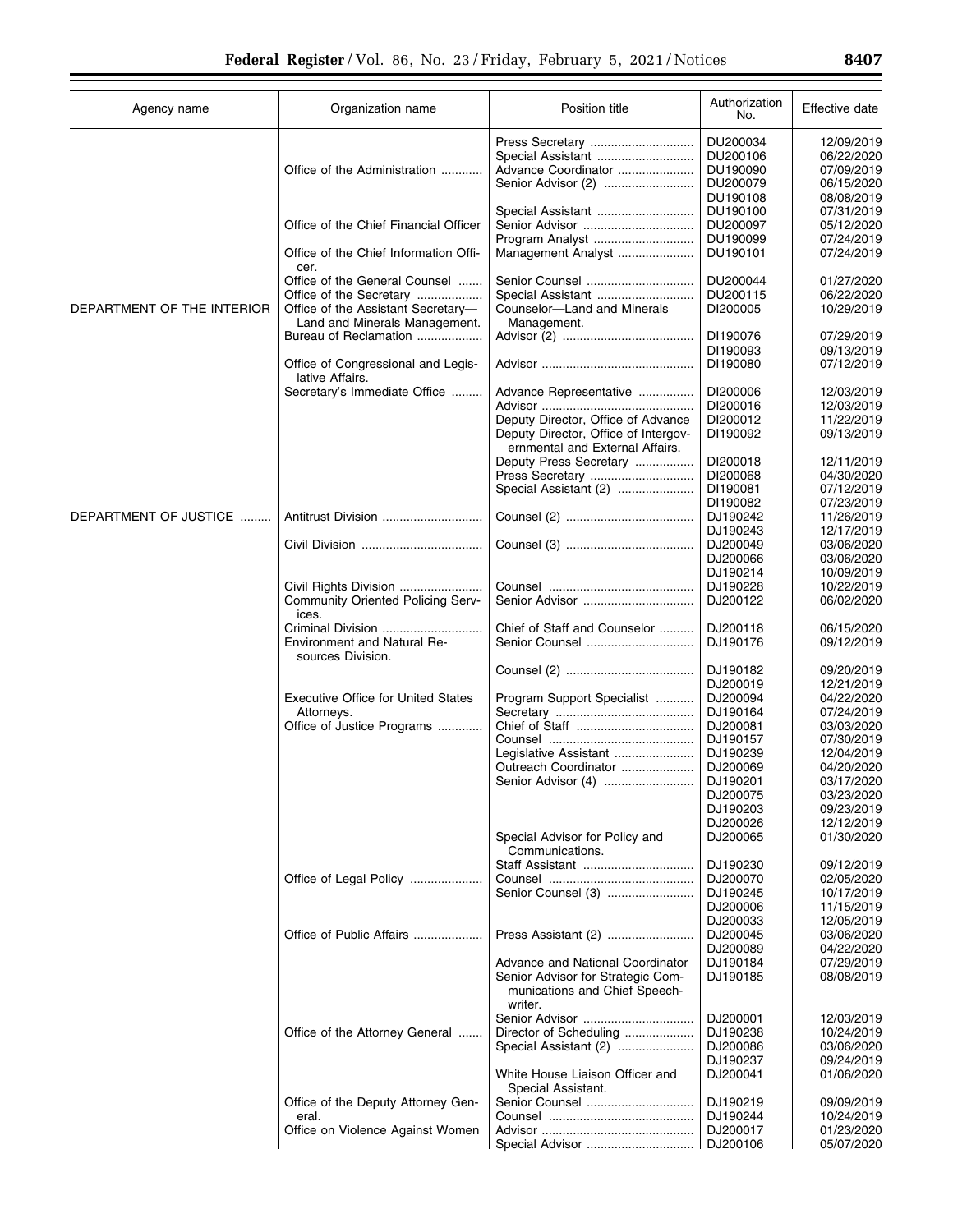$\equiv$ 

| Agency name         | Organization name                                                   | Position title                                                        | Authorization<br>No. | Effective date           |
|---------------------|---------------------------------------------------------------------|-----------------------------------------------------------------------|----------------------|--------------------------|
| DEPARTMENT OF LABOR | Employee Benefits Security Admin-<br>istration.                     |                                                                       | DL190156<br>DL190183 | 08/16/2019<br>09/26/2019 |
|                     |                                                                     |                                                                       | DL190148             | 09/13/2019               |
|                     |                                                                     |                                                                       | DL190176             | 09/18/2019               |
|                     |                                                                     | Senior Policy Advisor (3)                                             | DL190184             | 10/11/2019               |
|                     |                                                                     |                                                                       | DL190124             | 07/03/2019               |
|                     |                                                                     |                                                                       | DL190146             | 08/06/2019               |
|                     |                                                                     | Special Assistant (2)                                                 |                      |                          |
|                     |                                                                     |                                                                       | DL200101             | 04/06/2020               |
|                     |                                                                     |                                                                       | DL200135             | 06/22/2020               |
|                     | Mine Safety and Health Adminis-                                     | Senior Policy Advisor                                                 | DL190145             | 08/19/2019               |
|                     | tration.<br>Occupational Safety and Health                          | Special Assistant                                                     | DL190179             | 09/24/2019               |
|                     | Administration.<br>Office of Congressional and Inter-               |                                                                       | DL200057             | 02/10/2020               |
|                     | governmental Affairs.                                               |                                                                       |                      |                          |
|                     |                                                                     | Regional Representative (8)                                           | DL200043             | 01/14/2020               |
|                     |                                                                     |                                                                       | DL200083             | 03/05/2020               |
|                     |                                                                     |                                                                       | DL200074             | 03/15/2020               |
|                     |                                                                     |                                                                       | DL190178             | 09/24/2019               |
|                     |                                                                     |                                                                       | DL190157             | 10/01/2019               |
|                     |                                                                     |                                                                       | DL200010             | 10/11/2019               |
|                     |                                                                     |                                                                       | DL200011             | 10/11/2019               |
|                     |                                                                     |                                                                       | DL200019             | 11/15/2019               |
|                     |                                                                     | Senior Legislative Officer (5)                                        | DL190103             | 07/01/2019               |
|                     |                                                                     |                                                                       | DL190106             | 07/02/2019               |
|                     |                                                                     |                                                                       | DL190107             | 07/02/2019               |
|                     |                                                                     |                                                                       | DL190143             | 08/06/2019               |
|                     |                                                                     |                                                                       | DL200028             | 11/22/2019               |
|                     | Office of Federal Contract Compli-                                  | Senior Policy Advisor (2)                                             | DL190149             | 08/06/2019               |
|                     | ance Programs.                                                      |                                                                       | DL200013             | 10/11/2019               |
|                     | Office of Labor-Management<br>Standards.                            |                                                                       | DL200022             | 11/19/2019               |
|                     | Office of Public Affairs                                            | Communications Advisor                                                | DL190115             | 07/02/2019               |
|                     |                                                                     | Deputy Press Secretary                                                | DL190108             | 07/09/2019               |
|                     |                                                                     | Press Secretary                                                       | DL190147             | 08/06/2019               |
|                     |                                                                     | Senior Advisor for Digital Strategy<br>and Creative Services.         | DL190109             | 07/02/2019               |
|                     |                                                                     | Senior Advisor for Policy and<br>Media.                               | DL200103             | 06/19/2020               |
|                     |                                                                     | Special Assistant                                                     | DL190168             | 09/12/2019               |
|                     | Office of Public Liaison                                            | Deputy Director                                                       | DL200093             | 03/31/2020               |
|                     |                                                                     | Senior Advisor                                                        | DL200124             | 05/28/2020               |
|                     |                                                                     | Special Assistant                                                     | DL200119             | 06/04/2020               |
|                     | Office of the Assistant Secretary<br>for Administration and Manage- | Special Assistant                                                     | DL190068             | 08/15/2019               |
|                     | ment.                                                               | Deputy Chief Economist                                                |                      |                          |
|                     | Office of the Assistant Secretary<br>for Policy.                    | Senior Counsel and Policy Advisor                                     | DL190162<br>DL200040 | 08/22/2019<br>01/09/2020 |
|                     |                                                                     | Senior Counselor for Compliance                                       | DL200072             | 02/12/2020               |
|                     |                                                                     | Initiatives.                                                          |                      |                          |
|                     |                                                                     | Senior Policy Advisor<br>Senior Policy Advisor for Workforce          | DL190125<br>DL190131 | 07/03/2019<br>07/17/2019 |
|                     |                                                                     | Health Initiatives.                                                   |                      |                          |
|                     |                                                                     | Special Assistant (2)                                                 | DL200111             | 05/05/2020               |
|                     |                                                                     |                                                                       | DL200152             | 06/30/2020               |
|                     | Office of the Chief Financial Officer                               |                                                                       | DL200099             | 05/15/2020               |
|                     | Office of the Deputy Secretary                                      |                                                                       | DL190177             | 09/18/2019               |
|                     | Office of the Secretary                                             | Advance Lead                                                          | DL200141             | 06/03/2020               |
|                     |                                                                     | Advance Representative (2)                                            | DL200052             | 01/24/2020               |
|                     |                                                                     |                                                                       | DL190105             | 07/02/2019               |
|                     |                                                                     |                                                                       | DL190137             | 07/24/2019               |
|                     |                                                                     | Deputy Director of Scheduling                                         | DL200029             | 11/19/2019               |
|                     |                                                                     | Deputy Director, Office of Faith-<br>Based and Community Initiatives. | DL190167             | 09/12/2019               |
|                     |                                                                     | Deputy White House Liaison                                            | DL200131             | 05/15/2020               |
|                     |                                                                     | Director of Scheduling and Oper-                                      | DL200128             | 06/04/2020               |
|                     |                                                                     | ations.<br>Director, Office of Faith-Based and                        | DL190166             | 08/27/2019               |
|                     |                                                                     | Community Initiatives.<br>Director, Office of the White House         | DL200122             | 05/01/2020               |
|                     |                                                                     | Liaison.                                                              |                      |                          |
|                     |                                                                     | Executive Assistant                                                   | DL190191             | 09/27/2019               |
|                     |                                                                     | Executive Secretary                                                   | DL200014             | 10/24/2019               |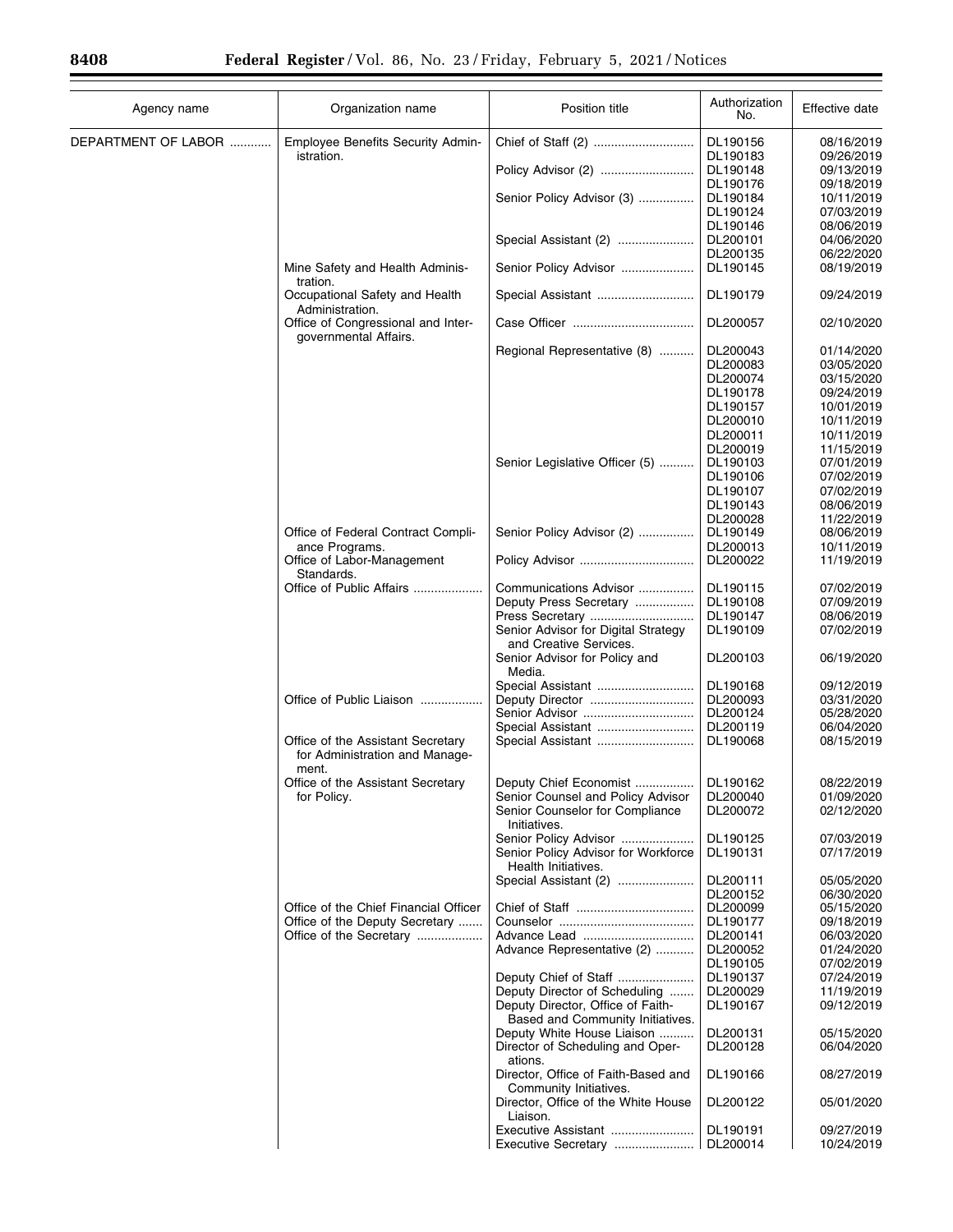| 409<br>я |  |
|----------|--|
|          |  |
|          |  |
|          |  |

| Agency name                                          | Organization name                                              | Position title                                                                       | Authorization<br>No. | Effective date           |
|------------------------------------------------------|----------------------------------------------------------------|--------------------------------------------------------------------------------------|----------------------|--------------------------|
|                                                      |                                                                | Principal Travel Aide                                                                | DL200089             | 03/13/2020               |
|                                                      |                                                                | Senior Policy Advisor                                                                | DL190144             | 08/06/2019               |
|                                                      |                                                                | Special Assistant (7)                                                                | DL200045             | 01/14/2020               |
|                                                      |                                                                |                                                                                      | DL200042             | 01/30/2020               |
|                                                      |                                                                |                                                                                      | DL200055             | 02/06/2020               |
|                                                      |                                                                |                                                                                      | DL200075             | 02/10/2020               |
|                                                      |                                                                |                                                                                      | DL200108             | 04/20/2020               |
|                                                      |                                                                |                                                                                      | DL200110             | 05/27/2020               |
|                                                      |                                                                |                                                                                      | DL200018             | 10/31/2019               |
|                                                      |                                                                |                                                                                      | DL200027             | 11/13/2019               |
|                                                      | Office of the Solicitor                                        | Senior Counsel (3)                                                                   | DL190141             | 08/01/2019               |
|                                                      |                                                                |                                                                                      | DL190160             | 08/22/2019               |
|                                                      |                                                                |                                                                                      | DL190172             | 09/04/2019               |
|                                                      | Office of Workers Compensation<br>Programs.                    | Senior Policy Advisor                                                                | DL190182             | 10/11/2019               |
|                                                      | Office of Veterans Employment                                  | Special Assistant                                                                    | DL200080             | 03/23/2020               |
|                                                      | and Training Service.                                          | Chief of Staff and Policy Advisor                                                    | DL190111             | 07/09/2019               |
|                                                      |                                                                | Senior Policy Advisor                                                                | DL190142             | 08/06/2019               |
|                                                      |                                                                | Policy Advisor                                                                       | DL200090             | 05/21/2020               |
|                                                      | Office of Wage and Hour Division                               | Senior Policy Advisor (3)                                                            | DL200051             | 01/23/2020               |
|                                                      |                                                                |                                                                                      | DL190123             | 07/03/2019               |
|                                                      |                                                                |                                                                                      | DL190126             | 07/17/2019               |
|                                                      | Office of the Women's Bureau                                   |                                                                                      | DL200097             | 04/06/2020               |
| NATIONAL AERONAUTICS AND                             | Office of the Administrator                                    | Executive Assistant                                                                  | NN200028             | 02/06/2020               |
| SPACE ADMINISTRATION.                                | Office of Legislative and Intergov-<br>ernmental Affairs.      | Regional Affairs Specialist                                                          | NN200012             | 12/11/2019               |
| NATIONAL CREDIT UNION AD-                            | National Credit Union Administra-                              | Staff Assistant                                                                      | CU190005             | 08/12/2019               |
| MINISTRATION.                                        | tion.                                                          | Confidential Assistant                                                               | CU200001             | 08/12/2019               |
|                                                      |                                                                |                                                                                      | CU190003             | 07/25/2019               |
|                                                      |                                                                | Senior Policy Advisor                                                                | CU190002             | 08/12/2019               |
|                                                      |                                                                | Director, Office of External Affairs<br>and Communications/Deputy<br>Chief of Staff. | CU200002             | 10/15/2019               |
|                                                      | Office of Public and Congressional<br>Affairs.                 | Deputy Director, Office of External<br>Affairs and Communications.                   | CU190007             | 08/12/2019               |
|                                                      |                                                                | Senior Advisor for Communications<br>and Engagement.                                 | CU200003             | 10/24/2019               |
| NATIONAL ENDOWMENT FOR<br>THE ARTS.                  | National Endowment for the Arts                                | Special Assistant for Events & De-<br>velopment.                                     | NA190013             | 09/13/2019               |
| NATIONAL ENDOWMENT FOR                               | National Endowment for the Hu-                                 | Program Analyst                                                                      | NH200001             | 04/10/2020               |
| THE HUMANITIES.                                      | manities.                                                      | Supervisory Public Affairs Spe-<br>cialist.                                          | NH200003             | 06/09/2020               |
| NATIONAL LABOR RELATIONS<br>BOARD.                   | Office of the Board Members                                    | Director Congressional and Public<br>Affairs Officer.                                | NL190011             | 07/01/2019               |
|                                                      |                                                                | Congressional Liaison Specialist                                                     | NL190014             | 09/25/2019               |
| NATIONAL TRANSPORTATION<br>SAFETY BOARD.             | <b>National Transportation Safety</b><br>Board.                | Confidential Assistant                                                               | TB200004             | 03/23/2020               |
|                                                      | Office of the Board Members                                    | Special Assistant                                                                    | TB200006             | 05/05/2020               |
|                                                      |                                                                | Confidential Assistant (3)                                                           | TB200007             | 06/11/2020               |
|                                                      |                                                                |                                                                                      | TB200001             | 10/18/2019               |
|                                                      |                                                                |                                                                                      | TB200003             | 12/09/2019               |
| OCCUPATIONAL SAFETY AND<br>HEALTH REVIEW COMMISSION. | Occupational Safety and Health<br>Review Commission.           | Confidential Assistant                                                               | SH200001             | 04/07/2020               |
|                                                      | Office of the Commissioners                                    |                                                                                      | SH200002             | 05/21/2020               |
|                                                      |                                                                | Confidential Assistant                                                               | SH190001             | 07/02/2019               |
| OFFICE OF MANAGEMENT AND                             | Office of Communications                                       | Deputy for Communication                                                             | BO200027             | 05/18/2020               |
| BUDGET.                                              |                                                                | Deputy Press Secretary                                                               | BO200028             | 05/30/2020               |
|                                                      | Office of Education, Income Main-                              | Special Assistant<br>Confidential Assistant                                          | BO200024             | 03/30/2020<br>07/03/2019 |
|                                                      | tenance and Labor Programs.<br>Office of General Counsel       | Special Counsel                                                                      | BO190035<br>BO190039 | 08/06/2019               |
|                                                      |                                                                | Confidential Assistant                                                               | BO190048             | 09/18/2019               |
|                                                      | Office of General Government Pro-                              | Confidential Assistant                                                               | BO200026             | 05/01/2020               |
|                                                      | grams.                                                         |                                                                                      |                      |                          |
|                                                      | Office of the Health Division<br>Office of Legislative Affairs | Confidential Assistant                                                               | BO200003<br>BO190036 | 10/17/2019<br>08/05/2019 |
|                                                      |                                                                | Deputy for Legislative Affairs<br>(House).                                           |                      |                          |
|                                                      | National Security Programs                                     | Special Assistant                                                                    | BO190044             | 08/29/2019               |
|                                                      | Natural Resource Programs                                      | Confidential Assistant                                                               | BO200004             | 10/25/2019               |
|                                                      | Office of E-Government and Infor-<br>mation Technology.        | Special Assistant                                                                    | BO200013             | 12/05/2019               |
|                                                      | Office of Information and Regu-                                |                                                                                      | BO200019             | 01/27/2020               |
|                                                      | latory Affairs.                                                | Confidential Assistant                                                               | BO190037<br>BO200016 | 08/20/2019               |
|                                                      |                                                                |                                                                                      |                      | 12/13/2019               |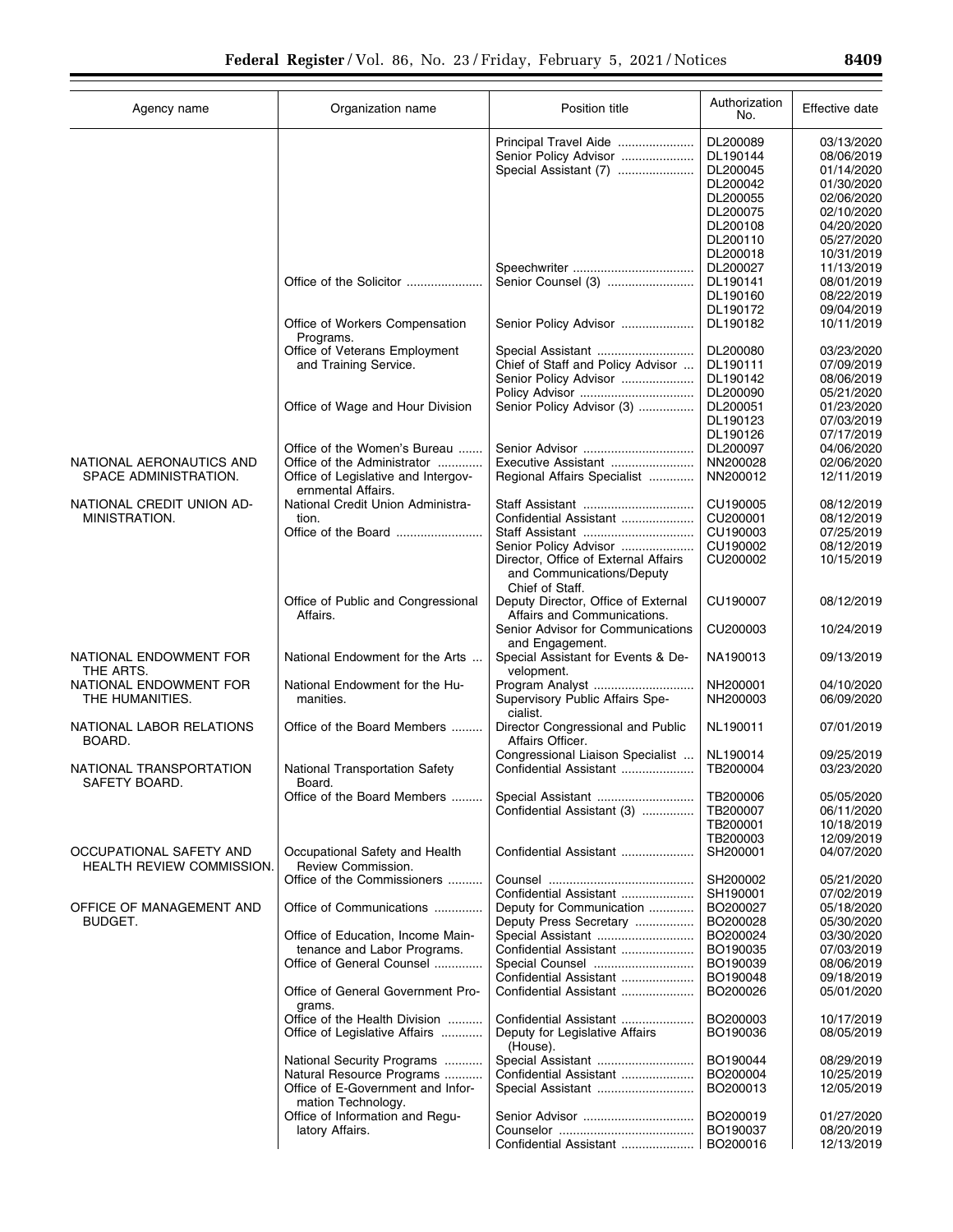| Agency name                                  | Organization name                                     | Position title                                                                     | Authorization<br>No. | Effective date           |
|----------------------------------------------|-------------------------------------------------------|------------------------------------------------------------------------------------|----------------------|--------------------------|
|                                              | Office of the Director                                | Confidential Assistant (3)                                                         | BO200020<br>BO200025 | 01/30/2020<br>03/31/2020 |
|                                              |                                                       | Senior Advisor (2)                                                                 | BO190040<br>BO200017 | 07/25/2019<br>12/13/2019 |
|                                              |                                                       |                                                                                    | BO190045             | 08/29/2019               |
|                                              |                                                       | Special Assistant                                                                  | BO190038             | 08/02/2019               |
| OFFICE OF NATIONAL DRUG<br>CONTROL POLICY.   | Office of Legislative Affairs                         | Public Affairs Specialist (2)                                                      | QQ200006<br>QQ190015 | 05/07/2020<br>10/07/2019 |
|                                              |                                                       | Deputy Assistant Director, Office of<br>Legislative Affairs.                       | QQ200001             | 10/07/2019               |
|                                              | Office of Public Affairs                              | Public Affairs Specialist                                                          | QQ200002             | 02/11/2020               |
|                                              | Office of the Director                                |                                                                                    | QQ200003             | 02/28/2020               |
| OFFICE OF PERSONNEL MAN-                     | Office of Congressional, Legisla-                     | Confidential Assistant<br>Congressional Relations Officer                          | QQ200007<br>PM190054 | 06/11/2020<br>09/24/2019 |
| AGEMENT.                                     | tive, and Intergovernmental Af-<br>fairs.             | Deputy Director, Congressional,<br>Legislative and Intergovern-<br>mental Affairs. | PM200051             | 05/08/2020               |
|                                              |                                                       | Legislative Analyst (3)                                                            | PM200012             | 01/10/2020               |
|                                              |                                                       |                                                                                    | PM200053             | 06/15/2020               |
|                                              |                                                       | Senior Congressional Relations Of-                                                 | PM200063<br>PM200052 | 06/29/2020<br>06/15/2020 |
|                                              |                                                       | ficer.                                                                             |                      |                          |
|                                              | Employee Services                                     | Executive Assistant                                                                | PM200058             | 05/18/2020               |
|                                              |                                                       | Senior Advisor (4)                                                                 | PM200049             | 04/21/2020               |
|                                              |                                                       |                                                                                    | PM200061             | 06/11/2020               |
|                                              |                                                       |                                                                                    | PM200062<br>PM200064 | 06/29/2020<br>06/29/2020 |
|                                              | Office of Communications                              | Confidential Assistant                                                             | PM190047             | 07/08/2019               |
|                                              |                                                       | Public Affairs Specialist                                                          | PM190053             | 08/28/2019               |
|                                              |                                                       | Senior Press Officer                                                               | PM200001             | 12/10/2019               |
|                                              | Office of the Director                                |                                                                                    | PM200010             | 12/20/2019               |
|                                              |                                                       | Confidential Clerk<br>Director of Advance and Speech-                              | PM200011<br>PM200005 | 12/20/2019<br>10/25/2019 |
|                                              |                                                       | writer.                                                                            |                      |                          |
|                                              |                                                       | Executive Secretariat and Re-<br>sources Management Officer.                       | PM200043             | 03/31/2020               |
|                                              |                                                       |                                                                                    | 11/19/2019           |                          |
|                                              |                                                       |                                                                                    | 12/19/2019           |                          |
|                                              |                                                       |                                                                                    | 03/27/2020           |                          |
|                                              | President's Commission on White                       | Special Assistant<br>Confidential Assistant                                        | PM200050<br>PM200014 | 05/04/2020<br>01/31/2020 |
|                                              | House Fellowships.                                    |                                                                                    | PM200056             | 05/30/2020               |
|                                              |                                                       |                                                                                    | PM200003             | 11/04/2019               |
| OFFICE OF SCIENCE AND TECH-                  | Office of Science and Technology                      | Confidential Assistant                                                             | TS200004             | 05/20/2020               |
| NOLOGY POLICY.<br>OFFICE OF SPECIAL COUNSEL  | Policy.                                               | Press Secretary                                                                    | TS200002             | 12/19/2019               |
|                                              | Headquarters, Office of Special<br>Counsel.           | Deputy Special Counsel for Public<br>Policy.<br>Deputy Special Counsel for Con-    | SC200001<br>SC200002 | 04/06/2020<br>04/06/2020 |
| OFFICE OF THE UNITED STATES                  | Office of the Ambassador                              | gressional Affairs.<br>Executive Secretary                                         | TN200003             | 03/18/2020               |
| TRADE REPRESENTATIVE.                        |                                                       |                                                                                    |                      |                          |
| OFFICIAL RESIDENCE OF THE<br>VICE PRESIDENT. | Official Residence of the Vice<br>President.          | Deputy Social Secretary                                                            | RV200001             | 03/10/2020               |
| <b>OVERSEAS PRIVATE INVEST-</b>              | Overseas Private Investment Cor-                      | Confidential Assistant                                                             | PQ200008             | 02/04/2020               |
| MENT CORPORATION.<br>SECURITIES AND EXCHANGE | poration.<br>Office of the Chairman                   | Attorney Advisor                                                                   | PQ200014<br>SE190009 | 04/27/2020<br>07/22/2019 |
| COMMISSION.                                  |                                                       | Confidential Assistant (2)                                                         | SE190010             | 08/06/2019               |
|                                              |                                                       |                                                                                    | SE200002             | 12/05/2019               |
| SMALL BUSINESS ADMINISTRA-                   | Office of Administration                              | Special Assistant                                                                  | SB190028             | 07/22/2019               |
| TION.                                        | Office of Capital Access                              | Special Assistant                                                                  | SB200011             | 03/30/2020               |
|                                              |                                                       | Senior Advisor                                                                     | SB200026             | 06/11/2020               |
|                                              | Office of Communications and<br>Public Liaison.       | Digital Media Manager<br>Speechwriter                                              | SB200009<br>SB200008 | 01/23/2020<br>02/14/2020 |
|                                              |                                                       | Senior Advisor                                                                     | SB190029             | 08/08/2019               |
|                                              | Office of Congressional and Legis-<br>lative Affairs. | Deputy Assistant Administrator                                                     | SB200020             | 03/27/2020               |
|                                              | Office of Entrepreneurial Develop-<br>ment.           | Director Faith-Based and Commu-<br>nity Initiatives.                               | SB200022             | 04/30/2020               |
|                                              |                                                       | Senior Advisor                                                                     | SB200024             | 05/28/2020               |
|                                              | Office of Investment and Innova-                      | Senior Advisor                                                                     | SB200006             | 01/22/2020               |
|                                              | tion.<br>Office of the Administrator                  | Special Assistant<br>Deputy White House Liaison                                    | SB190032<br>SB200023 | 10/04/2019<br>05/08/2020 |
|                                              |                                                       | Director of Scheduling                                                             | SB200002             | 11/22/2019               |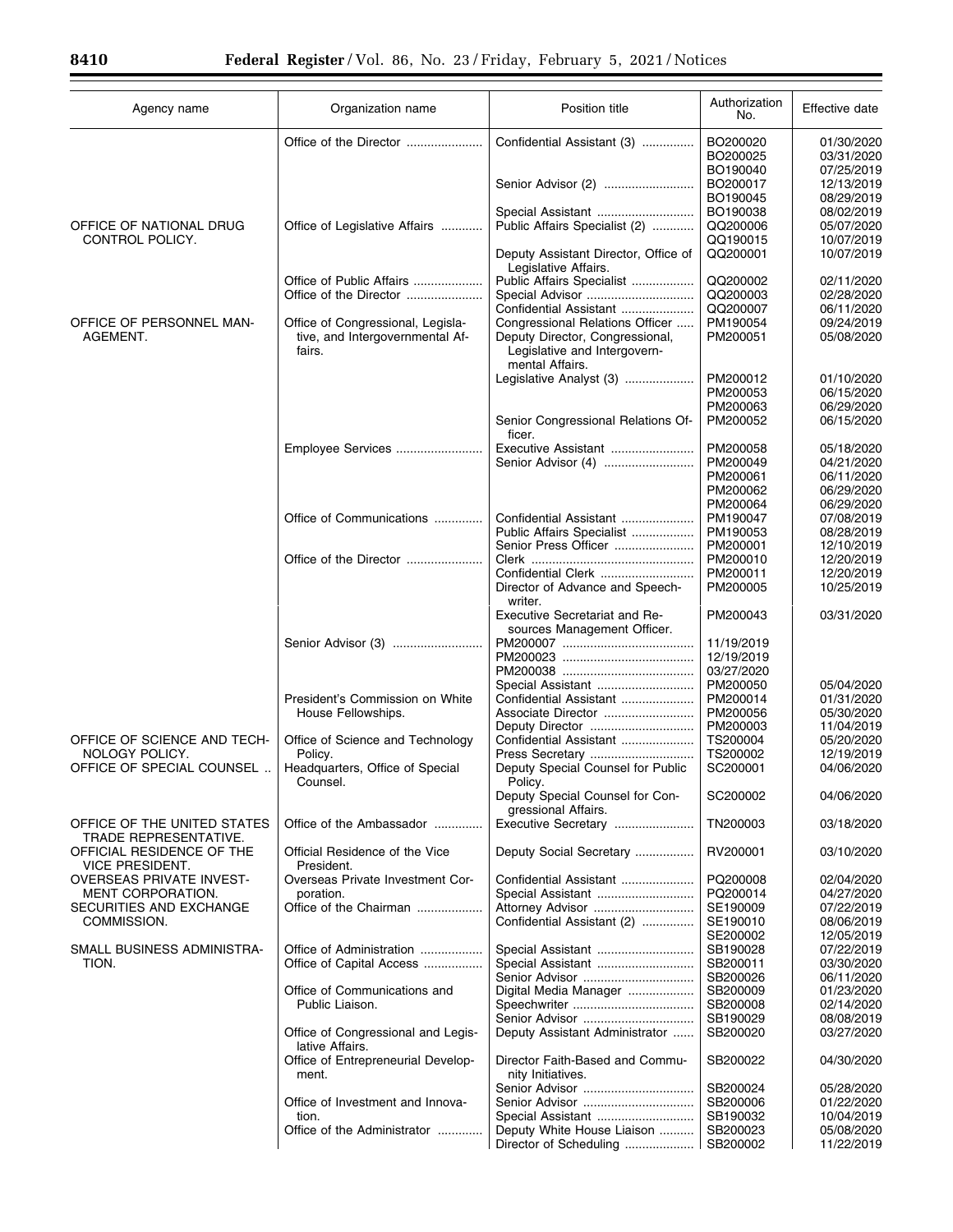$\overline{\phantom{0}}$ 

| Agency name                 | Organization name                                    | Position title                  | Authorization<br>No. | Effective date |
|-----------------------------|------------------------------------------------------|---------------------------------|----------------------|----------------|
|                             |                                                      | Senior Advisor                  | SB200003             | 12/19/2019     |
|                             |                                                      | Special Assistant               | SB200016             | 05/19/2020     |
|                             |                                                      | White House Liaison             | SB200019             | 03/30/2020     |
|                             | Office of the General Counsel                        |                                 | SB200029             | 06/08/2020     |
| SOCIAL SECURITY ADMINISTRA- |                                                      |                                 |                      |                |
|                             | Office of the Commissioner                           | Special Assistant               | SZ200013             | 01/31/2020     |
| TION.                       |                                                      | Special Advisor                 | SZ200018             | 04/22/2020     |
|                             | Office of Information Security                       |                                 | SZ190003             | 08/07/2019     |
| DEPARTMENT OF STATE         | Bureau of Administration                             |                                 | DS200013             | 10/31/2019     |
|                             | Bureau of African Affairs                            | Special Envoy for the Sahel Re- | DS200044             | 02/25/2020     |
|                             |                                                      | gion of Africa.                 |                      |                |
|                             | Bureau of Arms Control,                              | Senior Advisor                  | DS200014             | 10/31/2019     |
|                             | Verification, and Compliance.                        |                                 |                      |                |
|                             | Bureau of Democracy, Human<br>Rights and Labor.      | Special Assistant               | DS190112             | 07/03/2019     |
|                             | Bureau of East Asian and Pacific                     | Deputy Assistant Secretary      | DS200067             | 06/18/2020     |
|                             | Affairs.<br>Bureau of Economic and Business          |                                 | DS200001             | 10/08/2019     |
|                             | Affairs.                                             |                                 |                      |                |
|                             | Bureau of Education and Cultural<br>Affairs.         |                                 | DS200047             | 02/14/2020     |
|                             | Bureau of European and Eurasian                      | Strategic Advisor               | DS190130             | 08/26/2019     |
|                             | Affairs.                                             |                                 |                      |                |
|                             | Bureau of Global Public Affairs                      |                                 | DS200032             | 01/27/2020     |
|                             |                                                      | Deputy Spokesperson             | DS190141             | 09/10/2019     |
|                             | Bureau of International Organiza-<br>tional Affairs. | Special Assistant               | DS190120             | 07/16/2019     |
|                             | Bureau of Legislative Affairs                        | Special Advisor (2)             | DS200036             | 01/22/2020     |
|                             |                                                      |                                 | DS190131             | 08/26/2019     |
|                             |                                                      | Legislative Management Officer  | DS190129             | 10/09/2019     |
|                             | Bureau of Near Eastern Affairs                       | Deputy Assistant Secretary      | DS200045             | 03/03/2020     |
|                             | Bureau of Overseas Buildings Op-                     | Senior Strategic Advisor        | DS200033             | 01/16/2020     |
|                             | erations.                                            |                                 | DS200080             | 06/23/2020     |
|                             |                                                      |                                 |                      |                |
|                             | Bureau of Political and Military Af-                 | Deputy Assistant Secretary      | DS190145             | 09/20/2019     |
|                             | fairs.                                               | Senior Advisor                  | DS190146             | 09/20/2019     |
|                             | Bureau of Western Hemisphere Af-<br>fairs.           | Special Assistant               | DS200015             | 11/12/2019     |
|                             | Office of Global Women's Issues                      |                                 | DS200008             | 11/14/2019     |
|                             | Office of Policy Planning                            | Writer-Editor (Speechwriter)    | DS200007             | 10/31/2019     |
|                             |                                                      |                                 | DS190126             | 11/22/2019     |
|                             | Office of the Chief of Protocol                      | Protocol Officer (Visits)       | DS200066             | 06/10/2020     |
|                             |                                                      | Senior Protocol Officer         |                      | 07/03/2019     |
|                             |                                                      |                                 | DS190113             |                |
|                             |                                                      | Protocol Officer (Visits)       | DS190119             | 07/23/2019     |
|                             |                                                      | Protocol Officer (Ceremonials)  | DS200005             | 10/10/2019     |
|                             |                                                      | Protocol Officer (Gifts)        | DS200025             | 12/19/2019     |
|                             | Office of the Counselor                              |                                 | DS200053             | 02/26/2020     |
|                             |                                                      |                                 | DS200070             | 06/10/2020     |
|                             | Office of the Deputy Secretary                       | Special Advisor                 | DS190125             | 07/30/2019     |
|                             | Office of the Director of US Foreign                 |                                 | DS190144             | 09/24/2019     |
|                             | Assistance.                                          |                                 |                      |                |
|                             | Office of the Legal Adviser                          | Attorney Adviser                | DS200023             | 12/19/2019     |
|                             | Office of the Secretary                              |                                 | DS200048             | 02/14/2020     |
|                             |                                                      |                                 | DS200002             | 10/08/2019     |
|                             |                                                      |                                 | DS200003             | 10/08/2019     |
|                             |                                                      |                                 | DS200016             | 11/26/2019     |
|                             |                                                      |                                 | DS200018             | 12/04/2019     |
|                             |                                                      |                                 | DS200019             | 12/09/2019     |
|                             |                                                      | Special Advisor (3)             | DS200040             | 02/28/2020     |
|                             |                                                      |                                 | DS190042             | 07/08/2019     |
|                             |                                                      |                                 | DS200011             | 10/31/2019     |
|                             |                                                      | Special Assistant (2)           | DS200077             | 06/18/2020     |
|                             |                                                      |                                 | DS190127             | 07/31/2019     |
|                             |                                                      |                                 | DS200050             | 02/25/2020     |
|                             |                                                      |                                 | DS200012             | 11/13/2019     |
|                             |                                                      |                                 | DS200017             | 12/03/2019     |
|                             |                                                      |                                 |                      |                |
|                             |                                                      | Writer-Editor (Speechwriter)    | DS200049             | 04/06/2020     |
|                             | Office of the Under Secretary for                    |                                 | DS200063             | 05/06/2020     |
|                             | Civilian Security, Democracy,                        | Special Assistant (2)           | DS200042             | 04/06/2020     |
|                             | and Human Rights.                                    |                                 | DS190142             | 09/10/2019     |
|                             | Office of the Under Secretary for                    | Deputy Chief Economist          | DS190140             | 09/04/2019     |
|                             | Economic Growth, Energy, and                         | Senior Economist                | DS190143             | 09/20/2019     |
|                             | the Environment.                                     |                                 |                      |                |
|                             | Office of the Under Secretary for                    | Deputy White House Liaison      | DS190151             | 09/25/2019     |
|                             | Management.                                          |                                 | DS190123             | 07/24/2019     |
|                             |                                                      |                                 |                      |                |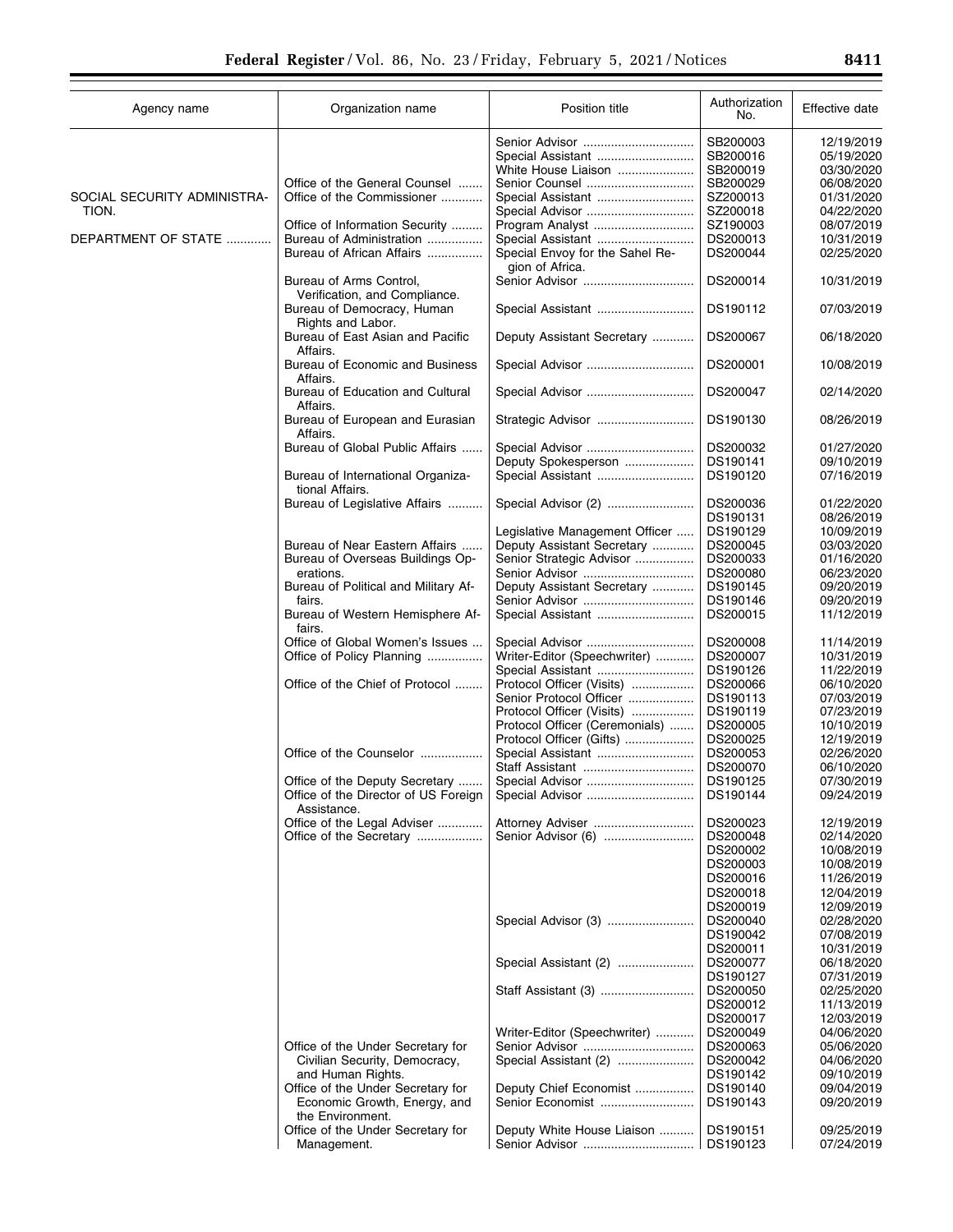| Agency name                        | Organization name                                                                          | Position title                                                                   | Authorization<br>No.             | Effective date                         |
|------------------------------------|--------------------------------------------------------------------------------------------|----------------------------------------------------------------------------------|----------------------------------|----------------------------------------|
| DEPARTMENT OF TRANSPOR-<br>TATION. | Office of the Administrator                                                                | Director of Governmental Affairs<br>(3).                                         | DS200009<br>DT200096<br>DT200082 | 10/29/2019<br>03/24/2020<br>04/06/2020 |
|                                    |                                                                                            |                                                                                  | DT200027                         | 11/07/2019                             |
|                                    |                                                                                            | Director of Governmental and Leg-<br>islative Affairs.                           | DT200075                         | 02/11/2020                             |
|                                    |                                                                                            | Director of Public Affairs<br>Governmental and Legislative Af-<br>fairs Officer. | DT200023<br>DT200076             | 11/04/2019<br>02/11/2020               |
|                                    |                                                                                            | Senior Governmental Affairs Offi-<br>cer.                                        | DT200019                         | 10/28/2019                             |
|                                    |                                                                                            | Senior Policy Advisor                                                            | DT200080                         | 02/27/2020                             |
|                                    |                                                                                            | Special Assistant                                                                | DT190126                         | 10/10/2019                             |
|                                    | Office of the Assistant Secretary<br>for Administration.                                   | Special Assistant                                                                | DT200029                         | 11/12/2019                             |
|                                    | Office of the Assistant Secretary                                                          | Senior Governmental Affairs Offi-                                                | DT200094                         | 03/16/2020                             |
|                                    | for Governmental Affairs.                                                                  | $cer(3)$ .                                                                       | DT200107                         | 05/05/2020                             |
|                                    |                                                                                            |                                                                                  | DT200018                         | 11/12/2019                             |
|                                    |                                                                                            | Special Assistant (2)                                                            | DT200116                         | 05/27/2020                             |
|                                    |                                                                                            |                                                                                  | DT200025                         | 11/13/2019                             |
|                                    | Office of the Assistant Secretary<br>for Research and Technology.                          | Special Assistant                                                                | DT190096                         | 07/17/2019                             |
|                                    | Office of the Assistant Secretary<br>for Transportation Policy.                            | Public Liaison and Engagement<br>Advisor.                                        | DT200072                         | 03/27/2020                             |
|                                    |                                                                                            | Senior Advisor for Public Outreach<br>and Communications.                        | DT200031                         | 11/13/2019                             |
|                                    |                                                                                            | Senior Director of Public Liaison                                                | DT190120                         | 08/28/2019                             |
|                                    |                                                                                            | Special Assistant (3)                                                            | DT200065                         | 01/14/2020                             |
|                                    |                                                                                            |                                                                                  | DT200001                         | 11/08/2019                             |
|                                    |                                                                                            |                                                                                  | DT200091                         | 03/16/2020                             |
|                                    | Office of the Associate Adminis-<br>trator for Highway Policy and<br>Governmental Affairs. | Associate Administrator for Policy<br>and Governmental Affairs.                  | DT200003                         | 10/16/2019                             |
|                                    | Chief Information Officer                                                                  | Associate Director for Strategic IT                                              | DT200110                         | 05/08/2020                             |
|                                    |                                                                                            | Initiatives.<br>Associate Director for Technology                                | DT200034                         | 12/11/2019                             |
|                                    | Office of the Executive Secretariat                                                        | and Information Services.<br>Deputy Director                                     | DT190119                         | 08/28/2019                             |
|                                    |                                                                                            | Special Assistant (3)                                                            | DT200070                         | 01/30/2020                             |
|                                    |                                                                                            |                                                                                  | DT200117                         | 06/10/2020                             |
|                                    |                                                                                            |                                                                                  | DT190125                         | 10/07/2019                             |
|                                    | Immediate Office of the Adminis-                                                           | Governmental Affairs Officer                                                     | DT200088                         | 03/27/2020                             |
|                                    | trator.                                                                                    | Special Assistant for Strategic<br>Communications.                               | DT190112                         | 07/31/2019                             |
|                                    |                                                                                            | Director of Governmental, Inter-<br>national and Public Affairs.                 | DT200005                         | 10/29/2019                             |
|                                    | Office of Government and Industry                                                          | Governmental Affairs and External<br>Outreach Advisor.                           | DT200078                         | 02/12/2020                             |
|                                    | Office of the Deputy Secretary                                                             |                                                                                  | DT200002                         | 11/14/2019                             |
|                                    |                                                                                            | Executive Assistant                                                              | DT200026                         | 11/19/2019                             |
|                                    | Office of Pipeline and Hazardous<br>Materials Safety Administration.                       | Senior Policy Advisor                                                            | DT200008                         | 10/16/2019                             |
|                                    | Office of Public Affairs                                                                   | Deputy Director for Public Affairs                                               | DT200098                         | 04/21/2020                             |
|                                    |                                                                                            | Digital Communications Manager                                                   | DT200093                         | 03/16/2020                             |
|                                    |                                                                                            | Press Secretary                                                                  | DT200030                         | 11/15/2019                             |
|                                    |                                                                                            | Senior Deputy Press Secretary                                                    | DT200114                         | 06/05/2020                             |
|                                    |                                                                                            | Senior Media Affairs Coordinator                                                 | DT200115                         | 05/27/2020                             |
|                                    |                                                                                            |                                                                                  | DT200085                         | 03/27/2020                             |
|                                    | Office of the Secretary                                                                    | Deputy Director for Scheduling and<br>Advance Operations.                        | DT190124                         | 09/23/2019                             |
|                                    |                                                                                            | Deputy White House Liaison                                                       | DT200064                         | 01/09/2020                             |
|                                    |                                                                                            | Press Advance                                                                    | DT200015                         | 11/12/2019                             |
|                                    |                                                                                            | Senior Assistant for Scheduling                                                  | DT190123<br>DT200028             | 08/28/2019<br>11/12/2019               |
|                                    |                                                                                            | and Advance.                                                                     |                                  |                                        |
|                                    |                                                                                            | Special Assistant (4)                                                            | DT200103<br>DT200074             | 04/21/2020<br>02/11/2020               |
|                                    |                                                                                            |                                                                                  | DT200092                         | 03/19/2020                             |
|                                    |                                                                                            |                                                                                  | DT200090                         | 03/16/2020                             |
| DEPARTMENT OF THE TREAS-           | Office of the Assistant Secretary                                                          |                                                                                  | DY200074                         | 04/01/2020                             |
| URY.                               | (Economic Policy).                                                                         | Special Advisor (2)                                                              | DY200077                         | 04/08/2020                             |
|                                    |                                                                                            |                                                                                  | DY200011                         | 11/12/2019                             |